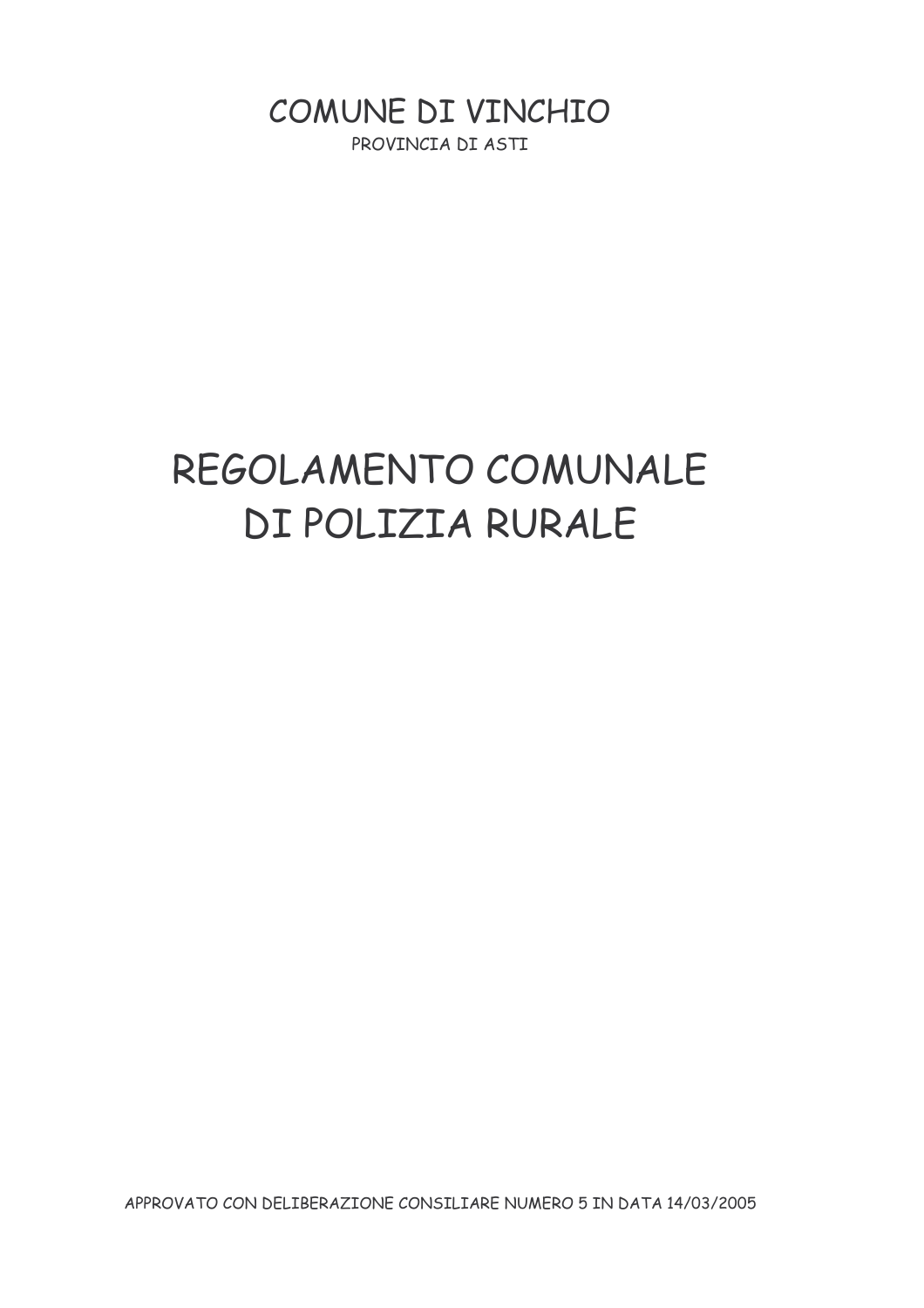#### CAPO I - DISPOSIZIONI GENERALI

- Articolo 1 Oggetto ed ambito del regolamento
- Articolo 2 Obiettivi del regolamento
- Articolo 3 Limiti del regolamento
- Articolo 4 Servizio di polizia rurale
- Articolo 5 Espletamento del servizio di polizia rurale

#### CAPO II - PROPRIETA' E PRATICA AGRARIA TUTELA DELLE STRADE

- Articolo 6 Ingresso e passaggio nei fondi altrui
- Articolo 7 Occupazione dei fondi altrui
- Articolo 8 Impianto di alberi o siepi. Distanze
- Articolo 9 Manutenzione dei terreni
- Articolo 10 Pulizia dei terreni non coltivati
- Articolo 11 Dilavamento dei terreni
- Articolo 12 Miglioramenti fondiari
- Articolo 13 Accensione di fuochi
- Articolo 14 Spigolatura, rastrellatura, raspollatura e raccolta di legna
- Articolo 15 Frutti
- Articolo 16 Manutenzione e pulizia delle strade
- Articolo 17 Aratura dei terreni lungo le strade ed i corsi d'acqua
- Articolo 18 Circolazione dei mezzi sulle strade

## CAPO III - ACQUE E FOSSI IGIENE DEL SUOLO E DELLE ACQUE

- Articolo 19 Libero deflusso delle acque
- Articolo 20 Interventi sulle acque pubbliche
- Articolo 21 Pulizia ed espurgo dei fossi
- Articolo 22 Tombinatura dei fossi
- Articolo 43 Distanze per i fossi
- Articolo 24 Abbeveratoi e bacini idrici
- Articolo 25 Irrigazione
- Articolo 26 Terreni per uso zootecnico
- Articolo 27 Trasporto del letame e del liquame
- Articolo 28 Spargimento sul suolo del letame e del liguame

## CAPO IV - DIFESA DELLE PIANTE E LORO MALATTIE LOTTA CONTRO GLI INSETTI E GLI ANIMALI NOCIVI ALL'AGRICOLTURA IMPIEGO DI PESTICIDI E FITOFARMACI

Articolo 29 Difesa delle piante

Articolo 30 Misure contro la propagazione della piralide e della flavescenza dorata Articolo 31 Raccolta di piante o parti di piante e funghi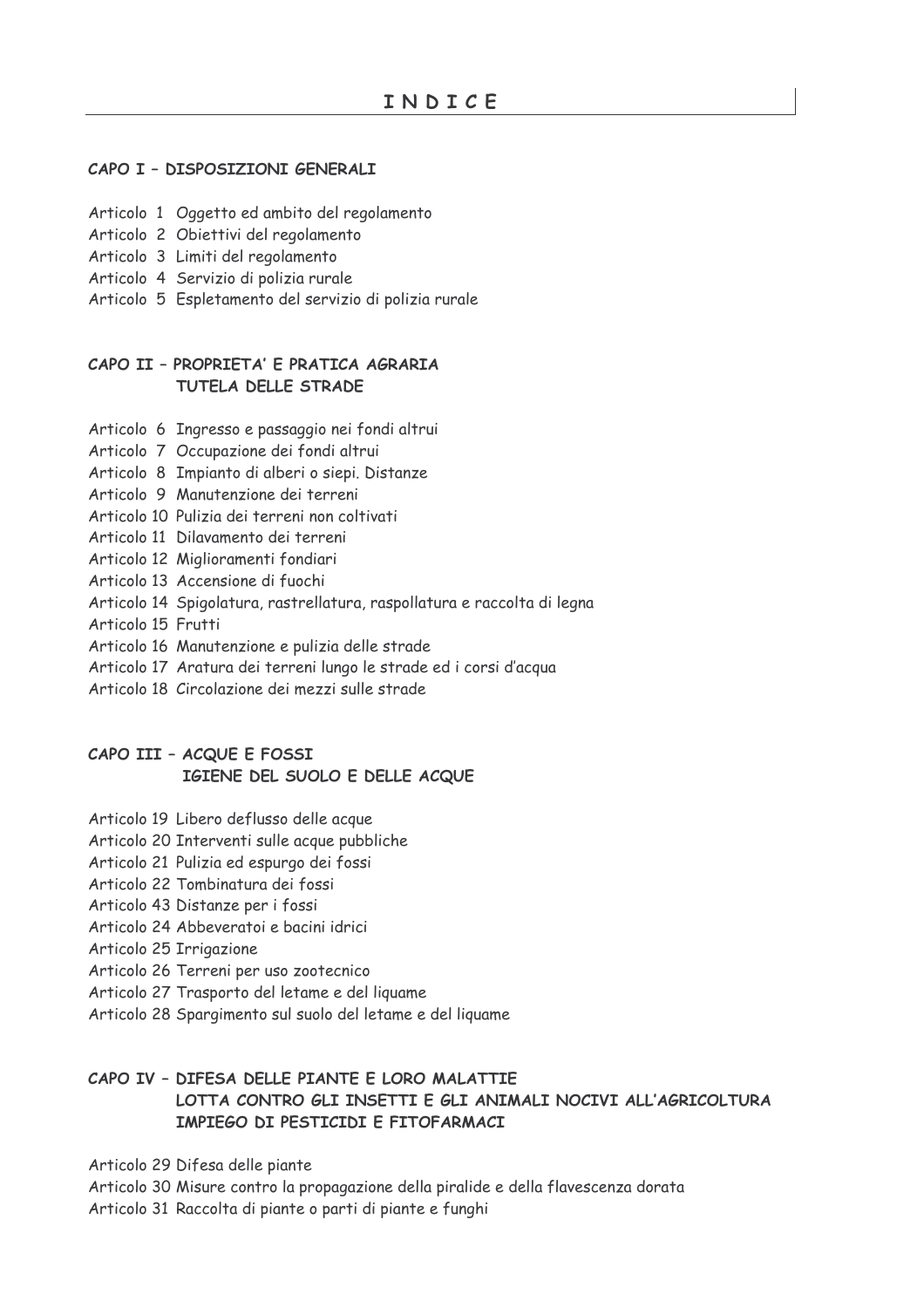Articolo 32 Collocamento di esche avvelenate Articolo 33 Trattamenti anticrittogamici Articolo 34 Acquisto, detenzione ed impiego dei presidi sanitari in agricoltura Articolo 35 Modalità di impiego degli antiparassitari

## CAPO V - BESTIAME ED ANIMALI

Articolo 36 Denuncia delle malattie infettive e diffusive degli animali Articolo 37 Trasporto, seppellimento e cremazione di animali morti per malattie infettive Articolo 38 Igiene delle stalle Articolo 39 Somministrazione di medicinali Articolo 40 Animali di terzi sorpresi nei propri fondi Articolo 41 Trasporto di animali Articolo 42 Maltrattamento di animali Articolo 43 Vaccinazione e profilassi degli animali domestici Articolo 44 Circolazione di cani nelle vie o in luoghi pubblici o aperti al pubblico Articolo 45 Cani vaganti trovati senza museruola e cani da guardia ad edifici rurali

## CAPO VI - DISCIPLINA DEL PASCOLO, DELLA CACCIA E DELLA PESCA

Articolo 46 Disciplina del pascolo

Articolo 47 Modalità del pascolo

Articolo 48 Pascolo in ore notturne

Articolo 49 Attraversamento di abitati con animali, greggi e mandrie

Articolo 50 Sanzioni per il pascolo abusivo

Articolo 51 Esercizio della caccia e della pesca

#### CAPO VII - ATTIVITA' APISTICA

Articolo 52 Collocazione degli apiari Articolo 53 Malattie delle api

#### CAPO VIII - INDUSTRIA DEL LATTE E VENDITA DI PRODOTTI AGRICOLI

Articolo 54 Produzione e vendita del latte Articolo 55 Vendita di prodotti agricoli Articolo 56 Vendita di piante spontanee Articolo 57 Piante protette ed esposte all'infestazione

#### CAPO IX - TUTELA DELLA NATURA E SALVAGUARDIA DEL PAESAGGIO RURALE

Articolo 58 Ambiti naturali tutelati Articolo 59 Zone naturalistiche Articolo 60 Alberi storici Articolo 61 Taglio delle zone boscate e piante autoctone Articolo 62 Siepi Articolo 63 Manutenzione e taglio delle siepi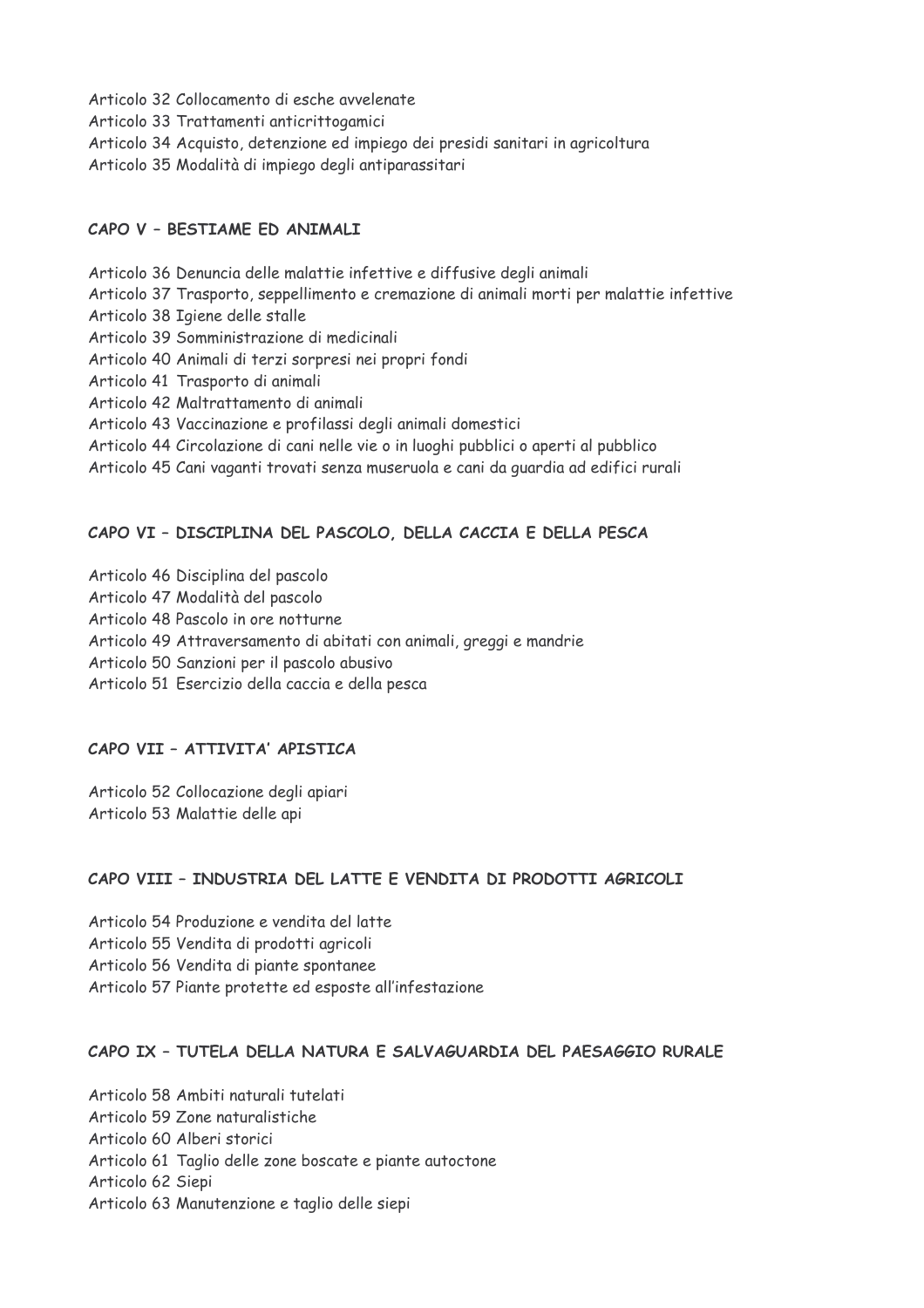Articolo 64 Protezione della flora Articolo 65 Protezione della fauna Articolo 66 Rinvenimenti Articolo 67 Prodotti del pascolo e del bosco Articolo 68 Abbandono di rifiuti Articolo 69 Campeggio Articolo 70 Limitazione della circolazione dei mezzi motorizzati

## CAPO X - SICUREZZA E QUIETE PUBBLICA

Articolo 71 Utilizzo dei beni agrari

#### CAPO XI - CASE COLONICHE, RURALI E LORO ACCESSORI, RICOVERI PER ANIMALI

Articolo 72 Normativa di rinvio

## CAPO XII - ACCERTAMENTO DELLE VIOLAZIONI SANZIONI

Articolo 73 Ordinanze per l'osservanza delle disposizioni regolamentari Articolo 74 Accertamento delle violazioni Articolo 75 Sanzioni

#### CAPO XIII - DISPOSIZIONI FINALI

Articolo 76 Entrata in vigore del regolamento Articolo 77 Diffusione del regolamento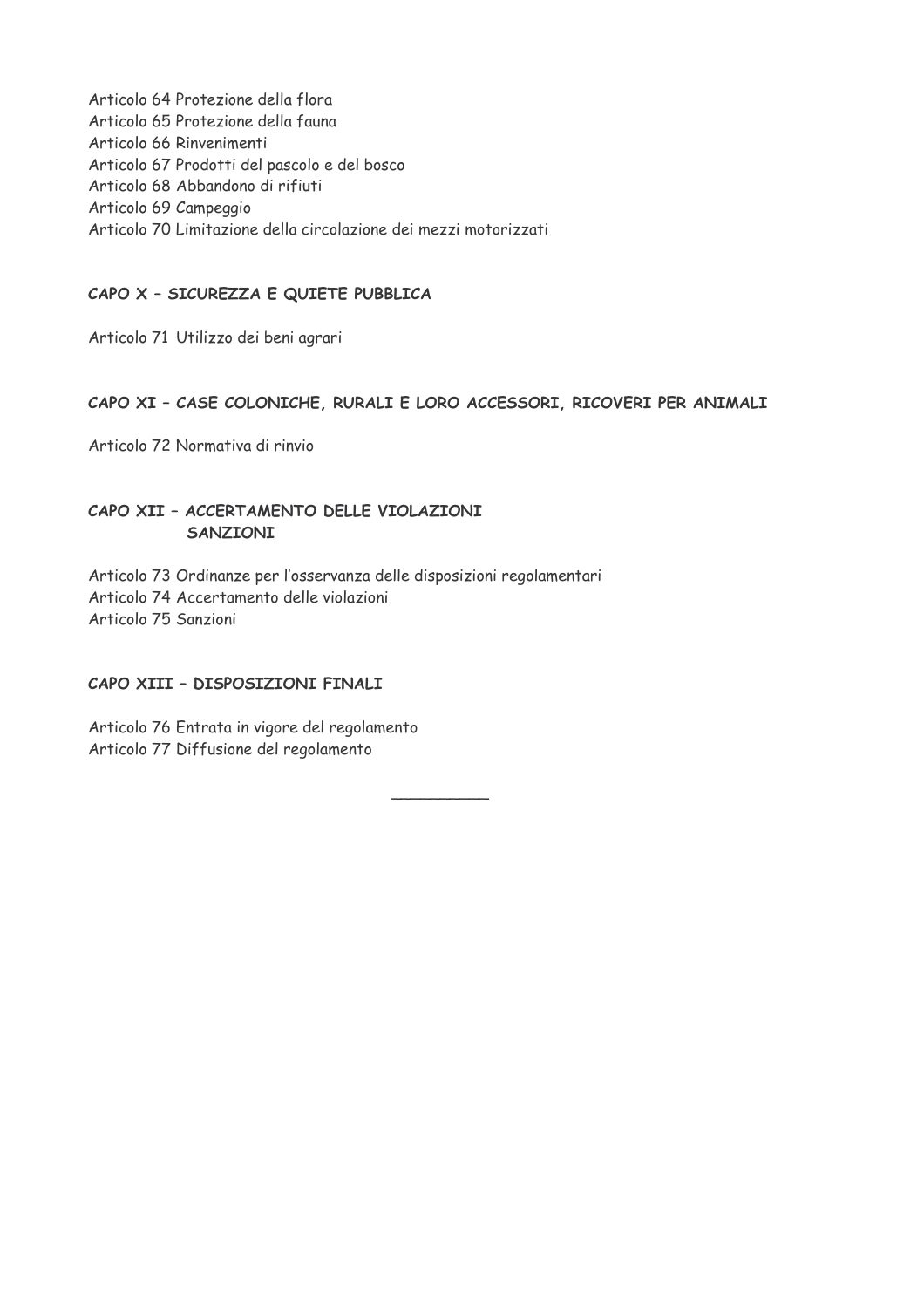#### **CAPO PRIMO**

#### **DISPOSIZIONI GENERALI**

#### Art. 1 - Oggetto ed ambito del regolamento

Il presente regolamento disciplina il servizio di polizia rurale nell'ambito agricolo rurale e paesaggistico come risulta dalla zonizzazione prescritta dal piano regolatore generale ed anche in tutti gli ambiti compresi nel perimetro urbanizzato e che a vario titolo sono interessati da attività che di norma vengano esercitate in ambito agricolo e rurale.

Per quanto non contemplato nel presente regolamento, trovano applicazione tutte le altre norme dello Stato, della Regione, della Provincia, nonché quelle comunali vigenti in materia e contenute in altri regolamenti e le direttive della Comunità Europea.

#### Art. 2 - Obiettivi del regolamento

Il presente regolamento si propone di assicurare il corretto uso del territorio comunale nell'interesse generale della cultura e della tradizione agraria e della vita sociale delle campagne, allo scopo di ottenere un'equa gestione dello stesso a beneficio dell'intera collettività, nonché il miglioramento e la valorizzazione delle condizioni di vita sociale nell'ambito rurale

Principi fondamentali del presente regolamento sono la gestione e la tutela del territorio agricolo in quanto interesse di pubblica utilità, atteso il ruolo fondamentale rivestito dall'agrosistema nel suo complesso.

Un particolare rilievo hanno le norme che perseguono la ricerca della compatibilità tra l'esercizio delle attività connesse all'agricoltura ed all'allevamento con la tutela attiva dell'ambiente e l'insediamento abitativo umano

## Art. 3 - Limiti del regolamento

Il servizio di polizia rurale è svolto nel rispetto delle normative edilizie e sanitarie, delle normative di prevenzione incendi e comunque di tutte le normative vigenti, con particolare riferimento a quanto previsto dal codice della strada e dai relativi regolamenti di esecuzione e di attuazione.

L'amministrazione comunale prende atto delle disposizioni impartite dalla Comunità Europea, approvandone lo spirito di tutela e di salvaguardia dell'ambiente.

#### Art. 4 - Servizio di polizia rurale

Il servizio di polizia rurale si propone di assicurare la regolare applicazione delle leggi e dei regolamenti promulgati dallo stato, dalla regione e dal comune, nonché delle altre disposizioni emanate nell'interesse generale della coltura agraria e della vita sociale nelle campagne ed al fine della tutela, della conservazione e dell'incremento dei beni agro-silvo-pastorali e del rispetto dell'ambiente.

#### Art. 5 - Espletamento del servizio di polizia rurale

Il servizio comunale di polizia rurale è diretto dal sindaco o da un assessore delegato coadiuvato dal personale all'uopo incaricato e viene effettuato dagli agenti e dai funzionari di Polizia dello Stato, dai Carabinieri, dal Corpo Forestale dello Stato e della Regione, dagli agenti giurati legalmente riconosciuti per la tutela degli interessi agrari,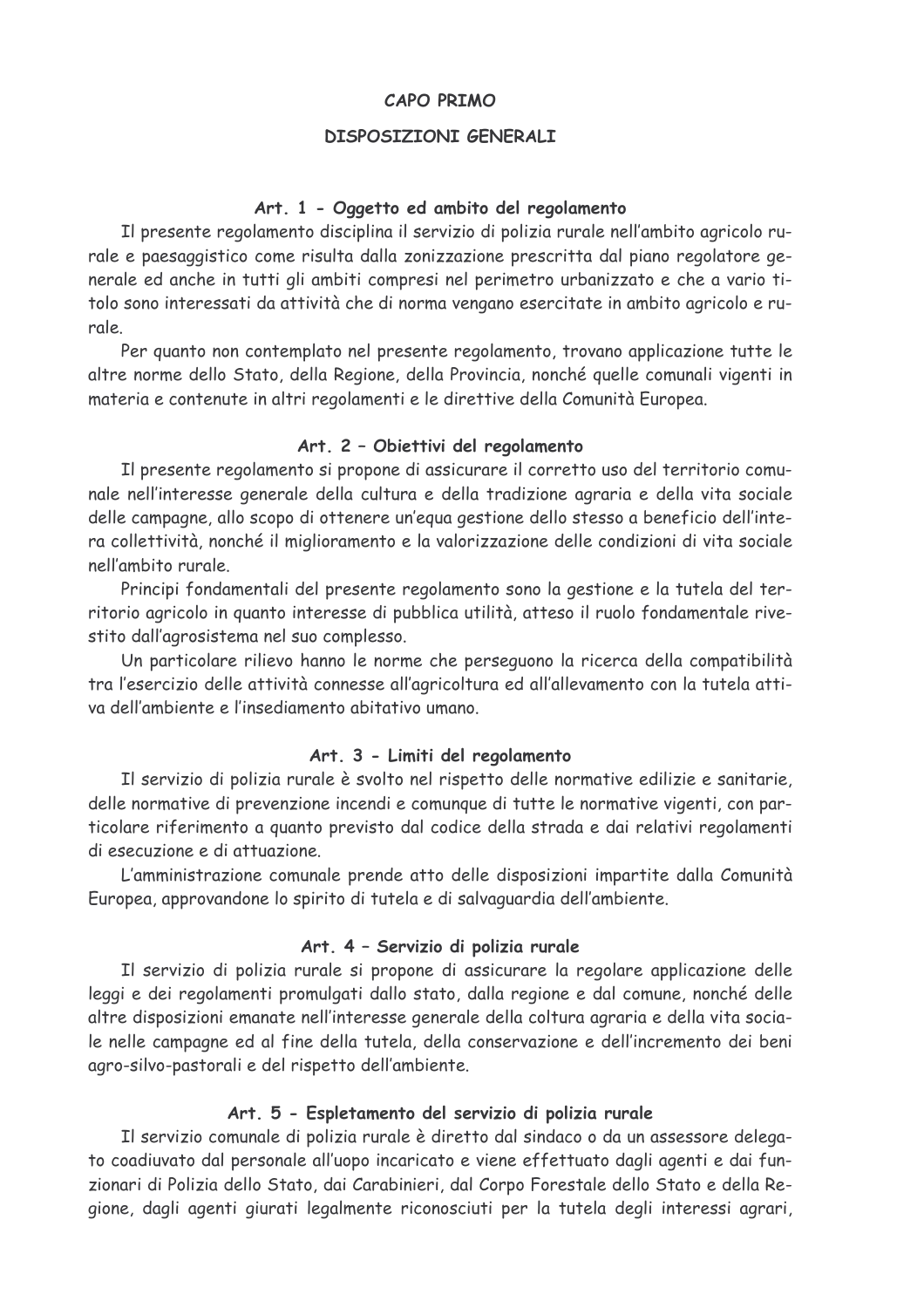nonché da enti ed associazioni che abbiano come fine istituzionale la protezione della natura, del paesaggio e dell'ambiente.

Gli agenti privati, se legalmente riconosciuti, per quanto si riferisce all'applicazione del presente regolamento, sono subordinati agli ordini del sindaco e devono cooperare con gli altri agenti e funzionari per il regolare adempimento dei servizi che attengono alla polizia rurale; le quardie particolari giurate dipendenti da istituti e da privati, sono tenute al rispetto dell'articolo 139 del Testo Unico delle leggi di pubblica sicurezza approvate con regio decreto 16/6/1931, numero 773 per quanto concerne la prestazione del servizio a richiesta dell'autorità di pubblica sicurezza e degli agenti ed ufficiali di polizia giudiziaria, nonché possedere i reguisiti di cui all'articolo 138 del citato testo uni-CO.

Tutti coloro che sono preposti a far rispettare il presente regolamento, ivi compreso il momento di accertamento delle infrazioni, debbono sempre declinare le proprie generalità, e, ogni qualvolta si renda necessario, esibire idoneo documento attestante la legittimazione all'esercizio delle funzioni.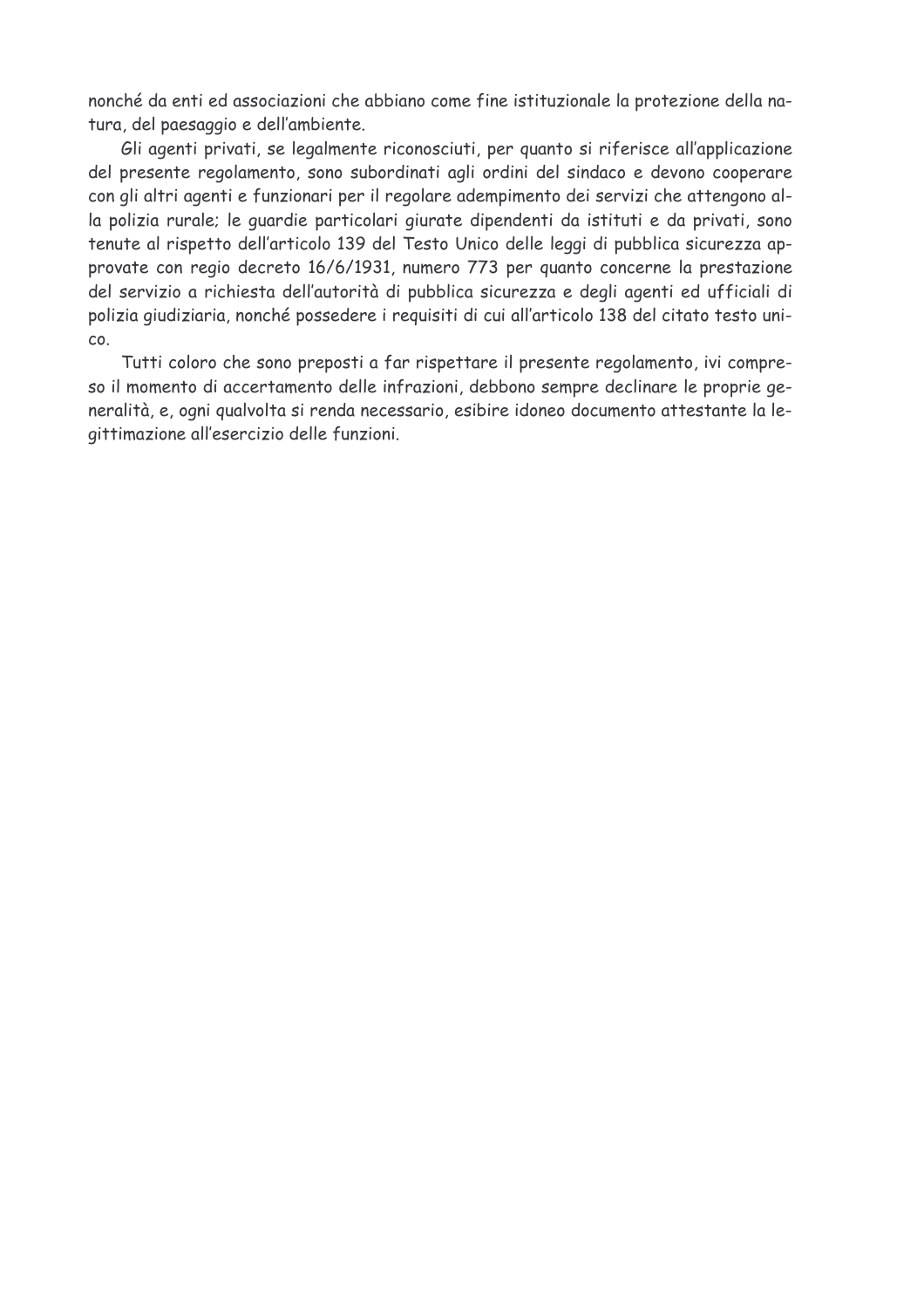#### CAPO SECONDO

## PROPRIETA' E PRATICA AGRARIA TUTELA DELLE STRADE

#### Art. 6 - Ingresso e passaggio nei fondi altrui

Il passaggio, la sosta e l'attraversamento dei fondi di proprietà altrui pubblica o privata, anche se non in attività di coltura e non muniti di recinti e di ripari, è vietato salvo che esistano servitù di passaggio o si tratti di inseguire sciami di api o di animali domestici sfuggiti al proprietario.

Gli aventi diritto al passaggio nei fondi altrui devono praticarlo in modo da non recare danno alcuno ai fondi medesimi, ai beni ed alle colture.

Il diritto deve essere esercitato sul limite di proprietà o sulle servitù esistenti, con il bestiame sia sciolto che aggiogato, specie se i frutti sono pendenti, e con l'adozione di tutte le misure atte a prevenire i danni che possono derivare.

Qualora il conduttore di un fondo in cui ci sia una coltura in atto non voglia assoggettarsi alla servitù di passaggio e caccia da parte dei cacciatori, deve sistemare e mantenere, per il periodo della coltivazione e fino alla raccolta dei prodotti, delle tabelle ben visibili lungo i confini recanti la scritta "COLTURA IN ATTO - VIETATO L'ACCES-SO (art. 30 T.U. 26/7/1939)".

#### Art. 7 - Occupazione dei fondi altrui

È vietata qualsiasi forma di occupazione anche temporanea di sedimi stradali, fondi e aree agro-silvo-pastorali o incolti, nonché di manufatti rurali ed agresti sia di proprietà pubblica che privata, senza il consenso del proprietario e/o dei legittimi beneficiari e fatto salvo quanto previsto dal vigente regolamento sull'occupazione temporanea di suolo pubblico.

È inoltre proibita ogni forma di turbativa o molestia che possa recare danno alle colture in atto o al pacifico godimento dei fondi o dei manufatti rurali o agresti.

Il sindaco, con apposito provvedimento, disporrà circa le turbative e le abusive occupazioni imponendo anche la rimessa in pristino dello stato, delle sedi viabili e delle opere connesse danneggiate, stabilendo le modalità ed i tempi di intervento.

Nei casi in cui le turbative e le occupazioni abusive avessero ad oggetto dei beni comunali demaniali ovvero beni immobili soggetti ad uso civico ed anche nei casi in cui, il responsabile dei danni non provvedesse alla rimessa in pristino nei modi e nei tempi fissati dalla predetta ordinanza, il sindaco potrà provvedere d'ufficio a spese degli interessati, a mezzo di ingiunzione e senza pregiudizio dell'azione penale per i reati in cui fossero incorsi, oltre all'applicazione della sanzione amministrativa prevista dal presente regolamento.

## Art. 8 - Impianto di alberi o siepi. Distanze

Salvo diverso accordo tra i confinanti, devono rispettarsi le sequenti distanze dal confine:

- a) per gli alberi ad alto fusto cresciuti spontaneamente e per le piantagioni di alberi ad alto fusto:
	- √ metri venti qualora il fondo su cui crescono sia contiquo ad altro fondo coltivato a vigneto;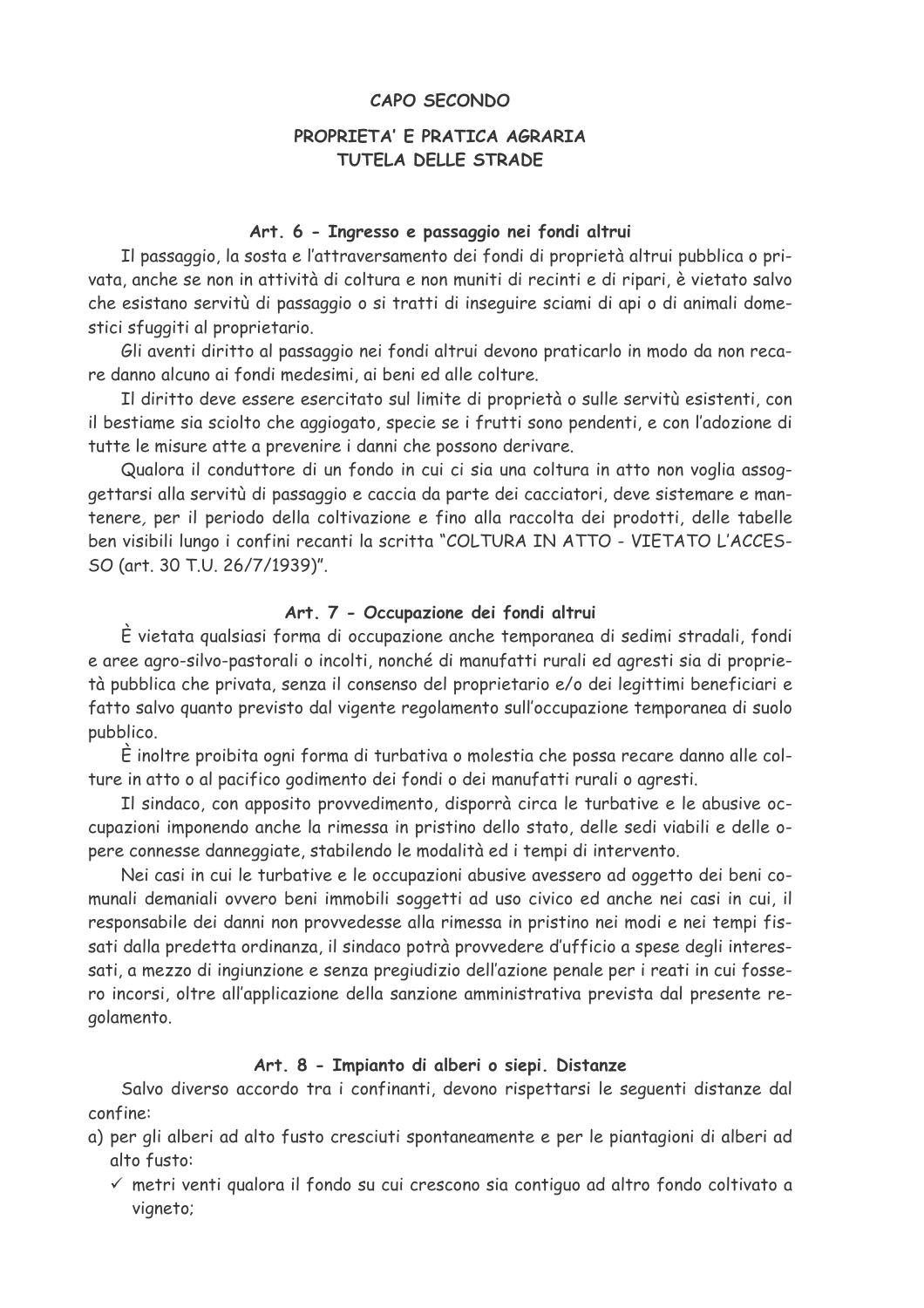- √ metri quindici qualora il fondo su cui crescono sia contiquo ad altro fondo coltivato a campo, prato, frutteto, orto o giardino;
- √ metri dieci qualora il fondo su cui crescono sia latistante a strada pubblica o privata e fabbricati:
- √ metri sei qualora il fondo contiguo sia già occupato da piantagioni ad alto fusto.

b) per gli alberi non considerati ad alto fusto e le piante da frutto di altezza non superiore a due metri e mezzo:

- √ metri quattro e mezzo dai fondi contigui e dalle strade;
- c) per le siepi vive, le viti e gli arbusti:
	- √ metri uno e mezzo dai fondi contigui e dalle strade.

Le distanze anzidette non si debbono osservare se sul confine esiste un muro divisorio comune, purché le piante siano tenute ad una altezza che non ecceda la sommità del muro.

Per un idoneo sostegno delle sponde gli alberi piantumati, possibilmente essenze autoctone, deve avere una distanza fra loro di quattro metri per permettere la periodica pulizia del fosso con mezzi meccanici.

In corrispondenza dei corsi d'acqua demaniali e comunque delle risorgive, deve essere mantenuta una fascia di rispetto di metri tre priva di coltivazione.

## Articolo 9 - Manutenzione dei terreni

I proprietari di terreni lungo le strade sono obbligati:

- √ a potare periodicamente gli alberi e le siepi piantumati in modo tale da non restringere la carreggiata e da non invadere i marciapiedi;
- √ a recidere i rami delle piante che si protraggono oltre il ciglio stradale o sul marciapiede:
- √ ad arretrare le coltivazioni che impediscono la libera visuale e che pregiudicano la sicurezza pubblica;
- √ ad asportare le ramaglie ed a ripulire la sede stradale ed i marciapiedi;
- √ a sfalciare e ad estirpare le erbe lungo una fascia di metri uno e mezzo dal ciglio.

I proprietari di alberi o siepi piantumati lungo il fronte del terreno o delle costruzioni o lungo i muri contigui di cinta sono obbligati a tenere regolate le siepi vive e le piante crescenti in modo da non restringere o danneggiare la altrui proprietà ed evitare il degrado degli stati dei luoghi.

In caso di inadempienza o trascuratezza dell'obbligato nel termine prescrittogli dal comune, i lavori saranno eseguiti d'ufficio a spese dell'inadempiente, tramite apposita ordinanza e previa diffida a procedere, ferma restando l'applicazione della sanzione accertata.

In caso di urgenza e necessità si potrà procedere anche in via immediata sempre con addebito delle spese a carico dell'obbligato.

## Art. 10 - Pulizia dei terreni non coltivati

I proprietari e coloro che hanno la disponibilità di boschi e di terreni non coltivati, qualunque sia il loro uso e destinazione, devono costantemente conservarli liberi dai rifiuti, anche se abbandonati da terzi, e puliti; a tal fine devono evitare il vegetare di rovi, erbe infestanti, ecc., e provvedere allo sfalcio dell'erba entro il quindici maggio ed in una fascia di metri cinque dalle colture in atto al fine di ridurre la proliferazione di insetti. topi, ratti, bisce ed in particolare per evitare il diffondersi di malattie delle piante.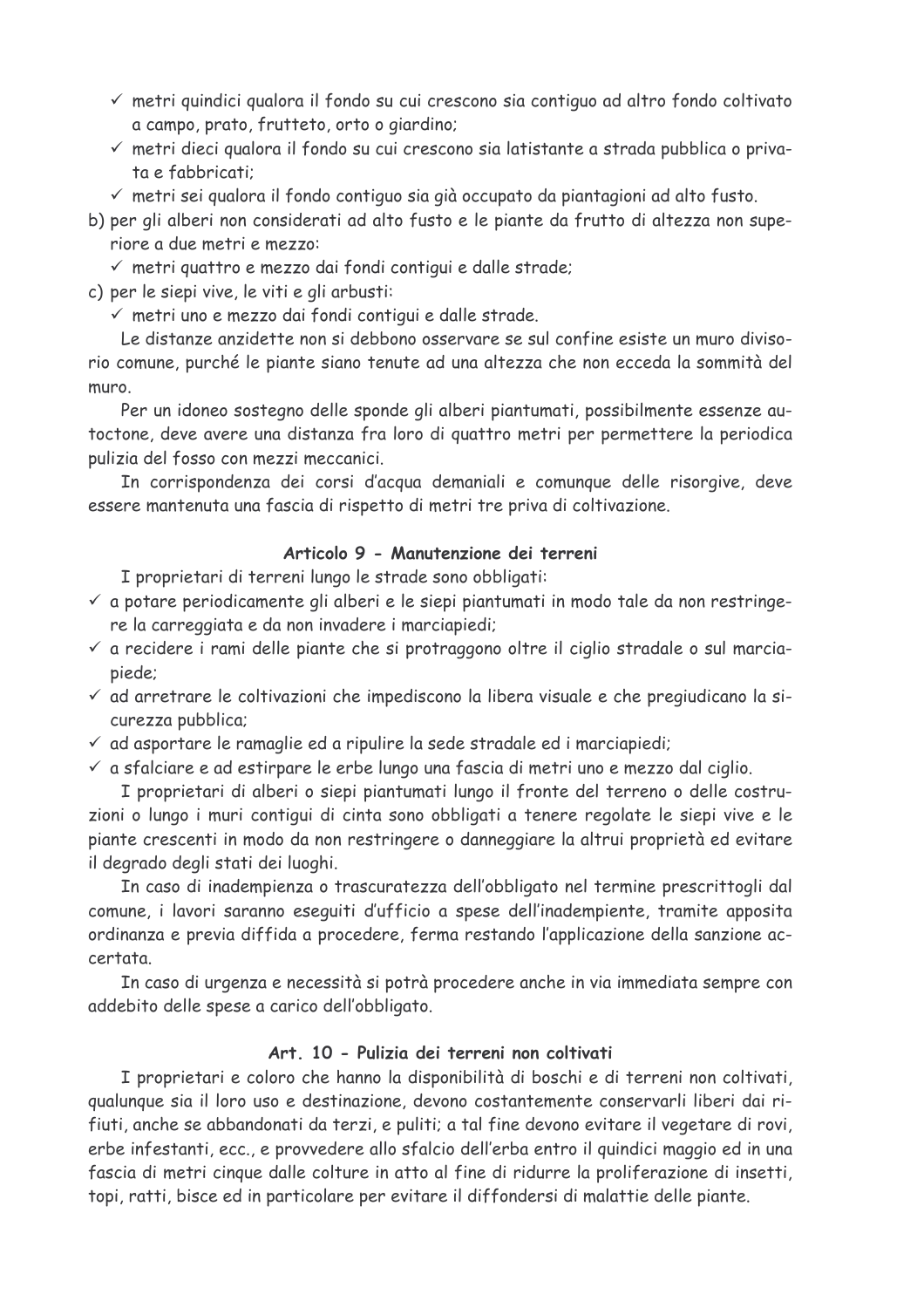Qualora un vigneto sia estirpato ed il terreno lasciato incolto, i ceppi, compreso l'apparato radicale, devono essere rimossi.

In caso di inadempienza, il sindaco con propria ordinanza provvede alla pulizia rimettendone i costi ai proprietari o conduttori.

Al fine di prevenire gli incendi, il sindaco può disporre con propria ordinanza, l'obbligo di falciatura ed asportazione dell'erba nei terreni in cui la coltura agraria risulti abbandonata, in particolare modo se circostanti gli abitati.

Le erbe residue potranno essere decomposte dagli interessati in apposite buche o concimaie oppure depositate negli impianti di compostaggio pubblici o privati.

#### Art. 11 - Dilavamento dei terreni

Il proprietario ed il conduttore di terreni situati in aree particolarmente sensibili ai fenomeni di dilavamento devono intervenire limitando l'effetto di tali fenomeni sia attraverso un'opera di prevenzione, tecniche di aratura conformi, scelta di adequate colture, che di ripristino, rimboschimento e rinforzo pendii, adequate opere di scolo delle acque.

#### Art. 12 - Miglioramenti fondiari

Per ogni intervento sul territorio da intendersi quale miglioramento aziendale che comporti alterazioni della morfologia e della vegetazione arborea esistente, compreso il cambio di destinazione d'uso dei prati stabili, dovrà essere richiesta preventivamente l'autorizzazione al sindaco.

Qualsiasi miglioramento fondiario o riordino fondiario non può modificare il sito dei corsi d'acqua; sono vietati quindi interventi che possano deviare, canalizzare o ritombare i corsi esistenti, eliminare alberi o arbusti fiancheggianti le sponde ed interrare gli argini.

È vietato prosciugare le torbiere e le cave umide.

Le siepi ed i filari di alberi ed arbusti nel fondo migliorato o bonificato, devono essere ripristinati nella misura in cui questi preesistevano, cioè mantenendone l'estensione, pur potendosi eventualmente modificare la loro disposizione ed orientamento.

Chiunque non ottemperi alle suddette disposizioni è tenuto, oltre al pagamento della sanzione prevista, a rimettere in ripristino i luoghi; in caso di omissione, il sindaco dispone l'esecuzione d'ufficio a carico del proprietario.

## Art. 13 - Accensione di fuochi

In tutto il territorio comunale è vietato accendere fuochi, salvo negli appositi focolari esterni, eventualmente realizzati dall'amministrazione comunale ed adequatamente seanalati.

Il sindaco può autorizzarne l'accensione:

- $\checkmark$  in caso di necessità assoluta e per comprovate esigenze agricole;
- $\checkmark$  per fini agronomici di bonifica e di disinfezione dei terreni;
- √ per lo smaltimento dei residui colturali, della potatura e della manutenzione e del taglio delle siepi.

In tali casi devono essere adottate tutte le cure necessarie per prevenire incendi e danni alla proprietà altrui, il materiale deve essere convenientemente essicato in modo da evitare eccessivo fumo ed essere garantita l'assistenza di un numero sufficiente di persone fino a che il fuoco non sia spento.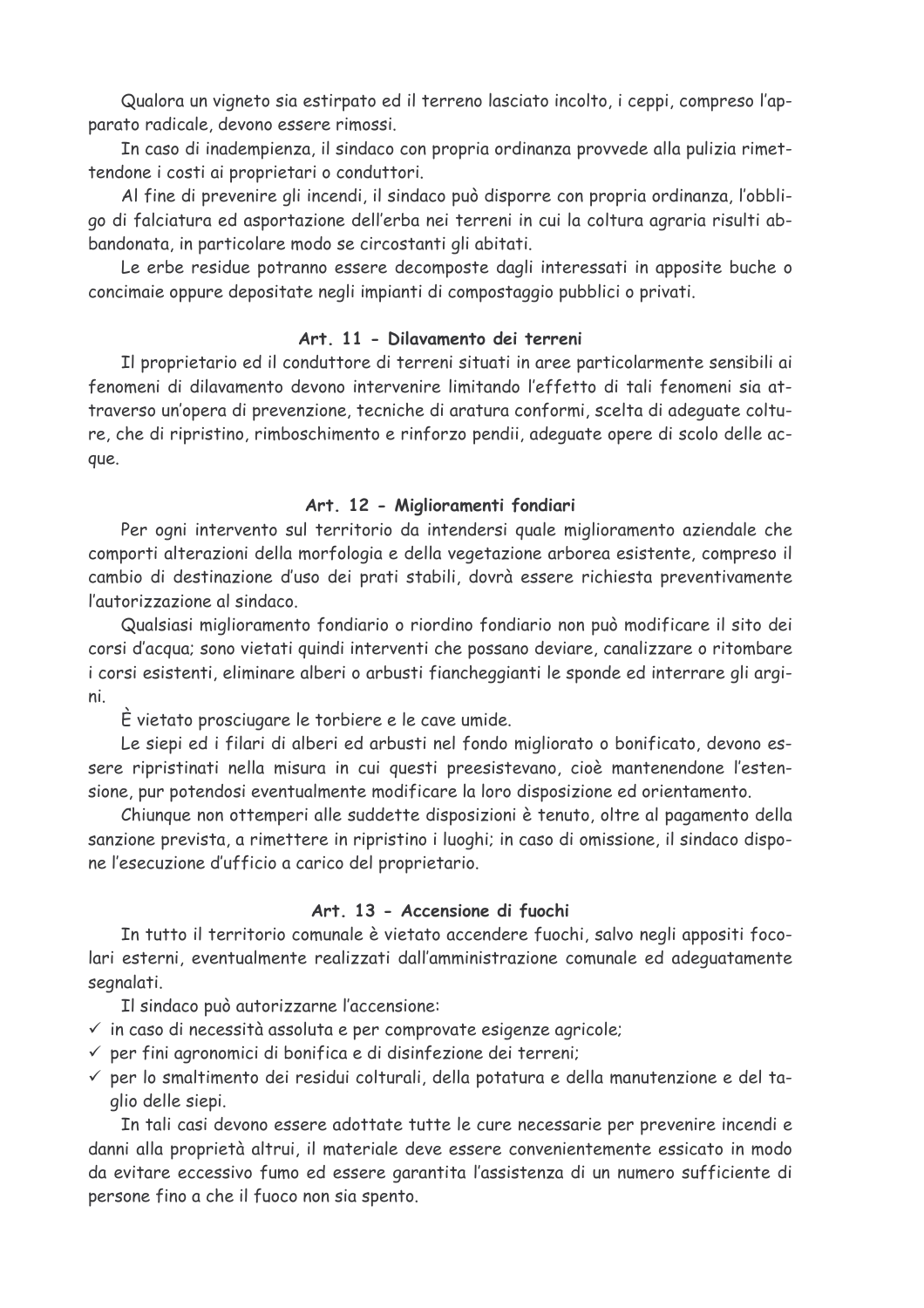In presenza di vento o di eccezionali condizioni di siccità non si possono comunque accendere fuochi.

È altresì vietato bruciare prati, capezzagne, pendii, siepi, fossi o simili ed accendere fuochi nei boschi e ad una distanza inferiore di metri cinquanta dai medesimi, salvo le eccezioni contenute nelle prescrizioni di massima e di polizia forestale vigenti nella provincia di Asti.

I falò epifanici e quelli riguardanti tradizioni locali potranno essere allestiti e bruciati previa autorizzazione del sindaco e nulla osta del proprietario del fondo, su richiesta degli organizzatori, i quali si assumono ogni responsabilità civile e penale.

Chiunque per motivi di lavoro sia costretto a soggiornare nei boschi può accendere il fuoco, strettamente necessario per il riscaldamento o per la cottura delle vivande, negli spazi vuoti preventivamente ripuliti da foglie, da erbe secche e da altro materiale facilmente infiammabile; il focolare deve essere riparato in modo da impedire la dispersione della brace e delle scintille ed il fuoco completamente spento prima di essere abbandonato.

#### Art. 14 - Spigolatura, rastrellatura, raspollatura e raccolta di legna

Senza il consenso del proprietario, nel rispetto delle vigenti regolamentazioni in materia e degli usi, è vietato spigolare, rastrellare, raspollare, raccogliere legna, benchè secca, sui fondi anche se spogliati interamente del raccolto.

Il consenso, salvo che il proprietario del fondo sia presente, deve risultare da atto scritto da esibirsi ad ogni richiesta degli agenti.

#### Art. 15 - Frutti

I frutti caduti dalle piante appartengono al proprietario delle piante stesse; i frutti caduti dai rami protesi sul fondo del vicino appartengono al proprietario del fondo su cui sono caduti.

#### Art. 16 - Manutenzione e pulizia delle strade

L'attraversamento di strade comunali e vicinali comporta l'obbligo del ripristino del fondo stradale e del mantenimento delle condotte in modo che non ne derivi danno al fondo.

La modifica o l'apertura di nuovi accesi e diramazioni sulle strade comunali, vicinali e interpoderali a fondi e fabbricati, sono subordinati ad autorizzazione comunale.

Le erbe e gli sterpi cresciuti sul ciglio delle strade devono essere estirpati e tagliati al fine di assicurare il decoro delle stesse, senza il ricorso a prodotti diserbanti.

Chiunque, nel transitare con qualsiasi mezzo su strade comunali, vicinali o comunque di uso pubblico ed in altri luoghi pubblici, lasci cadere al suolo letame, fango, sabbia, ghiaia, terra o altro materiale in modo da imbrattare o ingombrare, è tenuto a provvedere immediatamente, a proprie cure e spese, allo sgombro e alla pulizia dell'area interessata.

L'eventuale sanzione è applicata sia al proprietario del materiale trasportato che al trasportatore; rimangono inoltre a carico di entrambi i soggetti le spese eventualmente sostenute dall'amministrazione comunale per l'intervento di pulizia necessario a ripristinare l'igiene ed il decoro della pubblica via.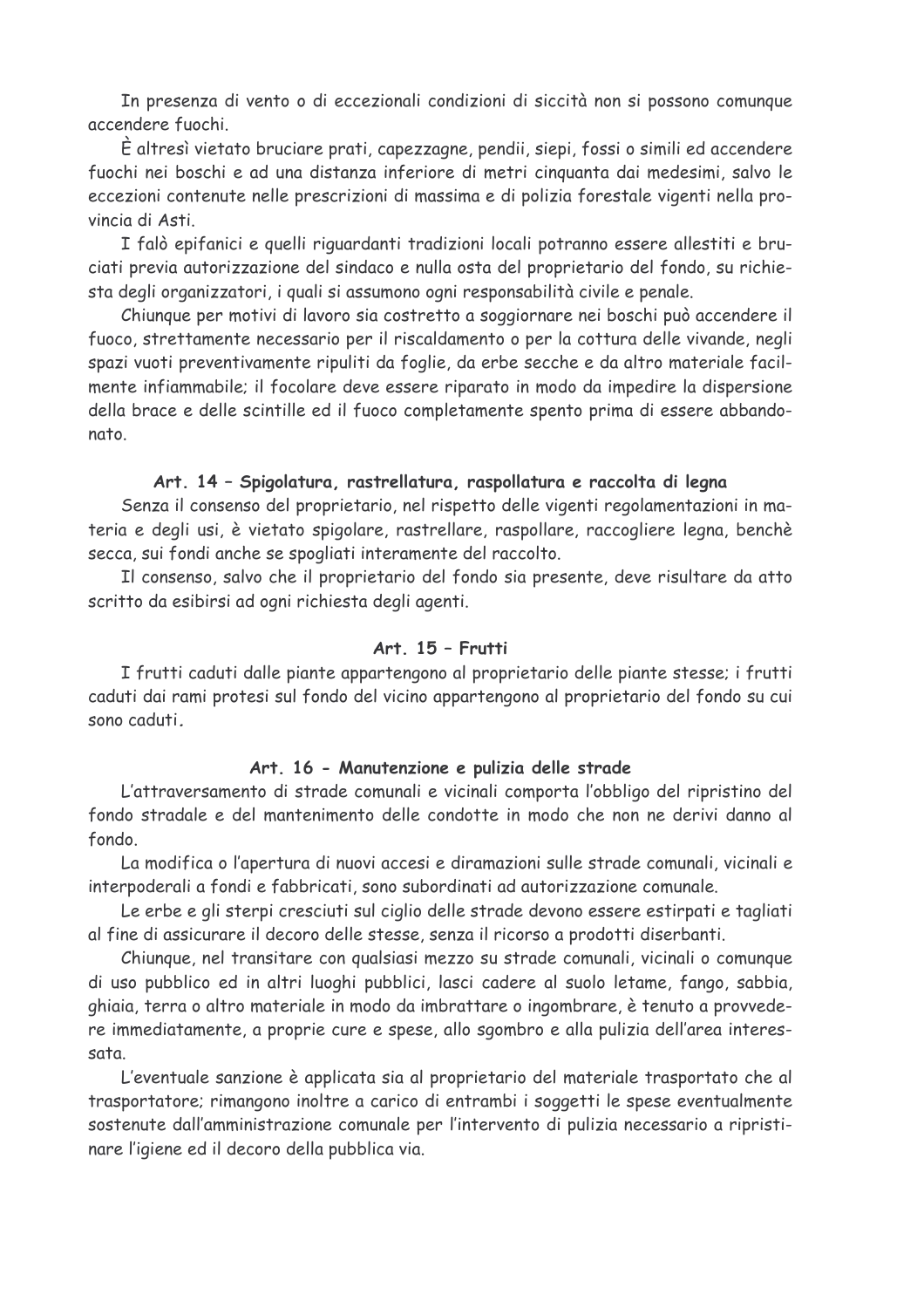#### Art. 17 - Aratura dei terreni lungo le strade ed i corsi d'acqua

I frontisti delle strade pubbliche, ad uso pubblico o vicinali non possono arare i loro fondi in adiacenza delle stesse e/o dei fossi, e devono volgere l'aratro, il trattore e tutti gli attrezzi al di fuori dell'area destinata alla viabilità; essi devono formare lungo le strade una regolare capezzagna di profondità - larghezza minima di metri tre gualora l'aratura sia perpendicolare alla strada od al fosso ciò al fine di poter eseguire le manovre con i mezzi agricoli senza arrecare danno alle strade, ai fossi o alle siepi.

E' altresì obbligatorio mantenere una fascia di rispetto di almeno metri uno e mezzo dalla carreggiata stradale priva di fosso e metri zero virgola sessanta dal ciglio dei fossi adiacenti le strade in senso parallelo alla direzione dell'aratura per garantire il normale deflusso delle acque meteoriche, evitando l'ostruzione parziale o totale dei fossi, la rovina delle rive dei fossi e canali, il danneggiamento delle strade; per ciglio si intende il punto di intersezione tra la sponda del fosso ed il piano campagna.

La macchina operatrice ed i particolari di essa (coperture, aratro, ecc..) devono essere pulite al momento del transito su tratti di strade pubbliche, onde evitare perdite di materiale che creino pericolo per la circolazione; i contravventori saranno tenuti, oltre al pagamento della sanzione prevista, alla:

- √ riparazione degli eventuali danni provocati ed al ripristino dello stato preesistente dei luoghi entro due giorni, salvo impedimenti dovuti a causa di forza maggiore;
- √ formazione di regolare capezzagna entro venti giorni dall'accertamento dell'infrazione.

In caso di inadempienza nel termine sopraindicato, l'amministrazione comunale farà eseguire detti lavori a spese dell'inadempiente, ferma restando la sanzione per la violazione accertata.

#### Art. 18 - Circolazione dei mezzi agricoli sulle strade

Sui manti stradali bitumati è vietato:

- √ il percorso con trattrici e mezzi cingolati che non siano munite di sovrapattini o che abbiano le ruote metalliche non protette da parti lisce;
- √ il traino a strascico di legna, fascine o altro materiale, a meno che le strade non siano coperte da uno strato di neve o di ghiaccio sufficiente ad evitare il danneggiamento della sede stradale.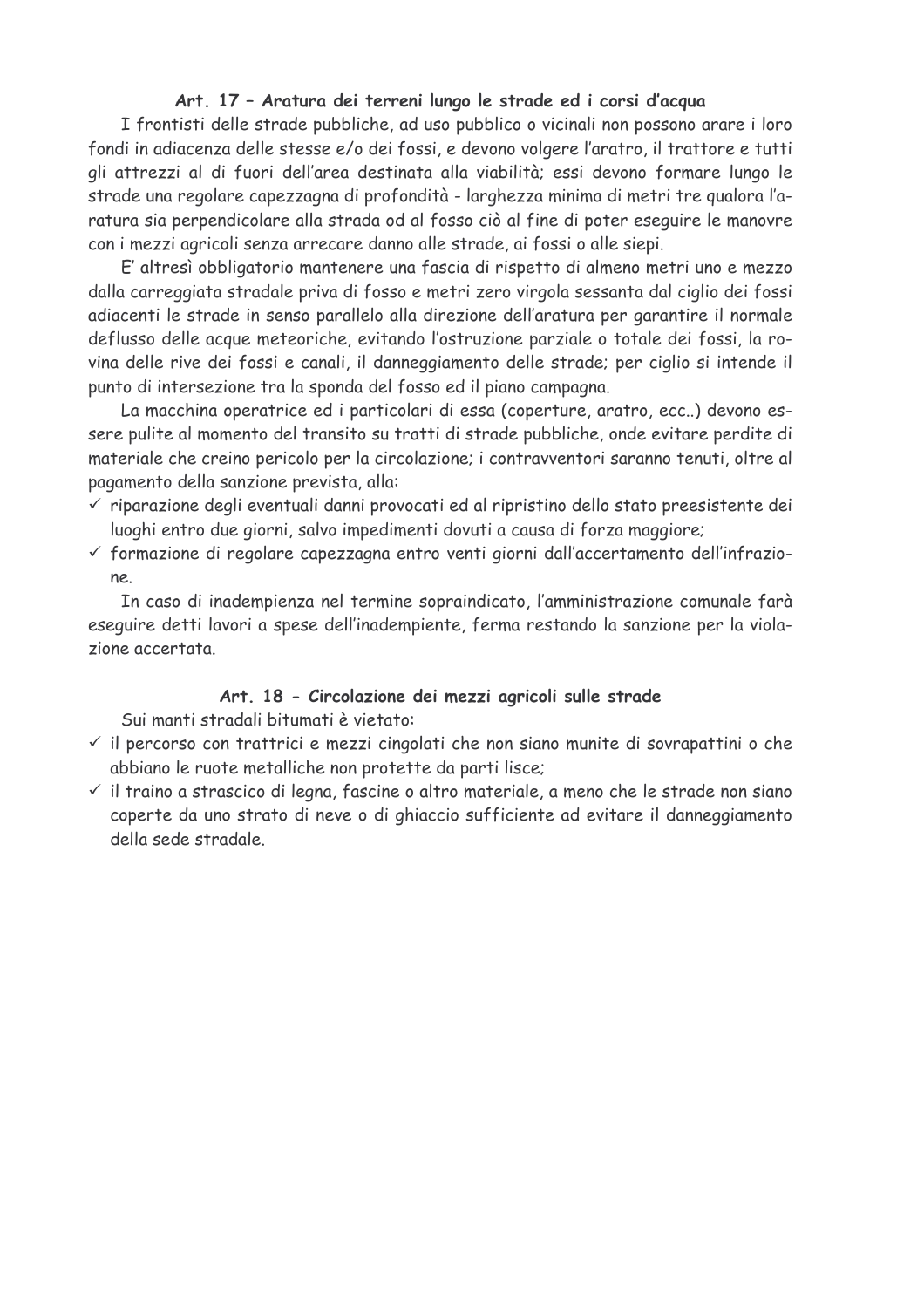#### **CAPO TFRZO**

#### ACQUE E FOSSI - IGIENE DEL SUOLO E DELLE ACQUE

#### Art. 19 - Libero deflusso acque

I proprietari dei terreni su cui defluiscono per via naturale le acque di fondi superiori non possono impedire in alcun modo il libero deflusso di dette acque.

I proprietari dei terreni attraversati da aste torrentizie e rigagnoli non possono impedire il regolare corso delle acque.

I proprietari dei terreni attiqui alle strade devono impedire, tramite adequate lavorazioni ed eventuali costruzioni o ripristini di fossi e scoline, che l'acqua derivante da precipitazioni atmosferiche defluisca attraverso le strade stesse.

Qualora l'autorità comunale accerti l'esecuzione di lavori e di opere che procurino ostacoli al naturale deflusso delle acque, ingiungerà l'esecuzione delle opere necessarie per assicurarlo in modo permanente.

La stessa autorità può, per esigenze irrigue, autorizzare l'interruzione temporanea del deflusso delle acque purchè:

 $\checkmark$  non abbia durata superiore alle quarantotto ore per ogni intervento di irrigazione;

- √ i proprietari i cui terreni possono subire allagamenti abbiano rilasciato consenso scritto:
- $\checkmark$  le opere siano immediatamente rimosse al termine dell'intervento;
- √ in caso di previsione di maltempo o temporali improvvisi l'interessato provveda immediatamente alla rimozione delle chiuse precedentemente predisposte in modo che le acque meteoriche possano defluire liberamente:
- $\checkmark$  il richiedente si assuma in sede di richiesta scritta ogni responsabilità per danni alle persone o cose consequenti all'intervento di interruzione.

#### Art. 20 - Interventi sulle acque pubbliche

E' vietato apportare qualsiasi variazione o innovazione nel corso delle acque pubbliche, mediante formazione di artificiosi alvei dei fiumi, torrenti o scolatori pubblici, di chiuse, pietraie, scavamenti, canali d'invito alle derivazioni e simili opere instabili; è fatto divieto di effettuare discariche di materiali di qualsiasi natura che possono provocare nocumento al regolare deflusso delle acque meteoriche.

Sono vietate le derivazioni abusive, le piantagioni che si inoltrino dentro gli alvei, lo sradicamento e l'abbruciamento dei ceppi degli alberi e degli arbusti aderenti alle sponde, le variazioni o i quasti ai ripari o manufatti posti lungo il corso d'acqua, la posa di tronchi di alberi o di tubi e di qualsiasi altro mezzo atto ad ostruire il corso dell'acqua nei letti dei fiumi o torrenti e il fare opere che rendano malagevole i passaggi sulle sponde destinate alla sorveglianza e custodia delle acque.

In tutti i casi in cui il normale deflusso delle acque venga impedito da cause naturali il proprietario o il conduttore hanno l'obbligo di segnalarlo immediatamente agli organi competenti.

Lungo gli argini dei corsi d'acqua pubblica dovrà essere mantenuta una capezzagna di almeno metri tre, salvo ulteriori restrizioni particolari.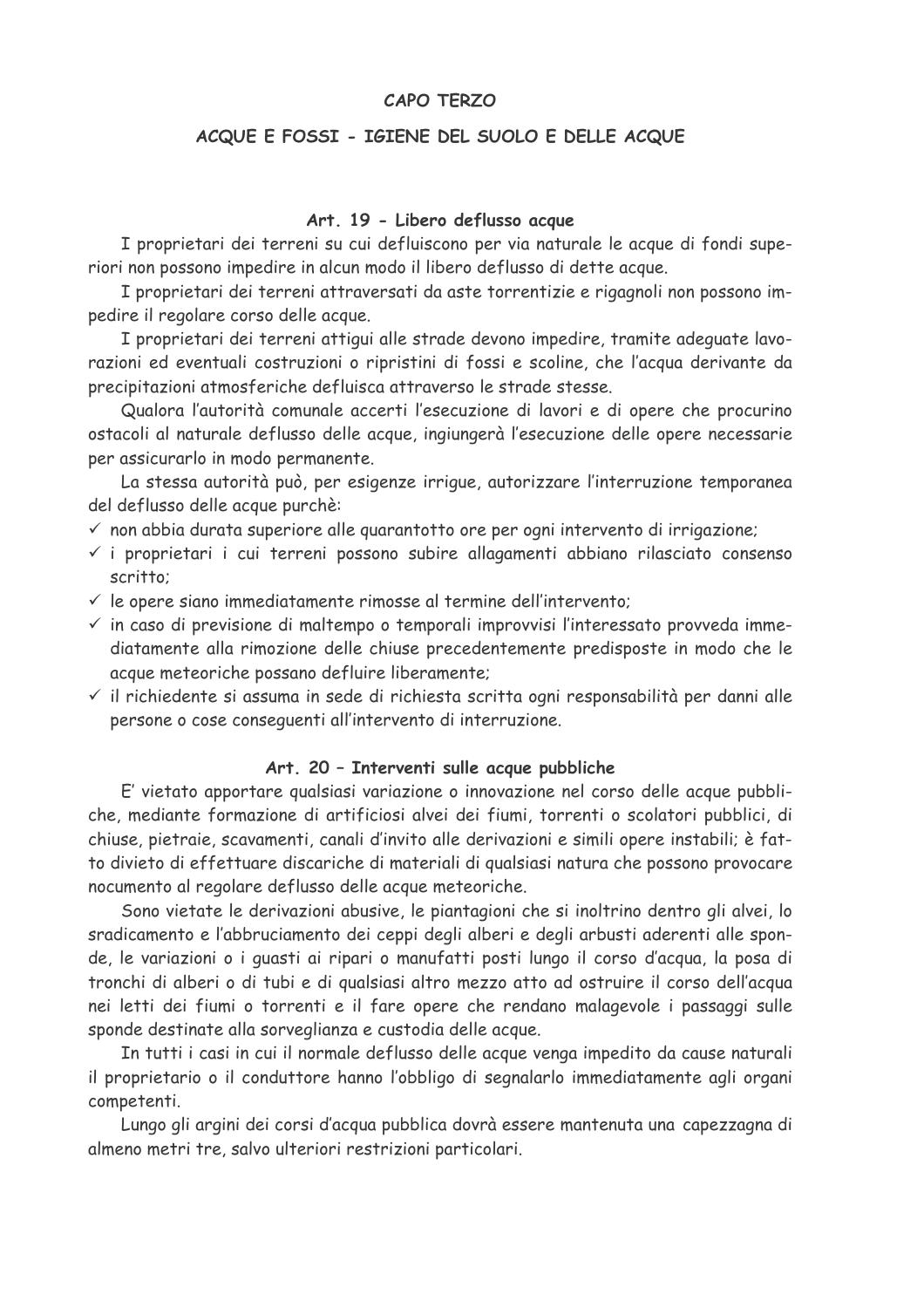#### Art. 21 - Pulizia ed espurgo dei fossi

I terreni soggetti a servitù di scolo di fossi o canali privati devono essere mantenuti costantemente sgombri in maniera che, anche nel caso di piogge continue e quindi di piene, il deflusso delle acque avvenga senza pregiudizio e danno delle proprietà contermini e delle eventuali vie contigue e sia sempre assicurato un libero, costante e regolare deflusso delle acque.

Devono altresì essere estirpate e tagliate le erbe e gli sterpi sulle sponde e sul ciglio dei fossi al fine di assicurare il decoro delle aree stesse senza il ricorso a prodotti diserbanti

Il comune ha facoltà, per i fossi posti lungo le strade comunali o vicinali di uso pubblico, di individuare gli interventi atti a garantire il normale deflusso delle acque, spurgo, risezionamento e quanto altri abbisogni ed a programmare gli stessi, procedendo all'esecuzione delle opere con i proprietari frontisti previo eventuale stipula di apposita convenzione ove saranno disciplinate modalità di intervento e ripartizione degli oneri economici.

Qualora taluno dei proprietari non dia il proprio assenso, il comune provvede comunque all'esecuzione dei lavori imputando la spesa in modo direttamente proporzionale alla proprietà dell'interessato; a tal fine il comune, con lettera raccomandata A.R., assegna un termine utile entro il quale il frontista deve dichiarare se aderisce all'iniziativa informandolo che, in caso negativo, provvederà attribuendogli comunque parte della spesa sostenuta.

I fossi privati di scolo che sono incapaci di contenere le acque che in essi si riversano o quelli che comunque esistevano e sono stati colmati devono, a cura degli stessi soggetti proprietari dei fondi limitrofi, essere risezionati; tali fossi devono avere decorso trasversale alla pendenza del terreno, con inclinazione tale che le acque non possano produrre erosioni.

In caso di trascuratezza o di inadempienza dell'obbligato nel termine prescrittogli dal comune, lo stesso farà eseguire d'ufficio i lavori e le spese verranno addebitate all'inadempiente, ferma restando la sanzione per la violazione accertata.

## Art. 22 - Tombinatura dei fossi

I proprietari di fossi che intendono eseguire opere di tombinatura nei fondi di proprietà, devono presentare apposita domanda all'autorità comunale competente la quale stabilirà la fattibilità o meno di detto intervento.

Le tombinature effettuate per la realizzazione di accessi carrai devono parimenti essere oggetto di manutenzione ed essere conservate sgombre a cura e spese dei proprietari o di coloro che ne traggono godimento ai fini dell'accesso.

Le tombinature in zona agricola o rurale, per accedere ai fondi agricoli o ad abitazioni, possono essere effettuate previo parere favorevole dell'amministrazione comunale e comunque con tubi aventi diametro interno adequato alla portata del fosso e non inferiore a centimetri quaranta, esclusivamente per una larghezza massima di metri sei.

#### Art. 23 - Distanza per i fossi

Per lo scavo di fossi o canali lungo il confine, si deve osservare una distanza uguale alla profondità del fosso o del canale costruendo.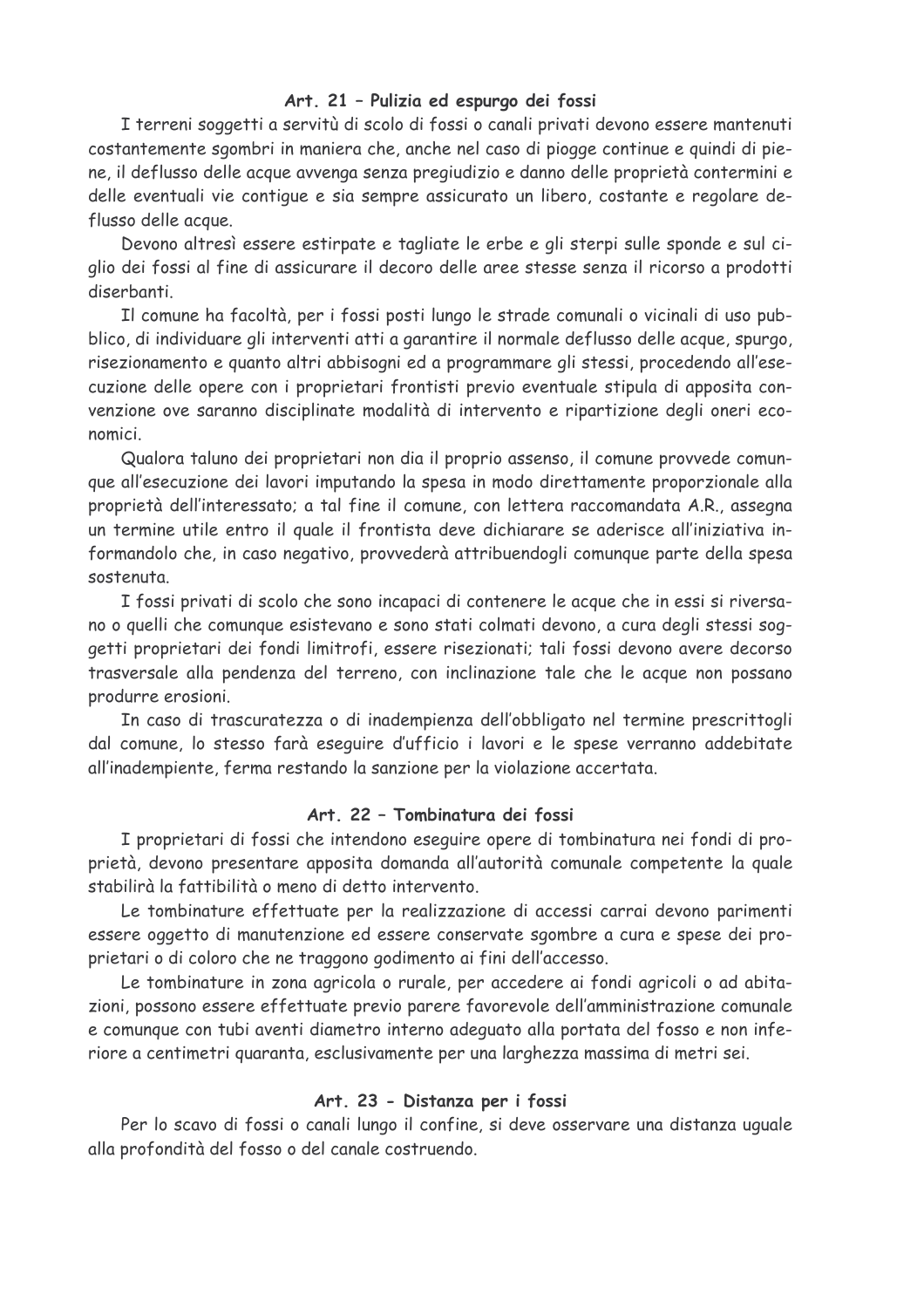Per lo scavo dei fossi o dei canali lungo i cigli delle strade, la suddetta distanza deve essere misurata dal punto di inizio della scarpata ovvero dalla base dell'opera di sostegno.

## Art. 24 - Abbeveratoi e bacini idrici

La raccolta di acqua a scopo agricolo e a scopo di abbeverare gli animali che avvenga in appositi bacini artificiali o comunque in recipienti di capacità superiore a metri cubi cinque e con superficie libera eventualmente non inferiore a metri quadrati due deve essere autorizzata dall'autorità comunale a condizione che:

 $\checkmark$  il fondo e le pareti siano impermeabili;

- v sia agevole lo svuotamento del serbatoio stesso;
- $\checkmark$  sia attuabile l'impiego dei mezzi larvicidi ed insetticidi qualora necessario;
- √ sia adeguatamente recintato al fine di evitare che persone ed animali possano cadervi dentro:
- √ siano circondati da platea in ciottolato o altro materiale atto ad impedire la formazione di pozzanghere.

Gli abbeveratoi debbono essere posti a debita distanza dal pozzo per l'emungimento di acqua potabile o da qualsiasi altro serbatoio di acqua e devono essere costruiti con materiale di facile lavatura e tenuti costantemente puliti.

Ove sia possibile, si devono alimentare gli abbeveratoi con acqua corrente o almeno disporre che l'acqua vi scorra e si rinnovi abbondantemente dopo l'abbeveramento.

Gli abbeveratoi non devono mai essere alimentati dallo stesso rubinetto di presa dell'acqua utilizzata per l'uso domestico.

E' fatto divieto di lavare in essi il bucato e di immergervi oggetti di qualsiasi specie. Attorno agli abbeveratoi è vietato il lavaggio degli animali, nonché la pulizia ed il lavaggio dei veicoli.

#### Art. 25 - Irrigazione

L'attivazione di impianti irriqui in prossimità della sede stradale deve essere indicata in apposita segnaletica ed essere regolata in modo tale da non arrecare danno e disturbo alla circolazione.

Sono vietate le irrigazioni di terreni contigui alle abitazioni quando derivi umidità ai muri delle stesse

#### Art. 26 - Terreni per uso zootecnico

Quando i terreni sono impiegati per uso pascolo o per il passaggio di animali da allevamento o quando sulle aree libere vengono collocate installazioni mobili per allevamenti tali che attraverso le deiezioni e gli scoli si abbia un inquinamento con materiale putrescibile e nauseabondo, oppure che dal terreno possa, per dilavamento con acque di pioggia, risultare inquinato e infestato il terreno a valle, l'amministrazione comunale detta le norme in base alle quali può essere consentita l'utilizzazione predetta senza danni o molestie a terzi.

#### Art. 27 - Trasporto del letame e del liguame

Il trasporto di qualsiasi materiale a scopo di concimazione non deve produrre inconvenienti igienici, quali lo sviluppo di odori o la diffusione di aerosol che arrechino disturbo alla popolazione.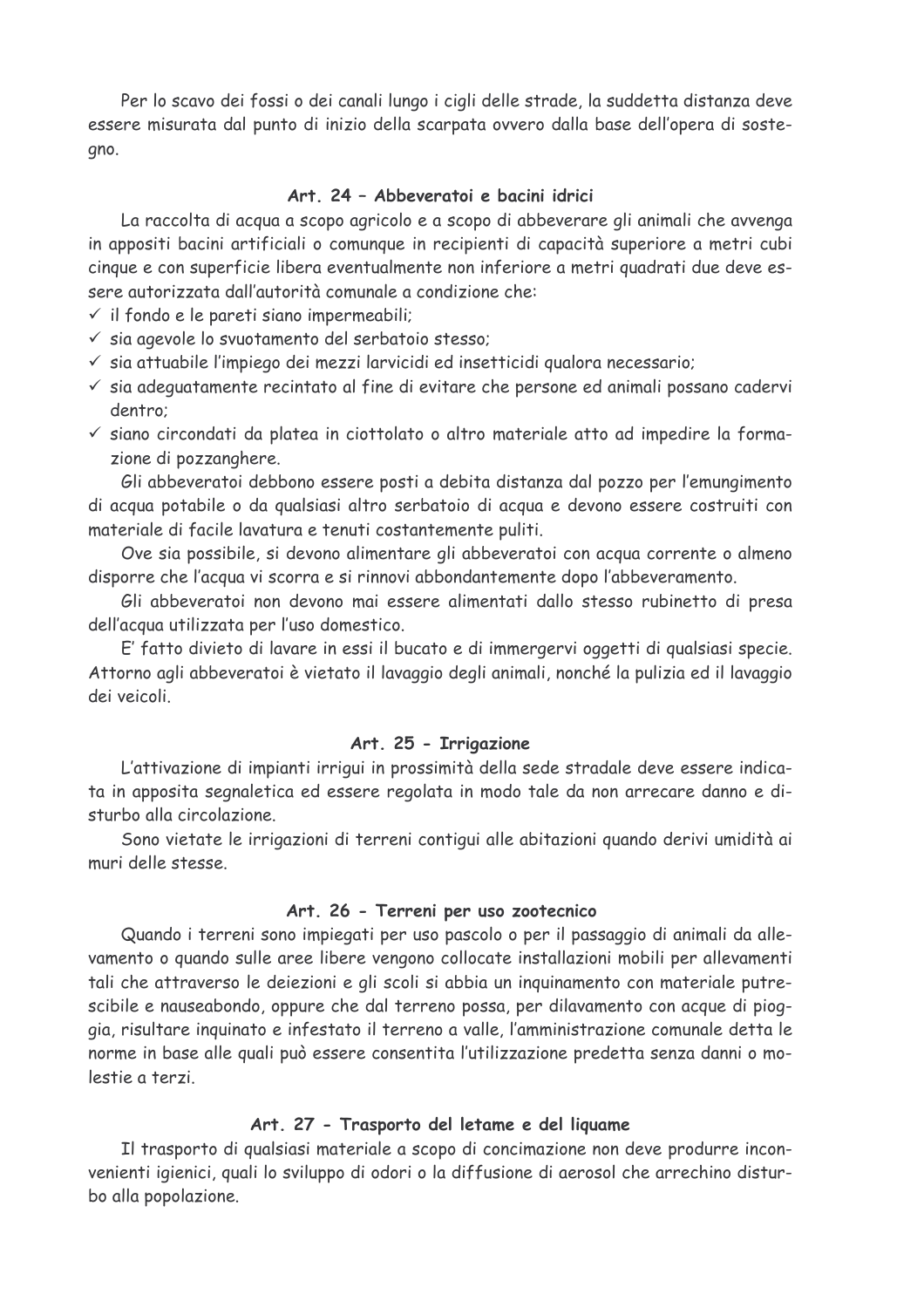Il trasporto deve essere effettuato altresì in modo da non creare molestia, nel rispetto dell'igiene e del decoro; in autunno ed in inverno all'infuori del periodo che va dalle ore 11.30 alle ore 13.30 ed in primavera ed estate dalle ore 11,30 - 15.30.

I mezzi di trasporto dello stallatico devono essere dotati di dispositivi atti ad evitare lo spandimento lungo le strade comunali e provinciali.

#### Art. 28 - Spargimento sul suolo del letame e del liguame

Le aree agricole interessate allo smaltimento devono essere ubicate a una distanza minima di metri cento dalle abitazioni contermini ai sensi delle vigenti normative.

Lo spargimento su suolo scoperto a scopo di concimazione di materiale fermentescibile o putrescibile di qualunque natura nonché materiale polverulento, anche costituito da elementi inerti è consentito purché non ne derivi danno o molestia agli abitanti delle case contermini e secondo le modalità di seguito fissate, fatte salve le disposizioni di legge o le ordinanze del sindaco più restrittive.

Lo spargimento è ammesso solo in quantità di apporto utile alla produzione agricola ed a patto che le acque sotterranee, le acque superficiali, il suolo e la vegetazione non subiscano degradazione e danno; in particolare:

- √ i liguami devono provenire da animali sani, essere privi di sostanze organiche di difficile biodegradabilità e di sostanze biologiche attive capaci di influenzare in maniera negativa o specifica le diverse funzioni degli organismi presenti;
- Il a quantità di deiezioni liquide o solide per l'utilizzazione agronomica è quella corrispondente ad un carico annuo non superiore a 40 quintali per ettaro di peso vivo di bestiame di allevamento; in considerazione delle caratteristiche pedologiche ed agronomiche della zona, il sindaco, su parere del dipartimento di prevenzione competente per territorio, può indicare un rapporto peso animale / ettaro inferiore a quello riportato differenziando altresì il carico derivante dai suini ed avicoli da quello derivante dei bovini:
- √ lo spargimento sul suolo non è consentito in terreni con coltivazioni in atto destinate direttamente e senza processi di adattamento dei prodotti alla alimentazione umana;
- √ deve essere assicurata l'impossibilità di immissione, percolamento o ruscellamento di liquami in corsi d'acqua, pozzi, sorgenti ed a tal fine la pendenza massima dei terreni deve essere superiore al 15%;
- √ non è consentito lo spandimento nei periodo in cui le precipitazioni atmosferiche sono notevoli, soprattutto su terreni con forte permeabilità od in presenza di una falda idrica poco profonda o in vicinanza di pozzi e sorgive;
- √ lo smaltimento di scarichi liquidi è sempre vietato su terreni soggetti a vincolo idrogeologico.

Lo spargimento è consentito purché il materiale venga interrato mediante aratura entro ventiquattro ore dalla conclusione dell'operazione oppure tramite appositi interratori durante le operazioni di spargimento al fine di evitare la propagazione di odori sgradevoli; è inoltre consentita la distribuzione di liguami su colture in atto, senza l'interramento a condizione che non ci sia la diffusione di aerosol nauseabondi.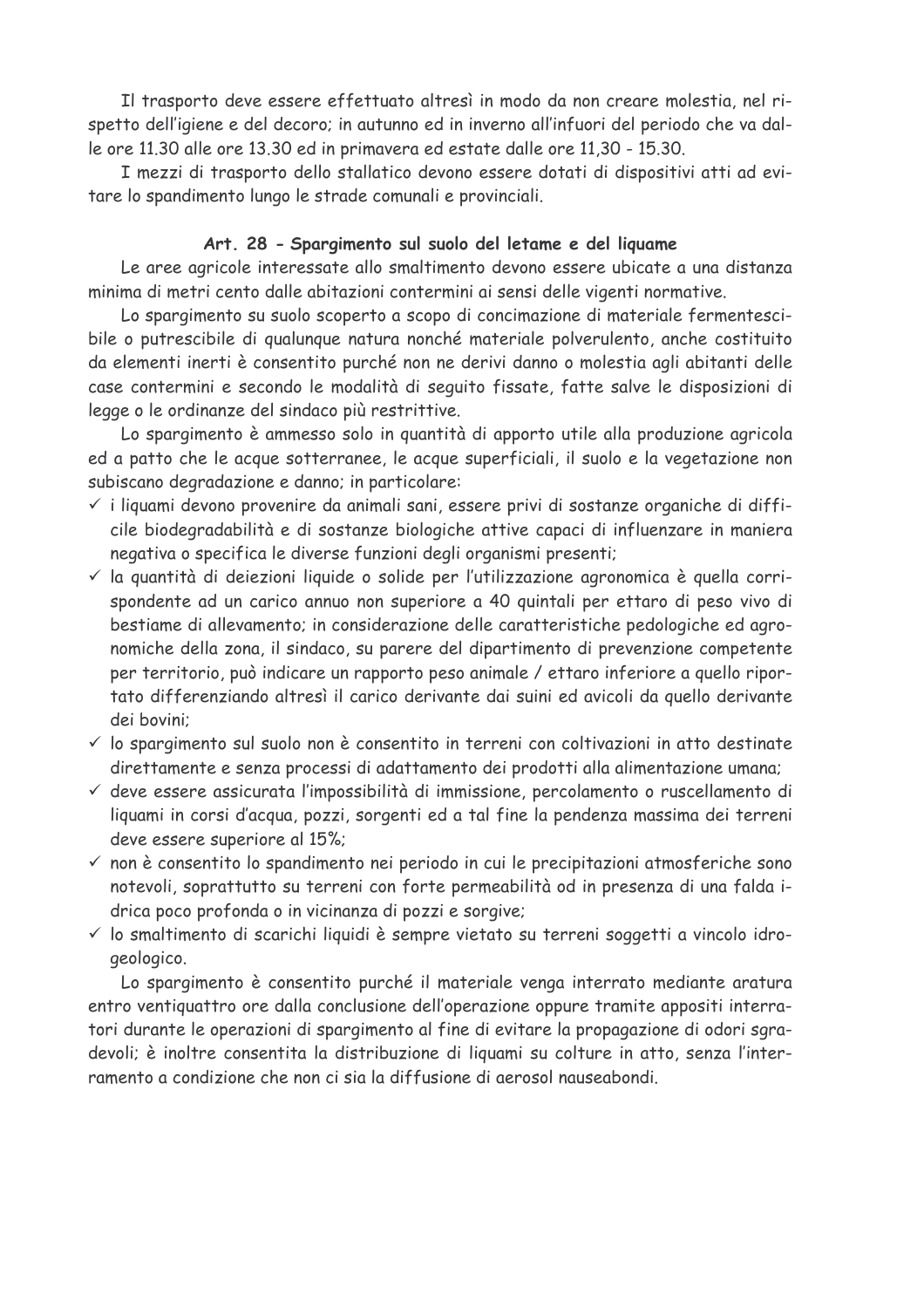#### **CAPO QUARTO**

## DIFESA DELLE PIANTE E LORO MALATTIE LOTTA CONTRO GLI INSETTI E GLI ANIMALI NOCIVI ALL'AGRICOLTURA **TMPTFGO DT PESTICIDI E FITOFARMACT**

#### Art. 29 - Difesa delle piante

I proprietari di fondi e di boschi ed i conduttori a qualunque titolo, devono applicare gli opportuni rimedi ed i mezzi di lotta, che vengano all'uopo indicati dagli organi competenti mediante appositi manifesti, contro gli insetti, gli animali e le malattie crittogame nocivi all'agricoltura ed alle foreste ed i deperimenti che appaiono diffusibili e pericolosi; gli stessi devono denunciare le eventuali comparse di malattie delle piante all'autorità comunale che provvederà tempestivamente a darne comunicazione al competente Servizio fitosanitario regionale.

Nella evenienza di comparsa di crittogame parassite delle piante, di insetti, o di altri animali nocivi all'agricoltura, alla campagna ed alle piante boschive l'autorità comunale, d'intesa con gli uffici provinciali per le malattie delle piante e con il Servizio fitosanitario competente per territorio, impartisce, di volta in volta, disposizioni che dovranno essere scrupolosamente rispettate dai proprietari dei fondi e da chiunque altro ne sia interessato per sostenere la lotta contro tali parassiti.

Salve le disposizioni di legge, i proprietari, i conduttori a qualunque titolo ed i coltivatori devono denunciare all'autorità comunale, agli uffici provinciali competenti del servizio agricoltura per le malattie delle piante o all'Osservatorio fitosanitario regionale, la comparsa di insetti, animali nocivi, crittogame o, comunque, di malattie o deperimenti che appaiano diffusibili o pericolosi, ed applicare contro di essi i rimedi e i mezzi di lotta che vengano all'uopo indicati.

Al fine di evitare la propagazione e la diffusione capillare della flavescenza dorata e di tutte le altre malattie infestanti i proprietari dei terreni incolti devono estirpare le sterpaglie e le erbacce entro il 15 maggio per una fascia di metri cinque dalle colture in atto, al fine di porre in essere un'opera di eliminazione e/o di elevato contenimento degli incolti medesimi, uniformandosi alle disposizioni, alle prescrizioni, ai consigli ed agli ordini di volta in volta impartiti, in relazione alle diverse esigenze concrete di tutela del patrimonio vegetale, dalle competenti autorità provinciali, regionali e comunali.

Allo scopo di preservare i boschi e le colture dalla invasione di insetti e di crittogame, il sindaco può ordinare il taglio delle piante e le estrazioni delle ceppaie morte, sentito il competente Ispettorato delle Foreste, cui spetta in ogni caso l'assegno delle piante da abbattere.

Chiunque abbia notizie di una invasione di insetti e di una epidemia di funghi parassitari, che costituiscono minaccia all'equilibrio fitopatologico di un bosco o di una coltura, è tenuto a dare immediato avviso agli uffici comunali per gli adempimenti di competenza.

#### Art. 30 - Misure contro la propagazione della piralide e della flavescenza dorata

Al fine di evitare la propagazione delle larve della piralide del mais, gli stocchi, i tutoli ed i materiali residui della coltura del mais e del sorgo, devono essere interrati, bruciati oppure sfibrati o trinciati non oltre il 15 aprile di ogni anno.

Al fine di evitare la propagazione della flavescenza dorata della vite, i viticoltori ed i vivaisti devono applicare i trattamenti insetticidi obbligatori contro il vettore della ma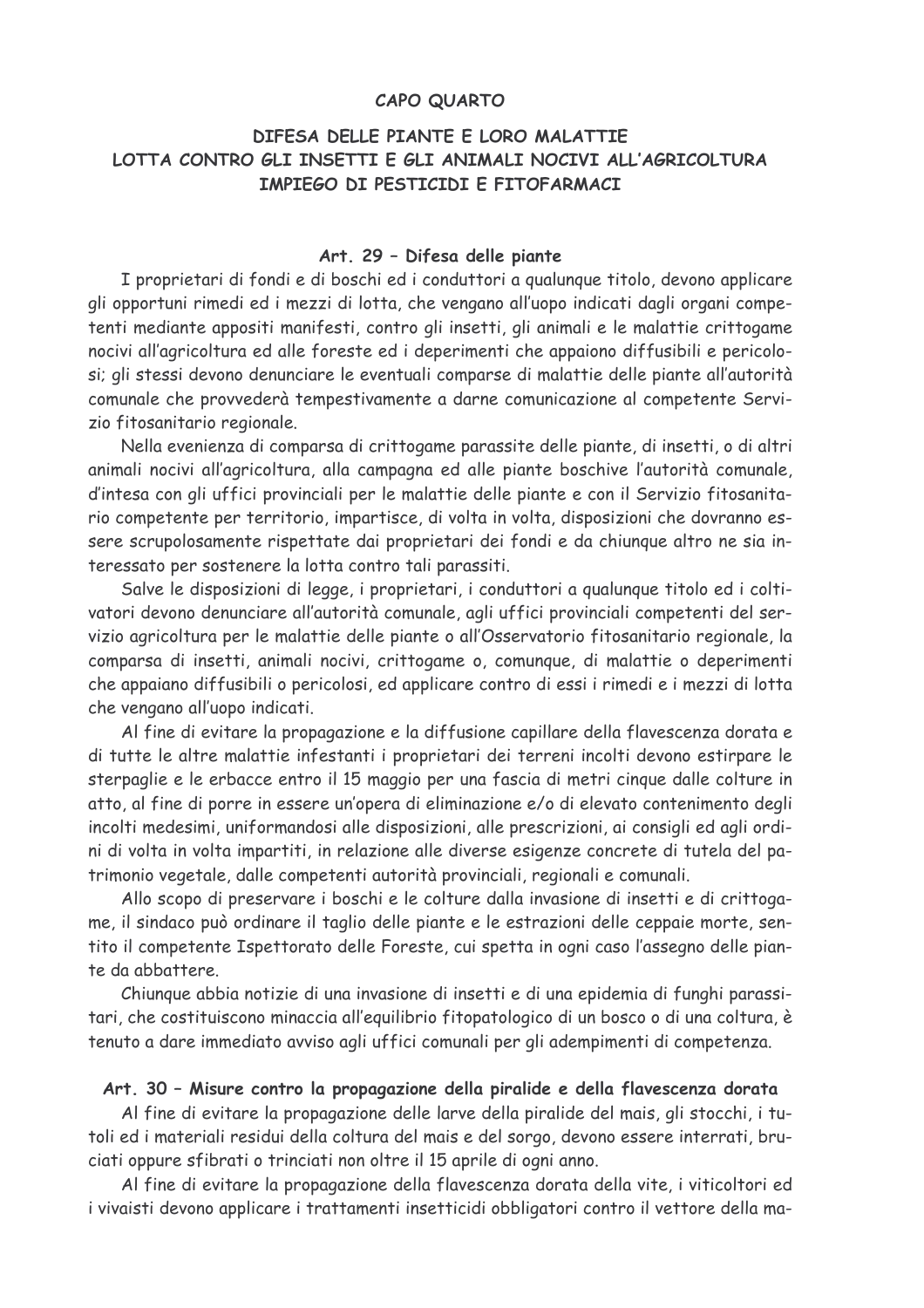lattia Scaphoideus titanus, estirpare le piante infette e reimpiantare materiale di moltiplicazione sano.

Qualora un vigneto sia estirpato ed il terreno lasciato incolto, i ceppi, compreso l'apparato radicale, devono essere rimossi.

In caso di inadempienza, l'amministrazione comunale, con propria ordinanza provvede all'estirpo ed all'effettuazione dei trattamenti obbligatori, previa regolare diffida ad adempiere, rimettendone i costi ai proprietari o conduttori, fatta salva l'applicazione della sanzione amministrativa per la violazione accertata tramite regolare ordinanza inaiunzione.

In particolare gualora vengano accertate violazioni al presente articolo sono comminate sanzioni tramite ordinanza ingiunzione ed in atto separato sarà contenuta la diffida a porre in essere il comportamento non tenuto; il perpetrarsi della situazione per la quale è stata comminata la sanzione comporta, nei successivi eventuali accertamenti, l'applicazione del raddoppio della sanzione applicata per la prima volta ed anche l'esecuzione in danno con spese a carico dell'inadempiente gualora permanesse lo stato di violazione al regolamento ed anche alla diffida ad adempire emessa al momento della constatazione della prima violazione.

Le prescrizioni, gli adempimenti e le regole sancite dai commi precedenti hanno validità anche nel caso di lotta a malattie delle piante non esplicitamente elencate e che si possono presentare durante la vigenza del presente regolamento.

#### Art. 31 - Raccolta di piante o parti di piante e funghi

La raccolta di piante medicinali aromatiche e da profumo è permessa solo ai raccoglitori muniti della "carta di autorizzazione" rilasciata dal sindaco e limitatamente alla quantità ed alla qualità delle piante, alle epoche e secondo le modalità specificate nella carta stessa.

La raccolta di alcuni fiori spontanei, di piante e parti di piante per uso gastronomico e di funghi, è regolata da apposita normativa regionale.

## Art. 32 - Collocamento di esche avvelenate

Chiunque, al fine di proteggere le colture o i prodotti agricoli, collochi esche avvelenate o sparga sostanze velenose che possano arrecare danno alle persone o agli animali domestici, deve darne preventivo avviso all'autorità comunale, collocando e mantenendo inoltre lungo i confini del fondo, per tutto il periodo di efficacia del veleno e delle sostanze, tabelle recanti ben visibile la scritta "Attenzione terreno avvelenato!" oppure "Attenzione: coltura trattata con veleni" con particolare attenzione al fatto che vengano utilizzati prodotti di prima o seconda classe.

Le esche derattizzanti o ad altro scopo possono essere poste al di fuori dei fondi in aree accessibili alla popolazione o ad animali previa autorizzazione del sindaco e con una idonea protezione.

#### Art. 33 - Trattamenti anticrittogamici

Durante il periodo della fioritura, dall'apertura dei petali alla caduta degli stessi, al fine di salvaguardare la vita delle api e degli altri insetti pronubi impollinatori, è vietato effettuare alle colture, sia legnose sia erbacee trattamenti con fitofarmaci insetticidi, acaricidi, diserbanti e anticrittogamici.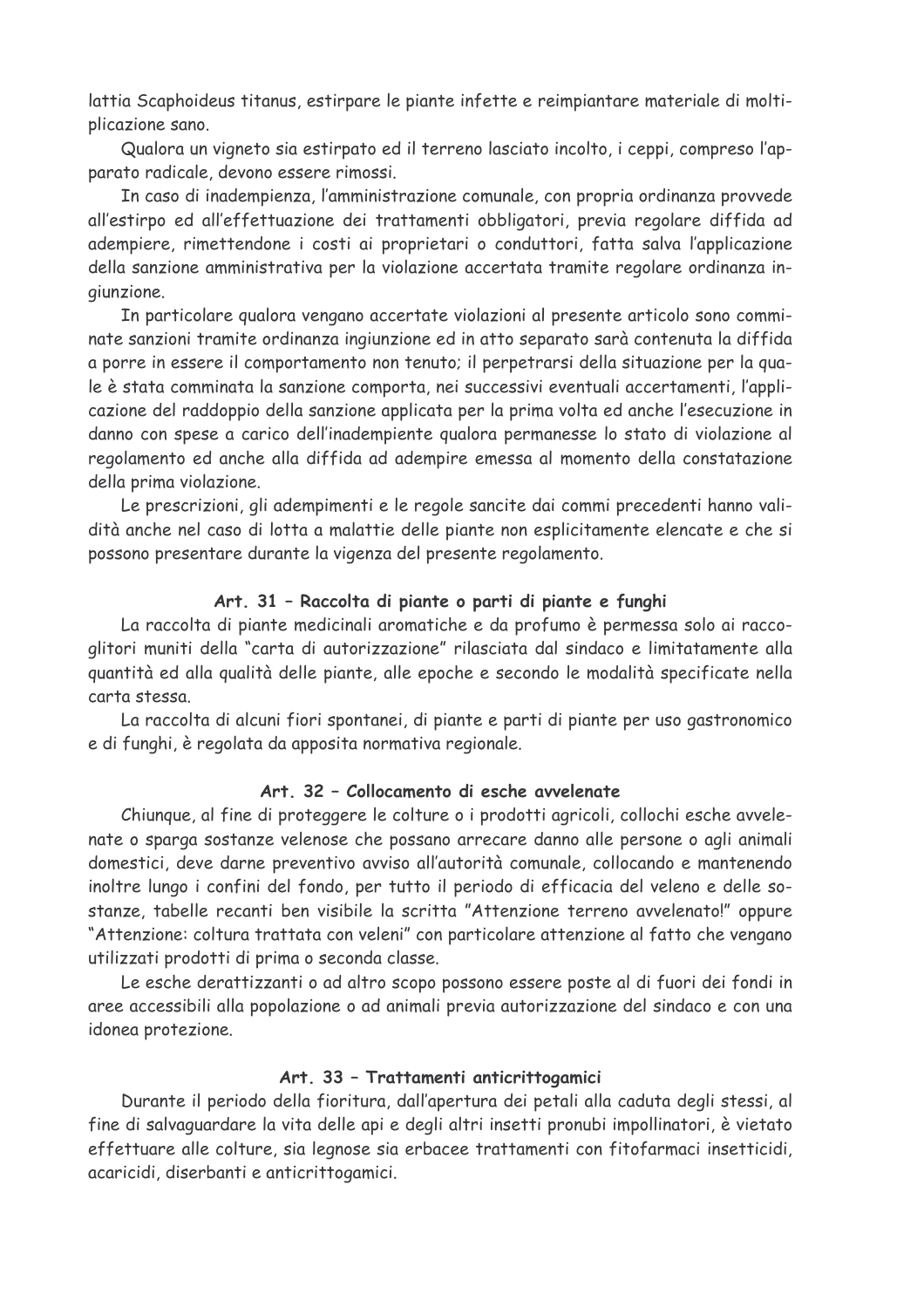L'uso degli anticrittogamici, insetticidi, diserbanti, acaricidi o altri presidi sanitari per la difesa delle piante e dei prodotti agricoli, è regolato dalle leggi in materia e dalla normativa regionale di settore.

## Art. 34 - Acquisto, detenzione ed impiego dei presidi sanitari in agricoltura

L'acquisto e l'uso dei presidi sanitari di prima e seconda classe è subordinato al possesso del patentino secondo quanto previsto dalla legge.

Per l'acquisto e l'uso dei presidi sanitari di terza e guarta classe, da utilizzarsi esclusivamente negli orti e nei giardini familiari, a difesa delle colture il cui raccolto è destinato al proprio consumo, i soggetti interessati devono esibire al venditore la specifica autocertificazione, vidimata e protocollata presso il Settore Igiene Pubblica del Dipartimento di prevenzione dell'A.s.l. competente.

Il titolare del patentino e, più in generale chi ne fa uso, è responsabile del trasporto, della conservazione ed utilizzazione in modo appropriato dei suddetti prodotti; in particolare deve curare che:

- $\checkmark$  il veicolo utilizzato per il trasporto dei presidi sanitari non sia contemporaneamente adibito al trasporto dei prodotti per l'alimentazione umana ed animale;
- √ lo stesso sia pulito immediatamente gualora, durante le operazioni di scarico, si rilevi un danneggiamento delle confezioni ed un consequente sversamento dei prodotti all'interno del mezzo:
- √ il locale del deposito e conservazione dei presidi sanitari non sia adibito alla conservazione di derrate alimentari e/o mangimi; detto locale deve essere fuori terra, accessibile direttamente dall'esterno, chiuso a chiave, asciutto, fresco, areato, facilmente pulibile e dotato di mezzi idonei ad effettuare eventuali interventi di emergenza in caso di allagamento, incendio o rottura di confezioni;
- √ i prodotti siano conservati esclusivamente nelle loro confezioni originali provviste di etichetta leggibile fino alla fine del trattamento;
- √ durante la preparazione delle miscele e la loro utilizzazione siano osservate tutte le disposizioni contenute sulle etichette dei prodotti impiegati, in particolare sia rispettata la soglia di massimo dosaggio consentito e l'utilizzo dei sistemi di sicurezza individuali per gli addetti alle operazioni;
- $\checkmark$  siano osservate le modalità e l'uso di precauzioni consigliate nel libretto d'istruzione della macchina spanditrice;
- √ vengano usati tutti i sistemi di protezione individuale necessari a seconda delle modalità di trattamento.

Fatte salve diverse disposizioni di legge, gli utilizzatori di presidi sanitari devono munirsi e compilare il "Registro dei trattamenti e del magazzino dei presidi sanitari" (guaderno di campagna).

I contenitori vuoti dei presidi sanitari devono essere smaltiti secondo la normativa vigente.

E vietato l'impiego di presidi sanitari con mezzi aerei, salvo particolari ipotesi scaturite da esigenze di tutela e difesa della superficie coltivata, che dovranno essere oggetto di autorizzazione da parte del sindaco.

## Art. 35 - Modalità d'impiego degli antiparassitari

Nel corso del trattamento con prodotti antiparassitari - presidi sanitari (insetticidi, fungicidi, diserbanti, anticrittogamici, ecc.) si deve evitare che le miscele raggiungano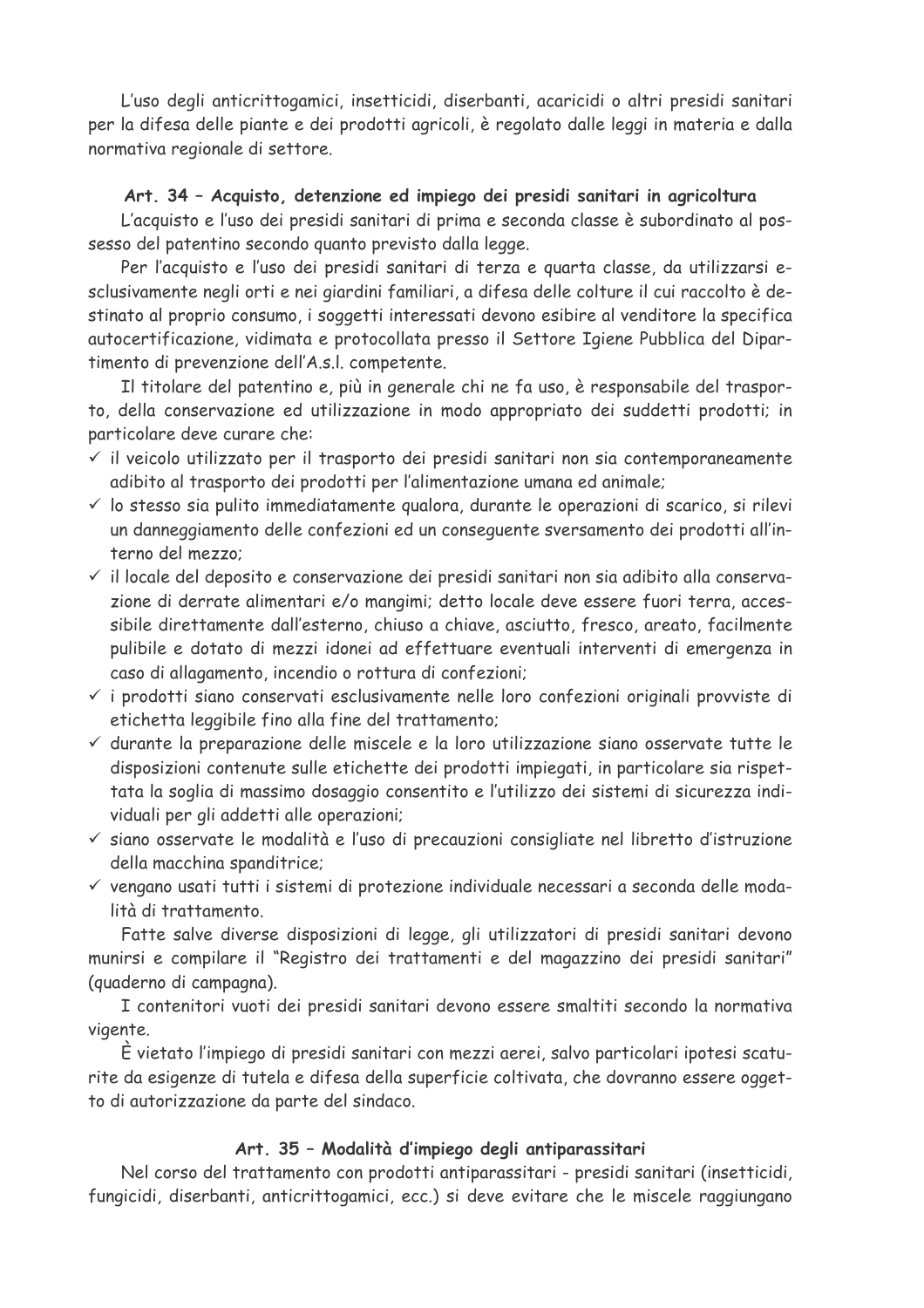edifici ed aree pubbliche e private di terzi, strade e colture attique, corsi d'acqua, pozzi, sorgenti ed ambiti naturali tutelati previsti dalle leggi regionali, nazionali o da deliberazioni comunali, né arrecare disturbo alla popolazione.

A tale scopo si devono seguire le seguenti regole:

- √ all'interno dei centri abitati e nel raggio di trenta metri da abitazioni, edifici, luoghi pubblici e relative pertinenze (cortili, giardini, orti) è vietato l'uso dei prodotti antiparassitari appartenenti già alla prima e seconda classe tossicologica, fatta eccezione nel caso di specifiche e dimostrabili necessità di ordine fitopatologico;
- √ l'erogazione di antiparassitari con atomizzatori e nebulizzatori è consentita solo a distanze superiori a metri trenta dalle aree indicate nel precedente paragrafo ed è consentita prima delle ore 10.00 e dopo le ore 17.00 in assenza di vento;
- √ al di sotto di detta distanza i trattamenti dei terreni e delle colture agrarie possono essere effettuati solo con presidi non pericolosi, di terza e quarta classe, purché vengano effettuati nella stessa fascia oraria in assenza di vento.

La pressione dei suddetti mezzi deve essere regolata in modo da evitare qualsiasi fenomeno di dispersione o deriva ed il getto delle lance deve essere indirizzato in direzione opposta all'abitato; qualora, nonostante le cautele adottate, si verifichi uno sconfinamento di fitofarmaci in proprietà o su superfici altrui, l'utilizzatore deve comunicare immediatamente al confinante il tipo di prodotto utilizzato ed il relativo tempo di caren- $ZQ$ 

In aperta campagna il trattamento è consentito con tutti i prodotti antiparassitari purché il getto del mezzo meccanico non raggiunga persone, mezzi o beni transitanti lungo le strade; qualora se ne ravvisi il rischio, il trattamento deve essere temporaneamente interrotto. Durante il trattamento e per tutto il tempo di permanenza del prodotto distribuito dovrà venire apposto il divieto di accesso alle aree trattate ai non addetti o non adequatamente equipaggiati con la dicitura "coltura (o terreno) trattato con presidi sanitari"

La raccolta e l'immissione al consumo del prodotto trattato devono avvenire solo dopo che sia trascorso il periodo di sicurezza prescritto dalla legge e riportato nelle istruzioni allegate alla confezione.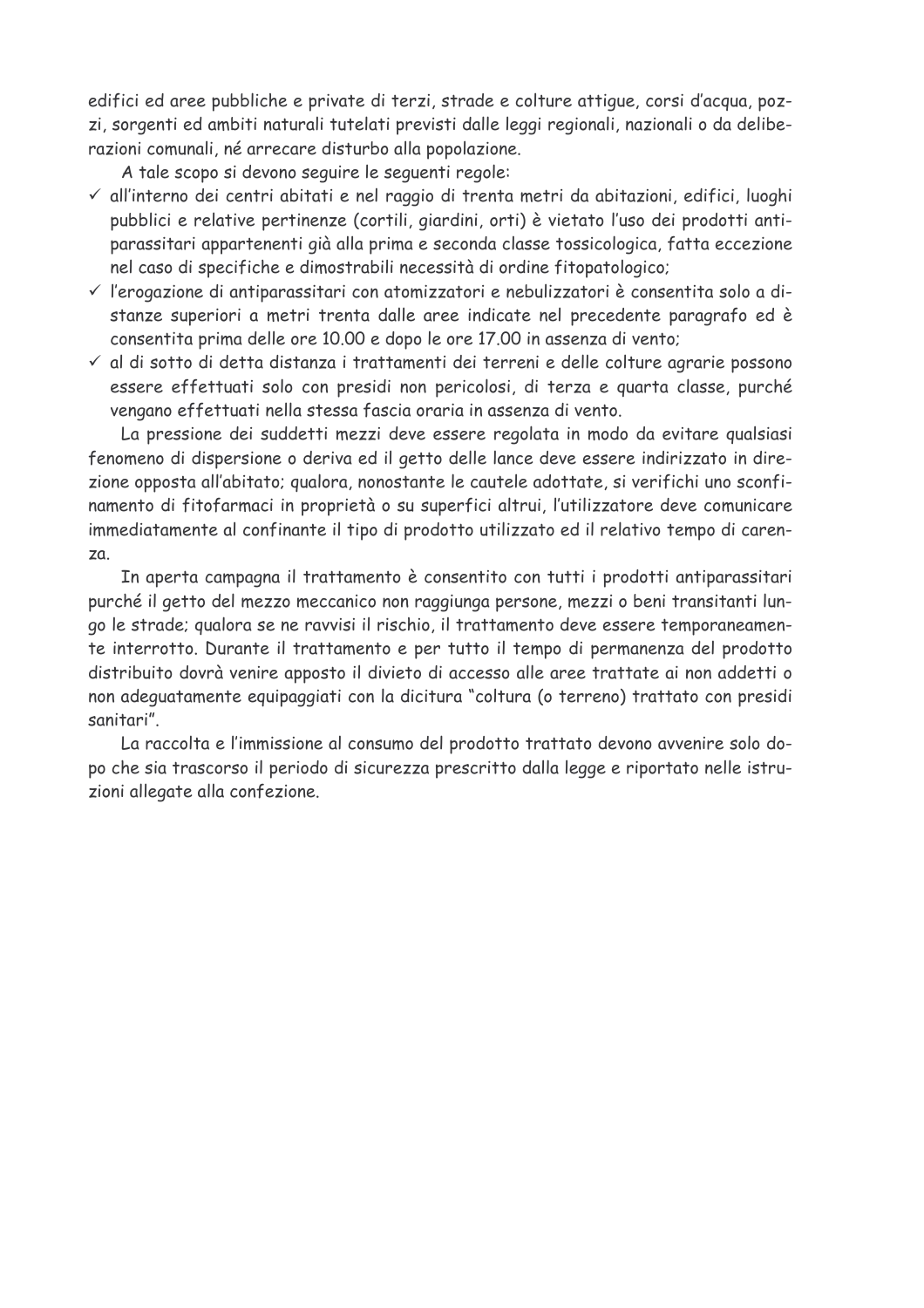#### CAPO QUINTO

## **BESTIAME E ANIMALI**

#### Art. 36 - Denuncia delle malattie infettive e diffusive degli animali

I proprietari o detentori di animali, a qualunque titolo, sono obbligati a denunciare all'autorità comunale ed al Servizio Veterinario dell'A.s.l. qualunque caso di malattia infettiva e diffusiva degli animali o sospetta di esserlo, come pure qualunque caso di morte degli animali non riferibile a malattie comuni già accertate; in particolare essi sono obbligati a denunciare le seguenti malattie infettive e diffusive: afta epizootica, carbonchio ematico, carbonchio sintomatico, rabbia, tubercolosi bovina, peste bovina, brucellosi bovina, ovina e caprina, morva, farcino coriptococcico, morbo coitale maligno, vaiolo ovino, malattie infettive dei suini, malattie neonatali dei vitelli (diarrea, polmonite, poliartrite) colera dei polli, peste aviere, influenza equina e bovina, rogna delle pecore e delle capre, rogna degli equini e setticemia emorragica dei bovini.

Gli stessi saranno inoltre tenuti a denunciare tutte le altre malattie che venissero indicate con ordinanza del Responsabile del Servizio Veterinario dell'A.s.l.

La mancata o ritardata segnalazione delle malattie suddette espone i contravventori alle sanzioni di legge.

I proprietari ed i possessori degli animali, colpiti da malattia, o sospetti di esserlo, prima ancora dell'intervento dell'autorità sanitaria, a scopo cautelativo e non appena rilevati i sintomi sospetti, hanno l'obbligo di:

- √ isolare gli animali ammalati da quelli sani, evitando specialmente la comunanza a mezzo degli abbeveratoi e dei corsi d'acqua;
- $\checkmark$  isolare gli animali morti;
- √ spostare dall'azienda: animali in genere, ogni prodotto animale o altro materiale, che può costituire veicolo di contagio, in attesa delle disposizioni del Servizio Veterinario.

I proprietari ed i conduttori di animali infetti, o sospetti di esserlo, devono unifor-

marsi a tutte le prescrizioni e disposizioni loro impartite dalle autorità sanitarie e da tutte le autorità competenti.

#### Art. 37 - Trasporto, seppellimento e cremazione di animali morti per malattie infettive

L'interramento degli animali morti per malattie infettive o diffusive o sospetti di esserlo può essere eseguito in conformità alle prescrizioni del regolamento di polizia veterinaria e delle relative istruzioni e comunque nel rispetto delle normative vigenti ed autorizzato esclusivamente con provvedimento del Sindaco su conforme parere del Servizio Veterinario e del Servizio Igiene Pubblica.

Ogni caso di morte dei propri animali deve essere segnalato dall'allevatore al Servizio veterinario dell'A.s.l., il quale, non appena informato dell'avvenuto decesso di animali, deve accertare la causa di morte e stabilire la destinazione delle spoglie rilasciando la certificazione prevista dalla normativa vigente.

Quando la morte è dovuta ad una delle malattie infettive di cui all'articolo 1 del D.P.R. 8/2/1954, numero 320 la carogna deve essere avvolta con un telo imbevuto di soluzione disinfettante in attesa delle disposizioni impartite dall'autorità sanitaria competente.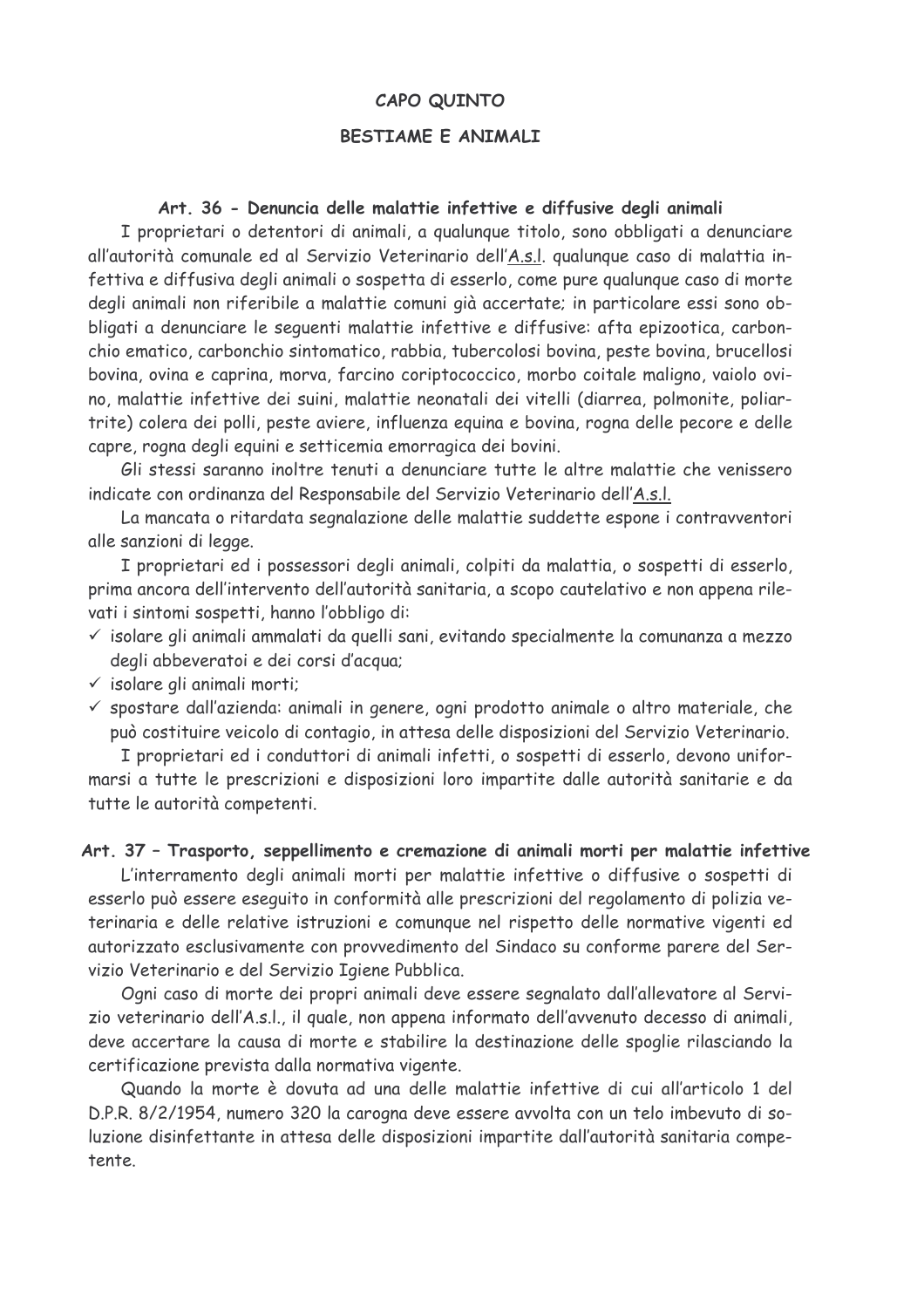Lo spostamento di animali morti dai singoli allevamenti ai depositi frigoriferi di stoccaggio, agli impianti di trasformazione industriale delle spoglie e ai luoghi di distruzione deve avvenire con la certificazione prevista dalla normativa vigente.

Prima del loro spostamento gli animali morti, dei quali non dovrà essere asportata nessuna parte anatomica compresa la pelle, dovranno essere tenuti al riparo dal sole ed isolati dall'allevamento.

Gli automezzi o gli appositi contenitori, adibiti unicamente alla raccolta e trasferimento delle spoglie di animali agli impianti di trasformazione industriale od ai luoghi di distruzione od ai depositi frigoriferi di stoccaggio, devono essere in possesso dei certificati di idoneità, come da istruzioni rilasciate dal Servizio Veterinario; eccezionalmente può essere rilasciata una autorizzazione temporanea per il trasferimento delle spoglie con veicoli diversi.

La cremazione va eseguita negli appositi inceneritori autorizzati.

L'utilizzo di sistemi di distruzione diversi da quelli della cremazione in impianti autorizzati deve essere autorizzato dal sindaco, previo parere favorevole del Servizio veterinario e di Igiene Pubblica.

L'infossamento deve avvenire comunque in suolo idoneo per struttura geologica e mineralogica, per proprietà meccaniche e fisiche e per il livello della falda freatica; ciascuna fossa deve essere scavata a due metri di profondità dal piano di superficie.

L'impiego di sostanze chimiche, idoneo a provocare una vera dissoluzione delle caroqne ed un rapido annientamento dei germi, può avvenire con impiego di contenitori adequati.

Nell'attesa del trasferimento delle spoglie animali agli impianti di trasformazione industriale ed ai luoghi di distruzione, è consentito l'utilizzo di frigoriferi autorizzati dal Servizio veterinario dell'A.s.l. competente per territorio adibiti unicamente allo stoccaggio ed alla conservazione delle stesse; detti frigoriferi devono avere: pavimenti e pareti lavabili, impermeabili e disinfettabili. Deve essere tenuto aggiornato un apposito registro di carico e scarico delle spoglie degli animali depositate.

Il personale addetto deve essere protetto durante i lavori da sopravesti, quanti, stivali impermeabili e deve avere a disposizione i disinfettanti necessari e quant'altro per la sicurezza dei lavoratori.

#### Art. 38 - Igiene nelle stalle

Nelle stalle e nei luoghi di produzione e lavorazione dei prodotti devono essere osservate le normative sanitarie locali e comunitarie.

Il bestiame deve essere tenuto, in buono stato di pulizia e non inzaccherato di sterco o di altre materie, in stalle possibilmente a parete liscia e con pavimento impermeabile ed in ogni caso adequatamente e sufficientemente illuminate ed aerate, in buono stato di costruzione e di conservazione, intonacate, con la possibilità di separare gli animali. Le pareti ed i pavimenti devono essere facilmente pulibili ed il bestiame tenuto in condizioni ottimali e di benessere.

I locali dovranno essere dotati di sufficiente acqua potabile e disporre di idoneo sistema di smaltimento ed accumulo dei liquami.

Gli ovini ed i caprini possono essere tenuti insieme ai bovini e bufalini solo se aventi lo stesso livello sanitario

E' vietato tenere animali da cortile e volatili in genere nelle stalle.

E' vietato tenere suini in stalle per bovine lattifere.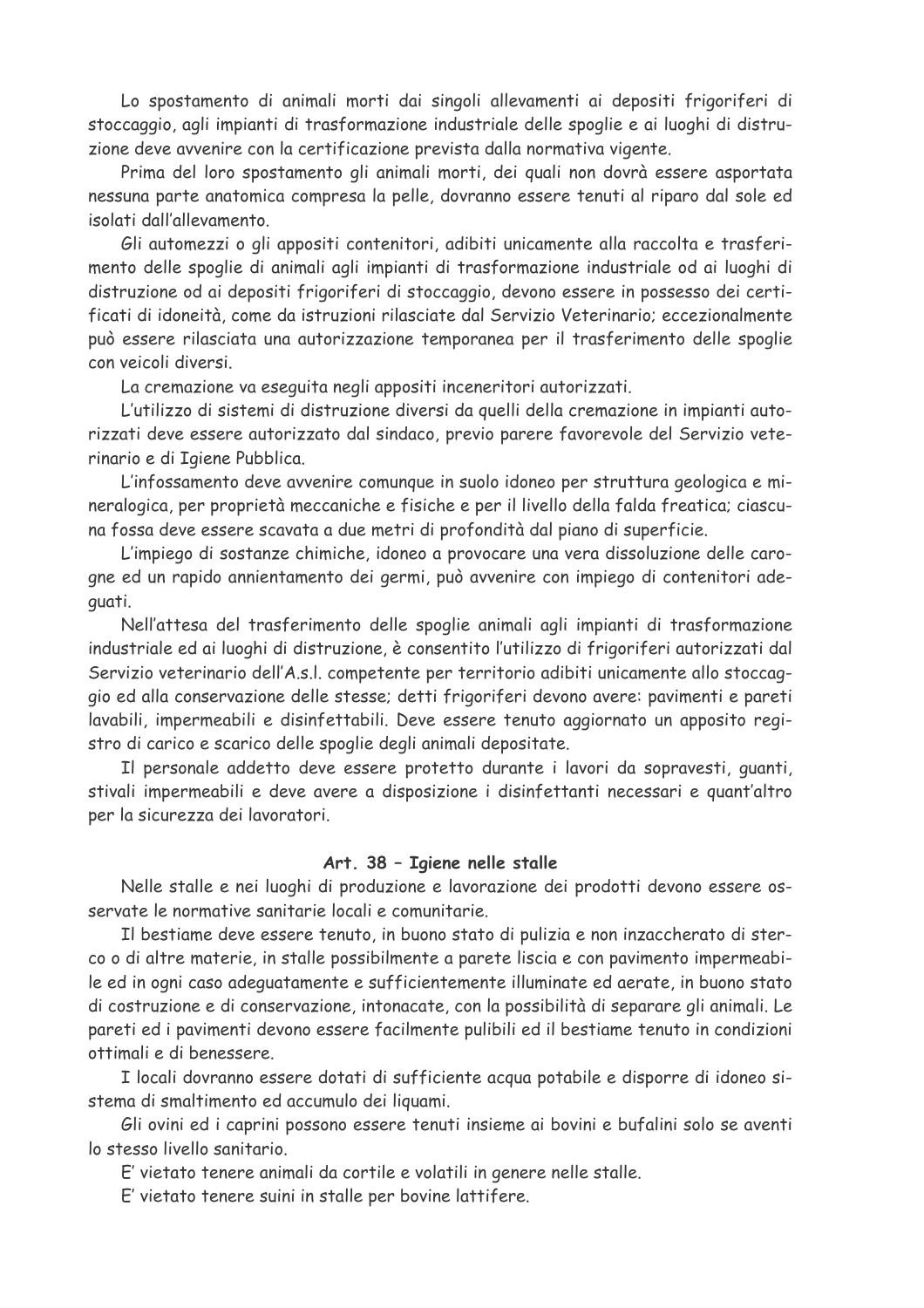I recinti all'aperto di animali devono:

- v essere collocati lontano dalle abitazioni;
- √ essere dotati di pavimentazione impermeabile sistemata in modo da raccogliere ed allontanare i liquami al fine di evitare ogni possibile ristagno;

L'eventuale lettiera deve essere frequentemente sostituita e costantemente tenuta pulita in modo da non causare l'emanazione di odori molesti.

## Art 39 - Somministrazione medicinali

Integratori medicati: gli integratori medicati per la terapia, oltre alle farmacie, ai fabbricanti di mangimi integrati medicati ed agli allevatori di cui al punto successivo. possono essere venduti ai commercianti all'ingrosso ed al minuto di prodotti zootecnici, in possesso della relativa autorizzazione amministrativa, purché si avvalgano dell'opera di un laureato in farmacia, scienze agrarie, chimica, veterinaria iscritto al relativo albo professionale.

Gli integratori medicati per la terapia possono essere ceduti anche agli allevatori a condizione che gli stessi siano muniti della prescritta ricetta veterinaria.

Le stesse norme valgono per i mangimi integrati medicati per la terapia, con l'eccezione che detti prodotti possono essere ceduti dal produttore anche a rivenditori autorizzati al commercio di prodotti zootecnici, anche se questi non si avvalgono dell'opera del laureato di cui sopra.

Ricetta veterinaria: una copia della prescrizione veterinaria di cui al precedente comma deve essere conservata dal venditore per almeno dodici mesi e deve essere esibita ad ogni richiesta degli organi preposti alla vigilanza; la seconda rimane all'allevatore interessato fino all'esaurimento del prodotto prescritto, mentre la terza deve essere trasmessa a cura del veterinario compilatore, con l'aggiunta della diagnosi, al Servizio Veterinario dell'A.s.l.

Chemio profilassi: l'allevatore che intenda utilizzare integratori e mangimi integrati medicati destinati alla chemio profilassi deve comunicare l'inizio del trattamento all'ente responsabile, tempestivamente ed in tempo utile per consentire il controllo, specificando il prodotto ed il tipo di mangime utilizzato. Tale disposizione non si applica agli allevatori di animali per uso familiare.

Pre-miscele: gli allevatori che intendano impiegare per l'esclusivo uso aziendale integratori per mangimi, pre miscele, che contengono antibiotici, vitamine del gruppo D, cocciodiostaci ed antiossidanti in concentrazioni superiori a cinque volte la quantità massima consentita per mangimi composti integrati, devono disporre di attrezzature riconosciute idonee a sensi di legge.

#### Art. 40 - Animali di terzi sorpresi nei propri fondi

Chiunque, nei propri fondi, trova animali appartenenti a terzi, ha facoltà di trattenerli provvisoriamente, ma deve darne immediato avviso alle autorità competenti ed al sindaco, che provvedono ai sensi di legge o, se è noto, al proprietario con il diritto alla rifusione dei danni eventualmente subiti

#### Art. 41 - Trasporto di animali

Il trasporto di animali deve essere effettuato con mezzi sufficientemente aerati e ampi per non arrecare danno o inutile sofferenza.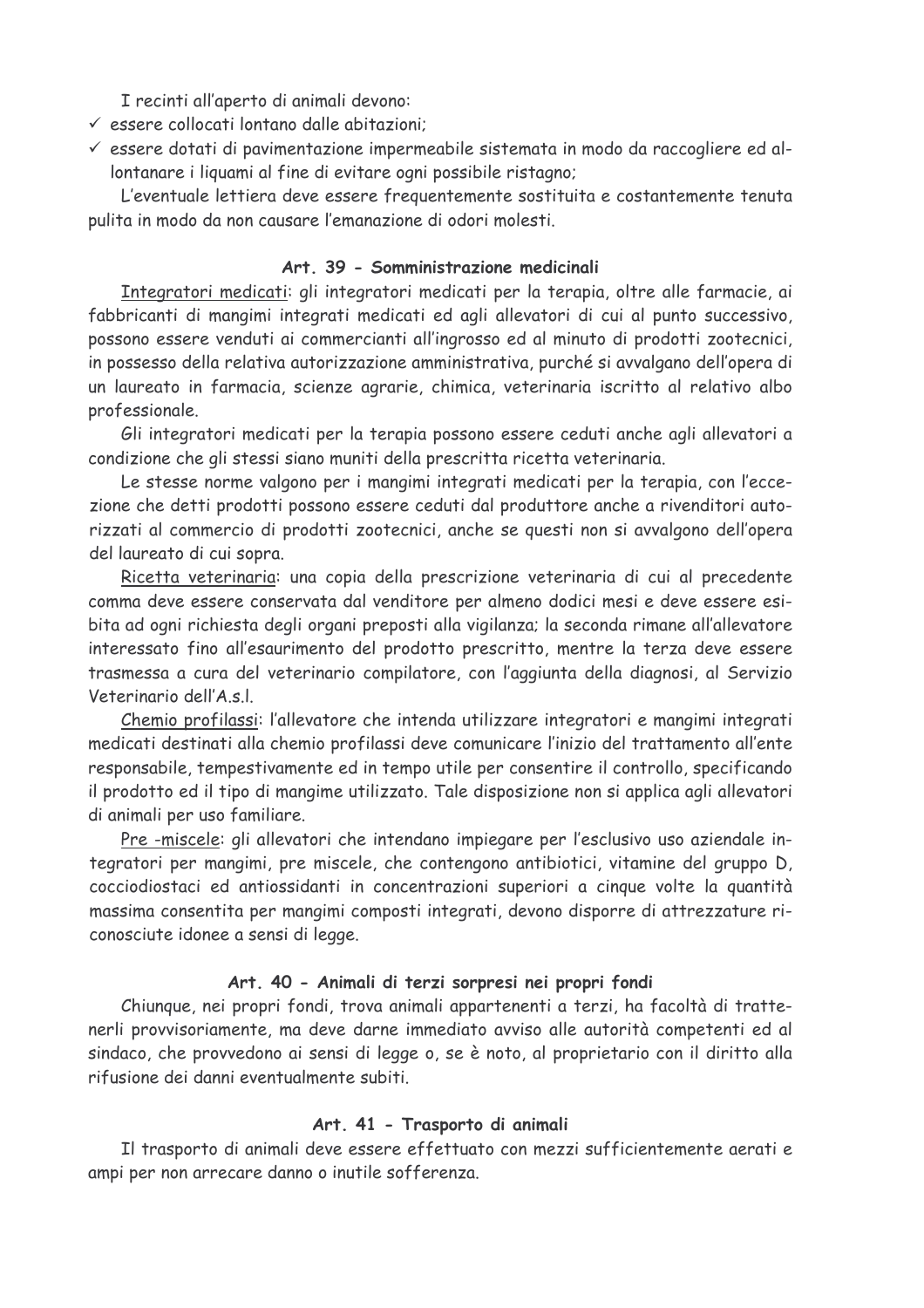La rispondenza degli automezzi per il trasporto degli animali deve essere conforme ai requisiti sanciti dalle norme vigenti in materia.

## Art. 42 - Maltrattamento di animali

Gli appartenenti alla polizia municipale e gli ufficiali di polizia giudiziaria che vengono a conoscenza di maltrattamenti di animali provvedono a denunciare le persone responsabili all'autorità giudiziaria.

#### Art. 43 - Vaccinazione e profilassi degli animali domestici

I proprietari di cani, gatti ed altri animali domestici devono uniformarsi alle disposizioni impartite dalle autorità sanitarie locali per quanto riguarda vaccinazioni o trattamenti sanitari preventivi obbligatori di malattie infettive.

#### Art. 44 - Circolazione di cani nelle vie o in luoghi pubblici o aperti al pubblico

I proprietari dei cani devono impedire loro il libero accesso alle strade ed alle aree aperte al pubblico ed alla proprietà privata.

I cani condotti per le vie e in ogni altro luogo aperto al pubblico, devono essere tenuti al guinzaglio.

I cani condotti nei locali pubblici devono essere muniti di museruola e quinzaglio. Possono essere tenuti senza guinzaglio o museruola:

- √ i cani da guardia, soltanto entro i limiti dei luoghi da sorvegliare, purché non aperti al pubblico;
- √ i cani da pastore e quelli da caccia, quando vengano rispettivamente utilizzati per la quardia dei greggi e per la caccia;
- √ i cani delle forze armate e delle forze di polizia, quando vengano utilizzati per servizio.

I possessori di cani devono impedire che siano lordati con gli escrementi degli animali stessi i muri, le strade, i marciapiedi, le aiuole, ecc.

## Art. 45 - Cani vaganti trovati senza museruola e cani da guardia ad edifici rurali

I cani vaganti nel territorio comunale, non identificabili, devono essere catturati e custoditi a norma di legge.

I cani da quardia degli edifici rurali non recintati non possono essere lasciati liberi ma devono essere debitamente custoditi in modo da non arrecare pregiudizio ad alcuno.

I possessori dei cani, di cui ai precedenti commi, sono comunque tenuti a rimborsare la spesa sostenuta per la loro cattura, nutrizione e custodia.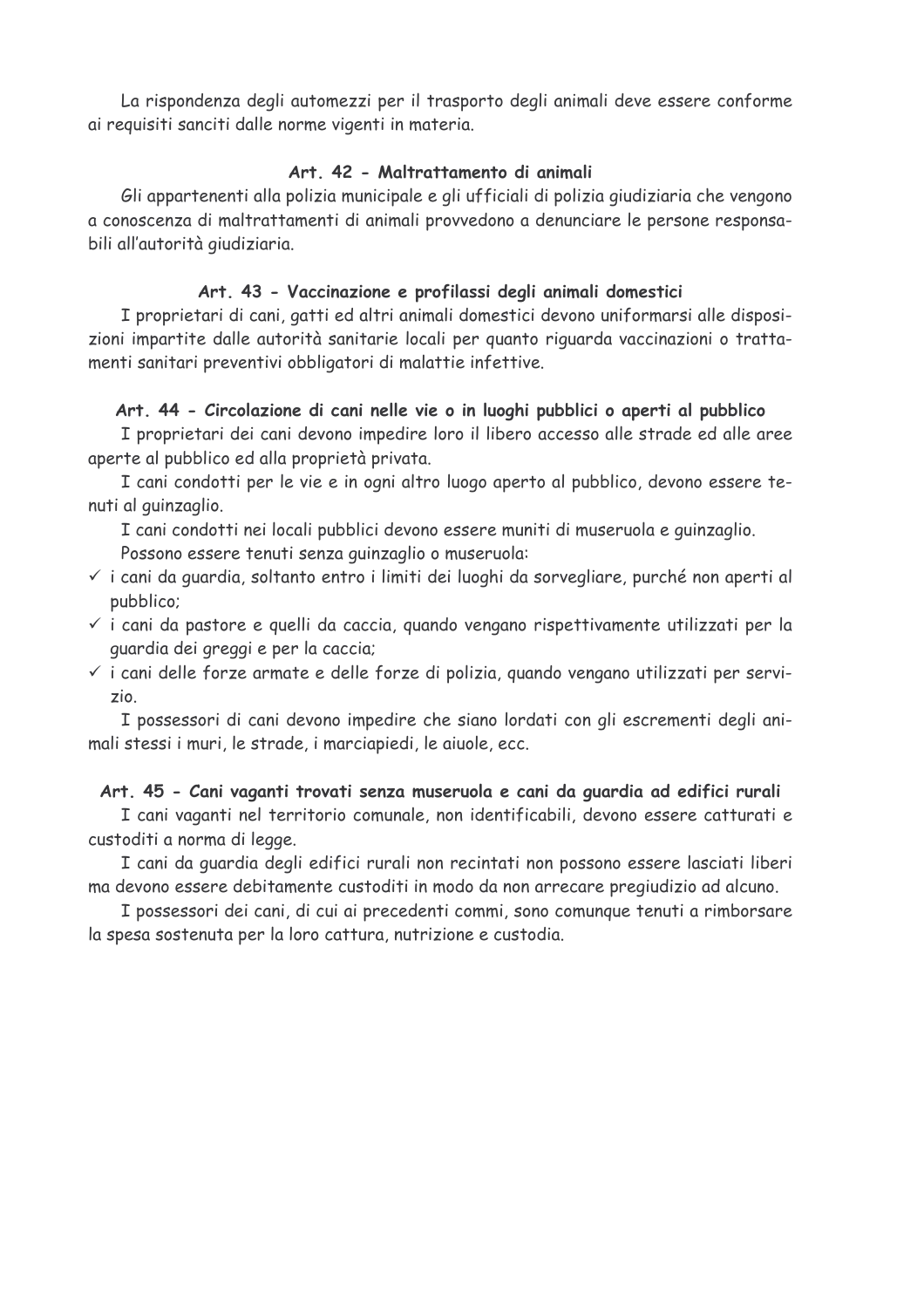#### CAPO SESTO

#### DISCIPLINA DEL PASCOLO, DELLA CACCIA E DELLA PESCA

#### Art. 46 - Disciplina del pascolo

Il pascolo è consentito dal 1º novembre al 31 marzo.

Il pascolo su terreni di proprietà altrui, privata o pubblica, è vietato senza il consenso espresso del proprietario del fondo, salvo che lo stesso sia presente in loco, e si osservano le leggi forestali ed i relativi regolamenti.

Il pascolo nei boschi e sui terreni coperti di cespugli aventi funzioni protettive è subordinato all'osservanza delle norme ed alle prescrizioni di polizia forestale.

Il pascolo su beni di proprietà demaniale e patrimoniale del comune è subordinato all'osservanza delle disposizioni emanate in materia, nonché delle consuetudini e degli usi locali.

Il pascolo e la sosta ed del bestiame sono vietati nelle vie, nelle piazze e nell'ambito urbano.

I proprietari ed i conduttori di mandrie e greggi in transito, almeno due giorni prima dell'arrivo nel comune, devono comunicare all'ufficio comunale il fondo presso cui hanno fissato la loro dimora, il terreno preso in godimento per il pascolo ed il personale che hanno alle loro dipendenze; qualsiasi variazione riguardante l'ubicazione dei terreni stessi deve essere comunicata entro ventiguattro ore.

I proprietari ed i conduttori di mandrie e greggi, oltre alle disposizioni contenute nel presente regolamento, sono tenuti ad osservare le leggi forestali ed i relativi regolamenti, i regolamenti di polizia veterinaria, nonché le disposizioni emanate dall'autorità sanitaria, dal Prefetto e dalla Regione Piemonte.

#### Art. 47 - Modalità del pascolo

Il bestiame deve essere quidato e custodito da persone idonee ed almeno in numero di una per ogni trenta capi o frazione di bestiame grosso o per ogni duecento capi o frazione di bestiame minuto, allo scopo di impedire che con lo sbandamento si rechino danni ai fondi finitimi ed alle colture, molestia ai passanti o intralcio al traffico ed alla viabilità, nonchè deve essere garantito che il pascolo sia esercitato con la perfetta osservanza delle disposizioni vigenti in materia forestale.

Nei terreni pascolivi contigui ai boschi vincolati è vietato l'esercizio del pascolo senza custodi, i quali devono essere almeno in numero di uno ogni venti capi o frazione di bestiame grosso o ogni cinguanta capi o frazione di bestiame minuto.

Il pascolo del bestiame di qualunque sorta su terreni demaniali comunali pubblici o di uso pubblico, lungo i cigli, le scarpate, gli argini ed i fossi laterali delle strade pubbliche o di uso pubblico, deve essere preventivamente autorizzato del comune previo pagamento delle somme che saranno all'uopo richieste e fermo restando il potere del sindaco di impedire per ragioni di pubblica sicurezza il pascolo lungo le strade soggette a notevole transito veicolare

#### Art. 48 - Pascolo in ore notturne

Il pascolo in ore notturne, dalle ore 20.00 alle ore 6.00, è permesso solo nei fondi chiusi da recinti fissi e funzionali, idonei ad impedire fughe o sbandamenti di animali.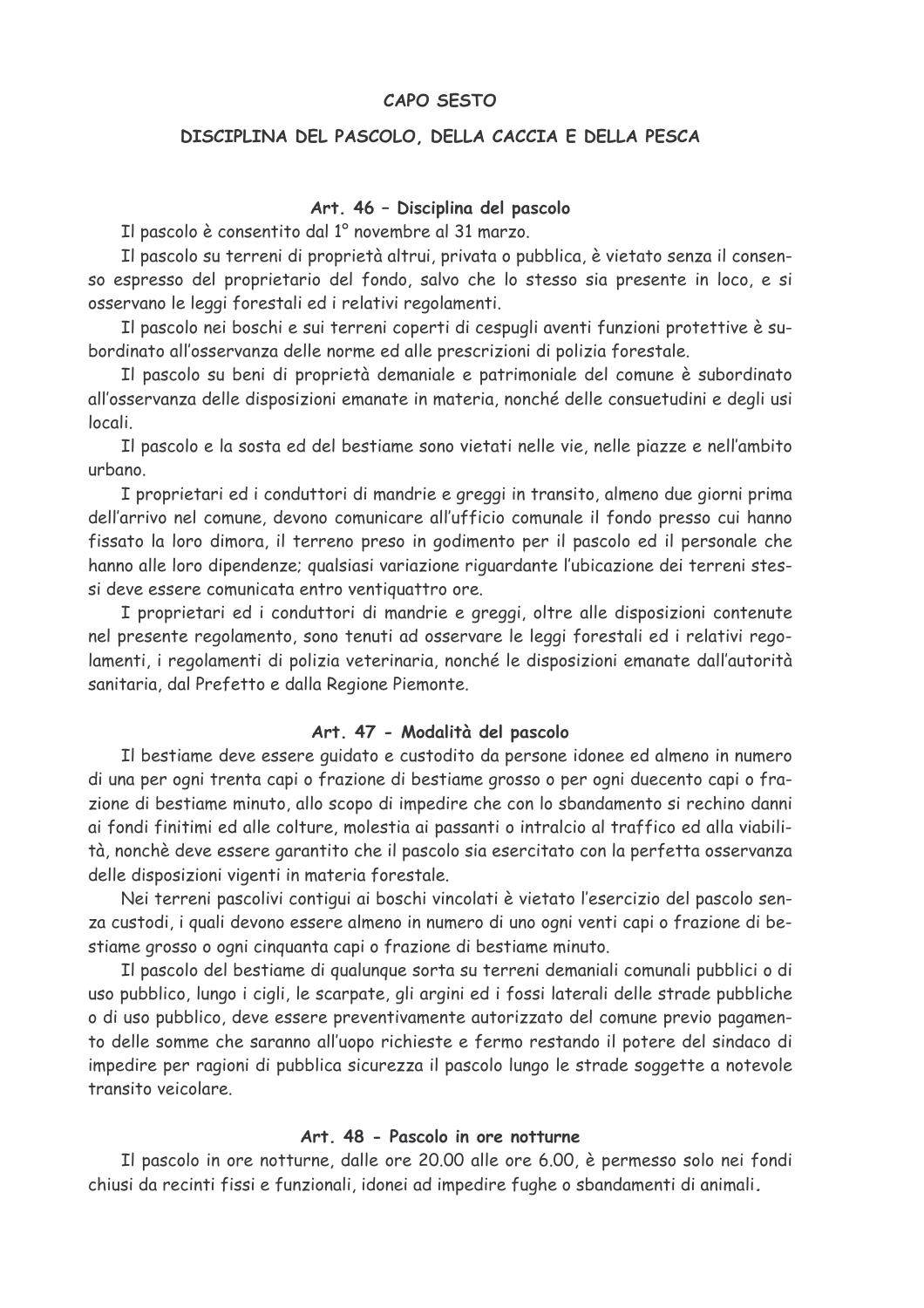#### Art. 49 - Attraversamento di abitati con animali, greggi e mandrie

E' consentito il transito di mandrie o greggi lungo le strade comunali esclusivamente nelle ore diurne, con percorrimenti brevi e comunque giustificati da motivi di trasferimento da un fondo ad un altro.

In tali occasioni, nel percorrere le strade comunali o vicinali i conduttori di bestiame di qualsiasi specie devono avere la massima cura onde impedire sbandamenti dai quali possano derivare danni, molestie o timori tra i cittadini e danneggiamento alle cose ed alle proprietà limitrofe od alle strade; la mandria o il gregge devono occupare uno spazio, qualora possibile, non superiore ad un terzo della carreggiata e devono essere opportunamente segnalati all'inizio ed alla fine dal personale di custodia, onde consentire ai veicoli sopraggiungenti l'immediata individuazione del pericolo.

E' vietato lasciare scendere per le strade il bestiame ad abbeverarsi in fossi e canali laterali salvo che vi siano appositi abbeveratoi o posti adatti.

Nel caso di imbrattamento od ingombro della carreggiata di strade pubbliche, vicinali o private aperte al pubblico passaggio, durante il transito di armenti, greggi o animali da tiro o da soma ovvero per caduta del carico o per qualsiasi altra causa, il custode degli animali o il conducente del veicolo e comunque il responsabile del fatto, deve sollecitamente rendere libero il transito e provvedere alla pulizia della strada, rimuovendo immediatamente l'ingombro o la lordatura; in caso di urgenza e necessità si provvede d'ufficio con addebito delle spese al responsabile del fatto.

#### Art. 50 - Sanzioni per il pascolo abusivo

Il bestiame vagante, sorpreso senza custodia a pascolare abusivamente sui fondi comunali o di proprietà altrui, viene sequestrato e trattenuto in custodia fino a che non sia rintracciato il proprietario, ferme restando le disposizioni di cui agli articoli 843, 924, 925 del codice civile, e fatta salva l'adozione delle misure di spettanza dell'autorità giudiziaria per assicurare il risarcimento dei danni patiti dall'ente o dai privati.

#### Art. 51 - Esercizio della caccia e della pesca

L'esercizio della caccia e della pesca è disciplinato dalle leggi e dai regolamenti in materia, previa acquisizione delle licenze prescritte.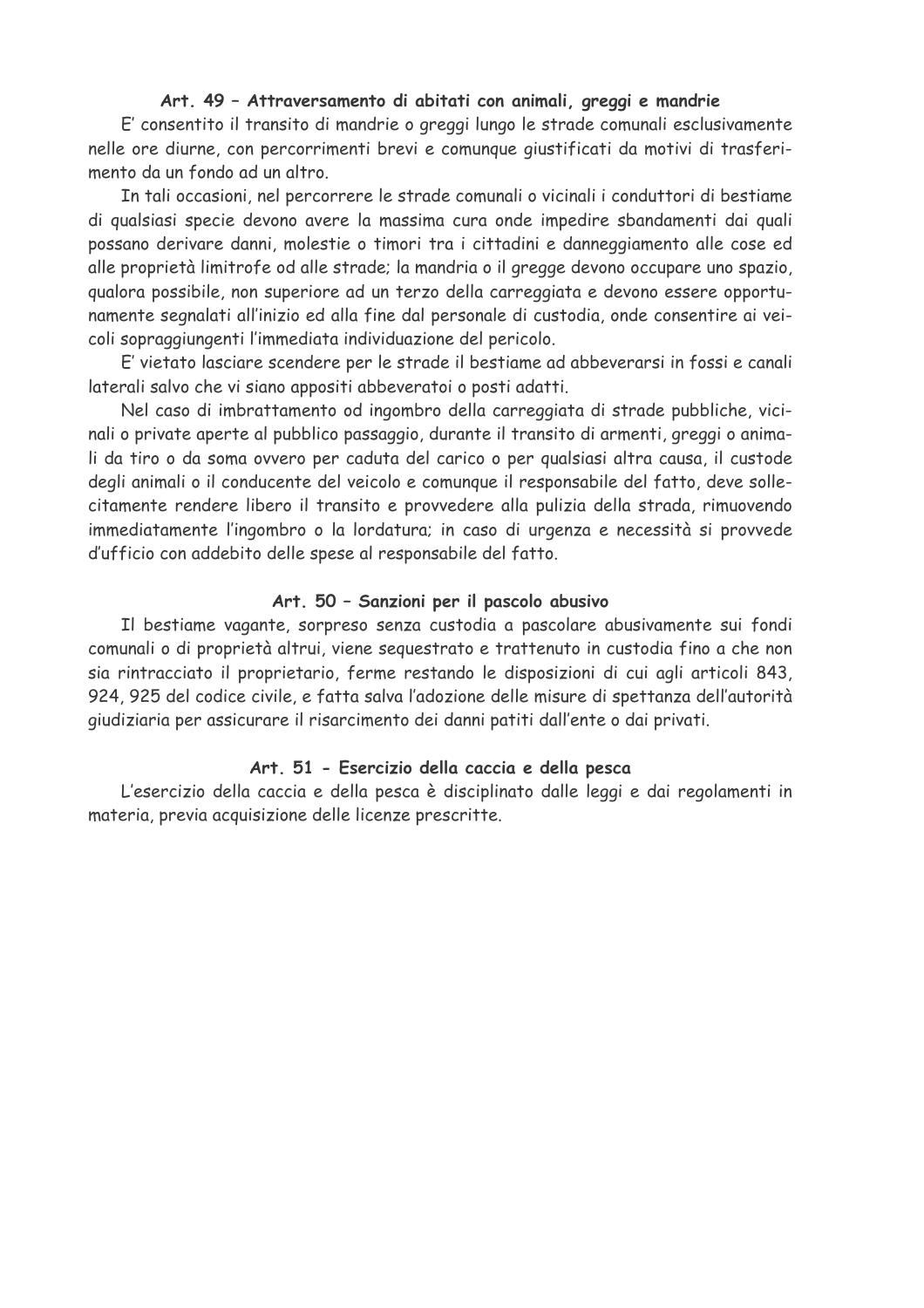#### **CAPO SFTTIMO**

## ATTIVITA' APISTICA

#### Art. 52 - Collocazione degli apiari - autorizzazione distanze

Gli apiari devono essere collocati al di fuori dei centri abitati in maniera tale da non provocare disturbo a persone ed animali.

La collocazione degli apiari deve essere autorizzata dal sindaco, al quale deve essere inoltrata da parte dell'apicoltore, una domanda corredata di certificato sanitario e di autorizzazione del proprietario o dell'affittuario del fondo; per gli apiari nomadi, la domanda suddetta deve essere inoltrata ogni qualvolta entrino nel territorio comunale.

L'installazione di apiari sul terreno di proprietà comunale è subordinata al rilascio dell'autorizzazione suddetta contenente le modalità di esercizio e la durata dell'occupazione temporanea di suolo pubblico ed all'avvenuto pagamento della tassa prevista.

Gli apicoltori residenti nel territorio comunale sono esonerati dal pagamento della tassa

Gli apiari con oltre cinquanta arnie non possono essere collocati a meno di tre chilometri l'uno dall'altro ad eccezione degli apiari nomadi per i quali è consentita la collocazione a non meno di due chilometri

#### Art. 53- Malattie delle api

Il proprietario di alveari di qualsiasi sistema e tipo, appena constati o sospetti l'esistenza di una delle malattie contagiose della cova o dell'insetto adulto, deve farne denuncia al sindaco ed al servizio veterinario

Gli attrezzi dell'apiaio infetto devono essere sottoposti alla disinfezione.

E' proibito lasciare a portata delle api o dei favi i materiali infetti.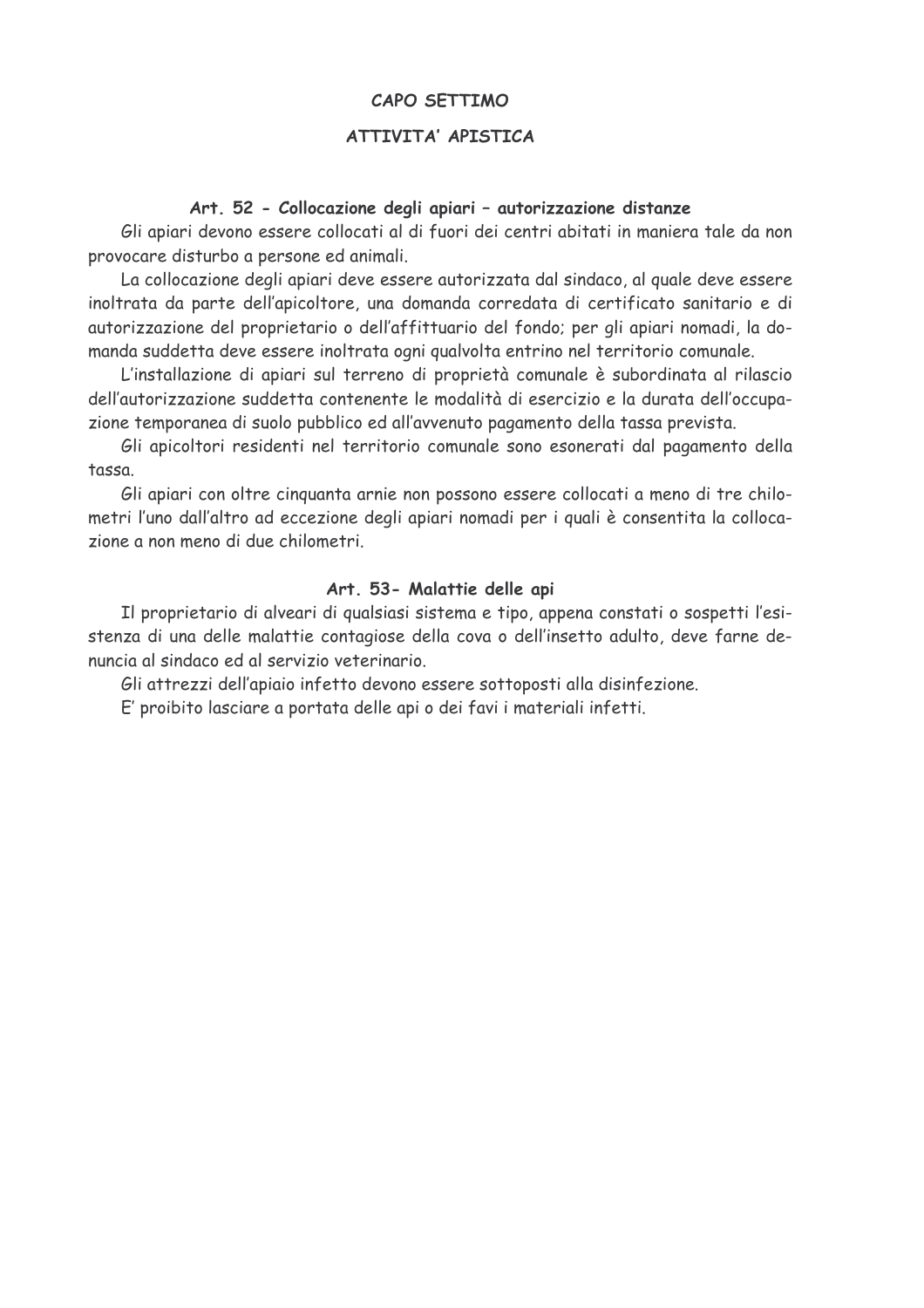## **CAPO OTTAVO**

## INDUSTRIA DEL LATTE E VENDITA DI PRODOTTI AGRICOLI

#### Art. 54 - Produzione e vendita latte

Chiunque intenda produrre e vendere latte alimentare deve, quindici giorni prima, darne partecipazione all'autorità comunale ed all'autorità sanitaria di riferimento per le rispettive competenze stabilite dalle norme vigenti in materia.

#### Art. 55 - Vendita di prodotti agricoli

I produttori agricoli, per la vendita al minuto dei prodotti ottenuti nei loro fondi per coltura o allevamento, sono tenuti a munirsi della autorizzazione del sindaco e ad osservare le disposizioni e le prescrizioni vigenti in materia di igiene e sanità e di agriturismo.

#### Art. 56 - Vendita di piante spontanee

È consentito il commercio di piante spontanee, parti di esse e delle loro sementi, con l'osservanza della normativa in vigore.

La raccolta delle piante medicinali aromatiche e da profumo è riservata ai raccoglitori all'uopo autorizzati limitatamente alle qualità di piante, alle epoche e secondo le modalità previste dalla legge e dai regolamenti in materia; anche la coltivazione, la preparazione e la vendita delle piante aromatiche è consentita ai soggetti appositamente autorizzati.

La vendita è concessa, previa autorizzazione del sindaco, su posti fissi durante le fiere ed in ogni altra occasione.

## Art. 57 - Piante protette ed esposte all'infestazione

È vietato trasportare piante o parti di piante esposte all'infestazione di malattie diffusibili senza il certificato di immunità rilasciato dall'Osservatorio fitopatologico competente.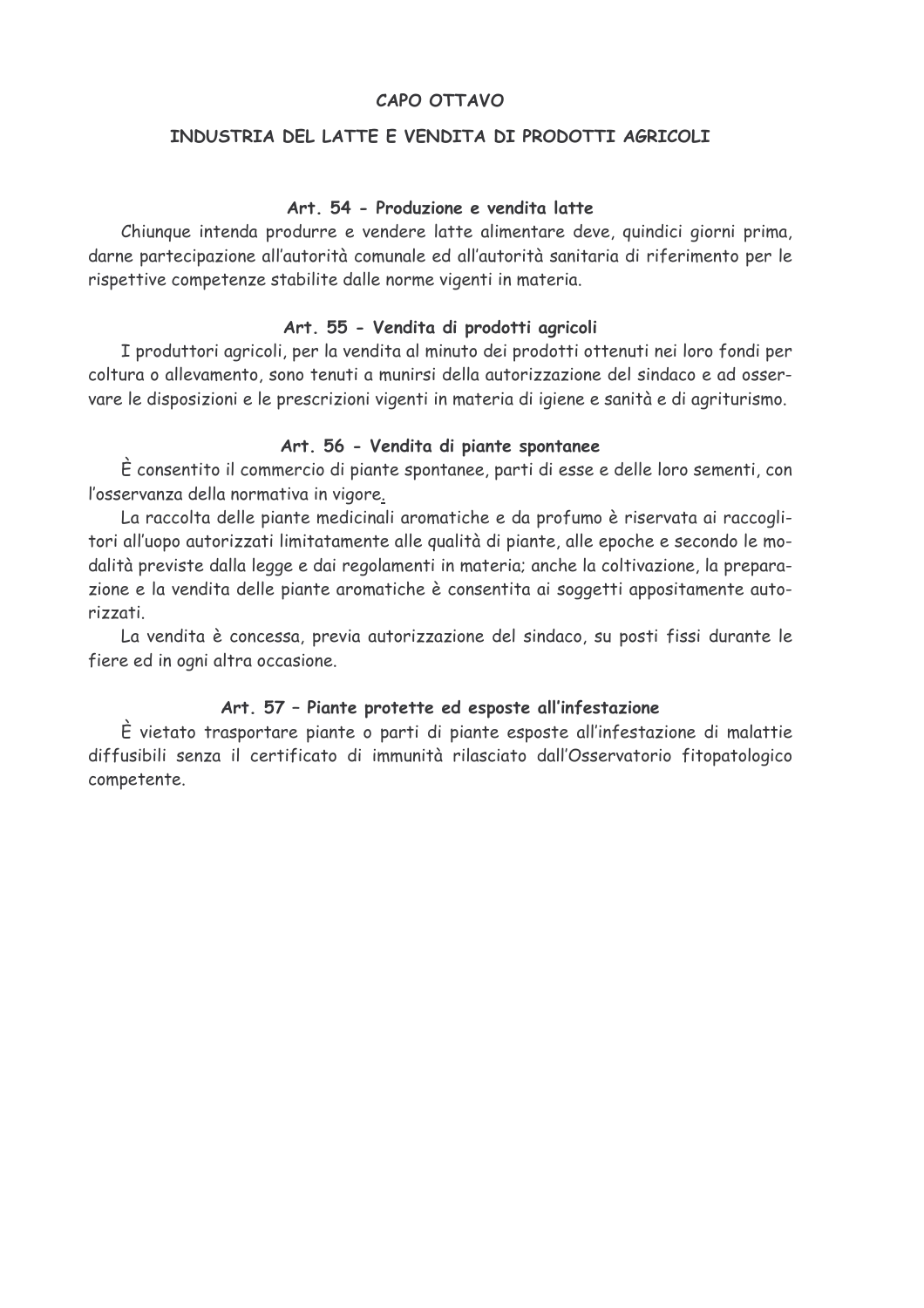#### CAPO NONO

#### TUTELA DELLA NATURA E SALVAGUARDIA DEL PAESAGGIO RURALE

#### Art. 58 - Ambiti naturali tutelati

All'interno delle zone a vincolo paesaggistico - ambientale valgono le norme generali previste dalle vigenti disposizioni nazionali e regionali.

Possono essere previsti particolari vincoli a ridosso delle delimitazioni esterne all'ambito tutelato.

#### Art. 59 - Zone naturalistiche

Le zone naturalistiche sono istituite con apposito atto amministrativo da adottarsi ai sensi del presente regolamento; in dette zone è vietata la raccolta di tutte le specie floristiche ed arbustive nonché dei funghi commestibili e non.

Il transito in dette aree è consentito solo a piedi e limitatamente alla percorrenza di strade e sentieri usualmente battuti dal consueto transito pedonale ovvero appositamente segnalati, con l'eccezione dell'esercizio delle attività lavorative connesse agli interventi agro-silvo-pastorali.

#### Art. 60 - Alberi storici

E' vietato abbattere gli alberi aventi valore storico - paesaggistico inseriti nell'elenco comunale da predisporre entro un anno dall'entrata in vigore del presente regolamento.

#### Art.61 - Taglio delle zone boscate e piante autoctone

Il taglio totale o parziale delle zone boscate è soggetto alla normativa vigente in materia.

E' vietato il taglio delle piante autoctone il cui fusto, all'altezza dal suolo di metri uno, raggiunga la circonferenza di centimetri duecento.

Eventuali deroghe possono essere concesse, previa istanza al sindaco, solo per documentate e motivate esigenze.

#### Art. 62 - Siepi

E' definita siepe una fascia continua, di larghezza variabile, occupata da vegetazione composta da essenze arboree ed arbustive.

Qualora i proprietari dei fondi adiacenti alle strade comunali e vicinali intendano provvedere all'impianto di siepi e di piante, devono utilizzare essenze locali o naturalizzate quali: rovere, carpino nero, bagolaro, platano, robinia, catalpa, olmo, nocciolo, acero campestre, biancospino, pruno, sambuco, acacia, ontano, corniolo, salice, ciliegio, etc.

Le operazioni di impianto devono essere effettuate entro un anno dalla data della comunicazione di intenzione d'impianto.

In caso di lavori di allargamento o rettifica di strade campestri o viottoli, eventuali siepi arboree esistenti dovranno essere reimpiantate con essenze di cui al comma 1.

#### Art. 63 - Manutenzione e taglio delle siepi

I proprietari devono provvedere alla manutenzione ed alla cura periodica delle siepi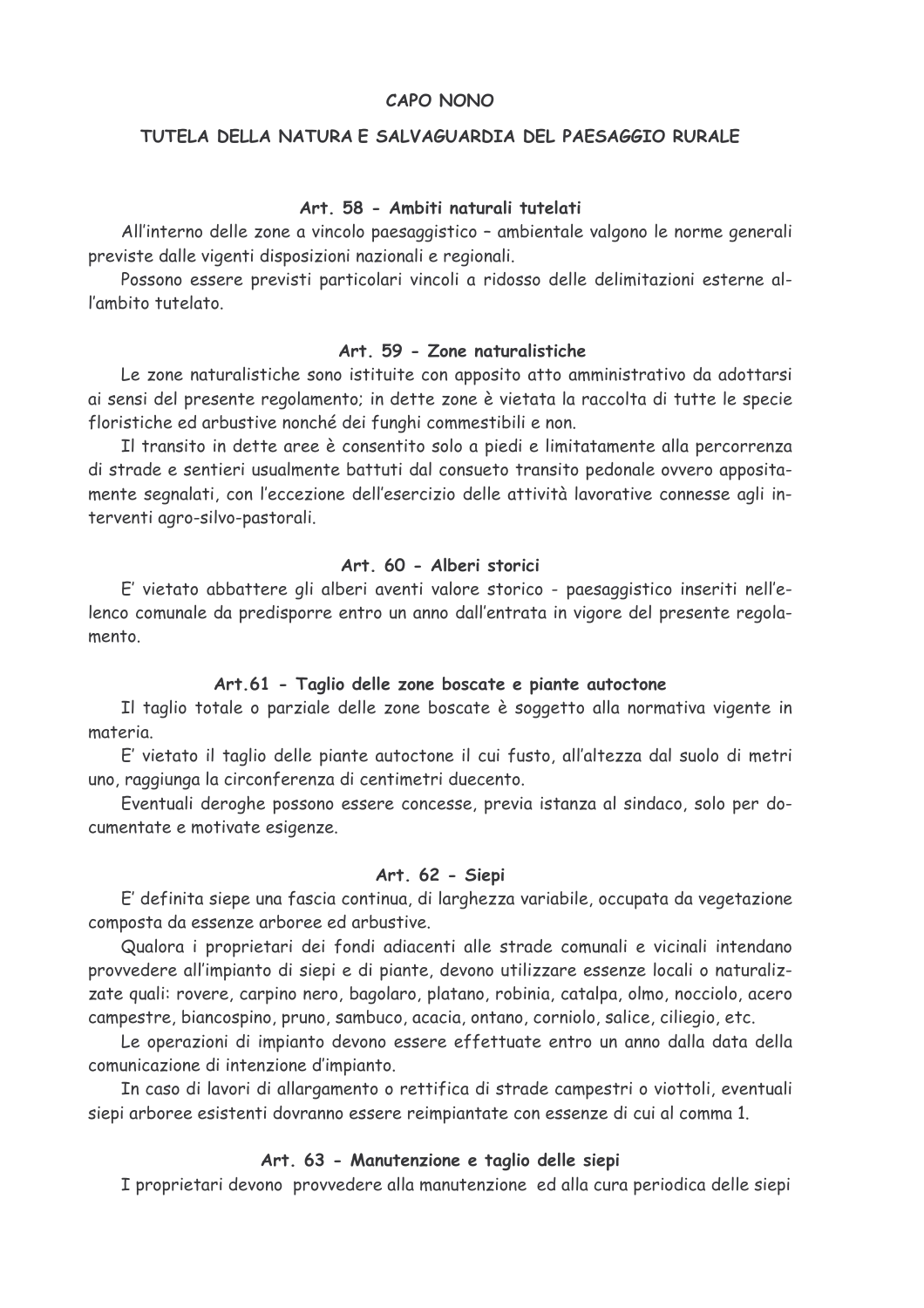e delle zone boscate in genere, in modo da eliminare erbe ed arbusti infestanti dannosi alle essenze arboree più pregiate costituenti le siepi stesse.

E' vietato il taglio totale o parziale ed a raso delle siepi esistenti al di fuori dei centri abitati, con l'obbligo di mantenere il ceppo vitale per favorire la riproduzione delle varie specie arboree.

Eventuali deroghe sono subordinate ad autorizzazione sindacale.

## Art. 64- Protezione della flora

E' vietato strappare, scavare od asportare le piante protette con le radici, con i rizomi, con i bulbi o con i tuberi.

La raccolta dei muschi e di licheni è vietata salvo quanto previsto dalle leggi regionali e nazionali in materia.

## Art. 65 - Protezione della fauna

E' vietato raccogliere, distruggere e danneggiare i nidi di formiche ed asportare larve ed adulti senza autorizzazione dell'Ispettorato Dipartimentale delle Foreste per scopi scientifici.

Salvo nei periodi sanciti da apposite normative regionali, è vietato catturare tutte le specie di rane e raccogliere tutte le specie del genere Helix.

## Art. 66 - Rinvenimenti

Fatto salvo quanto previsto dalle leggi statali e regionali e dai loro regolamenti applicativi in materia di cave, è vietato asportare materiali lapidei allo stato naturale ovvero lavorati e già utilizzati per i ricoveri di guerra come pure di fossili sia liberi, sia in ganga.

Il sindaco può autorizzare il prelievo di soli fossili a scopo scientifico e salvo comunque quanto previsto dalla legge in materia di rinvenimenti.

Su tutto il territorio comunale e con qualsiasi mezzo è vietato ricercare residuati bellici; ogni rinvenimento casuale deve essere tempestivamente segnalato alle autorità di pubblica sicurezza.

#### Art. 67 - Prodotti del pascolo e del bosco

Sono prodotti del pascolo e del bosco non aventi attinenza con la produzione agrosilvo-pastorale:

- √ i funghi di qualsiasi specie e varietà;
- $\checkmark$  i fiori di qualsiasi specie e varietà;
- $\checkmark$  i muschi ed i licheni:
- √ i suffrutici di sottobosco (fragole, mirtilli, lamponi, more);
- $\checkmark$  le chiocciole e le rane.

È vietato raccogliere i prodotti del bosco o del pascolo qualora il proprietario ne interdica la raccolta mediante idonea tabellazione secondo l'indicazione dei tipi.

La raccolta delle specie indicate nel primo capoverso del presente articolo, previa abilitazione, ove necessaria e prevista, ed autorizzazione, è consentita solo in ore prestabilite (ore 7.00 - 19.00) e nei soli giorni di martedì, giovedì, sabato e domenica nel periodo 1 giugno - 15 ottobre di ogni anno.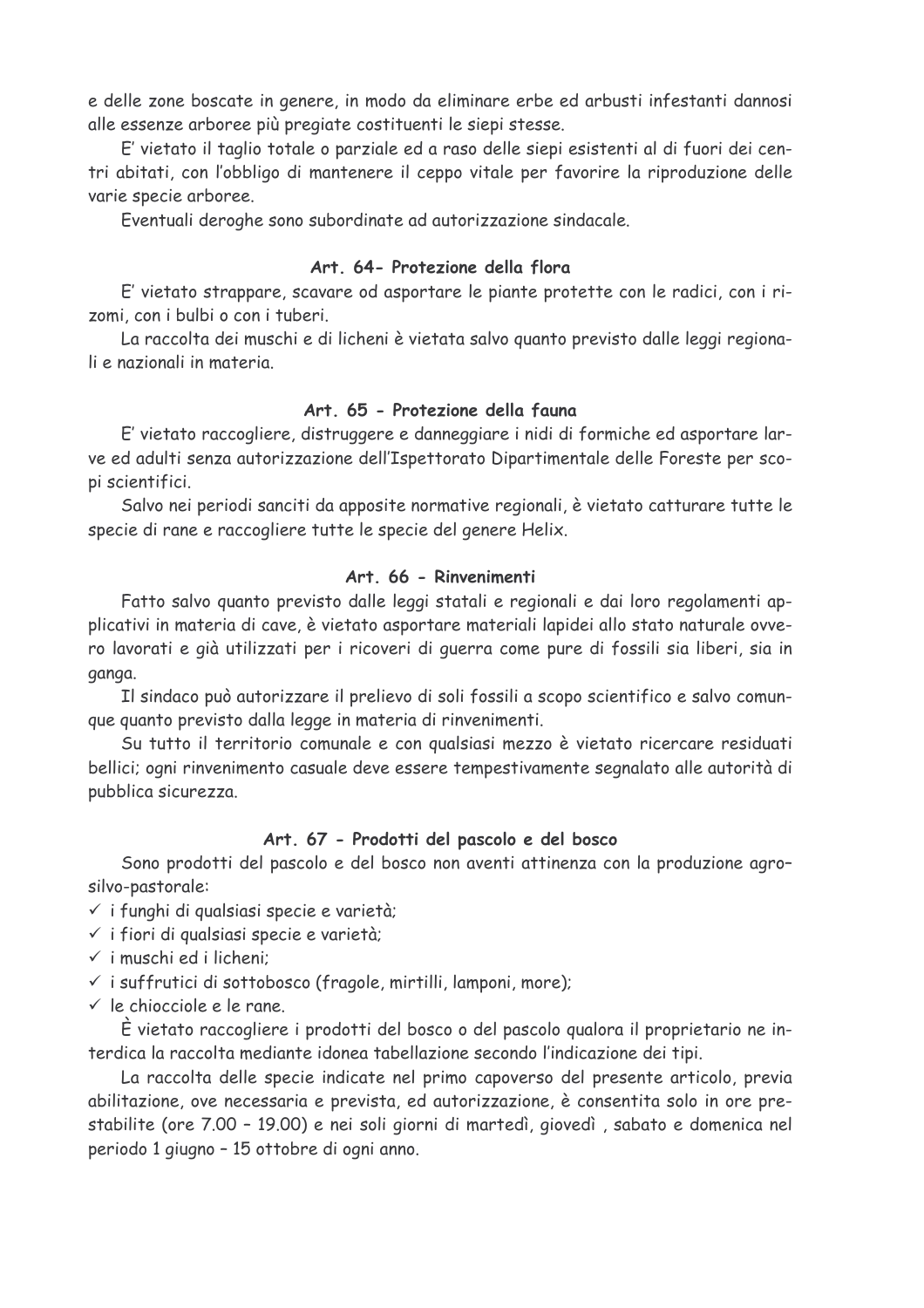## Art. 68 - Abbandono di rifiuti

E' vietato l'abbandono, lo scarico od il deposito incontrollato di rifiuti in qualsiasi parte del territorio comunale.

Il sindaco, allorchè sussistano motivi sanitari, igienici od ambientali dispone con ordinanza, previa fissazione di un termine per provvedere, lo sgombero di dette aree, con addebito di spese in danno dei soggetti obbligati.

## Art. 69 - Campeggio

La pratica del campeggio, esercitata con gualungue mezzo e gualsiasi forma, è vietata su tutto il territorio comunale, salvo che nelle aree all'uopo destinate ed autorizzate dalla Regione Piemonte a norma delle leggi vigenti in materia.

Il comune può derogare al divieto di campeggio nei soli casi di insediamenti temporanei, limitati per periodi e per luogo, nel rispetto della normativa igienico sanitaria, purché funzionali alle attività di ricerca speleologiche organizzate nell'ambito della legge regionale specifica, nonché per i campi organizzati da riconosciuti gruppi di "boys  $s$ couts"

I campi potranno essere utilizzati solo da appartenenti al gruppo nominativamente indicati nella domanda di autorizzazione.

L'accertamento di infrazioni al presente regolamento da parte anche di uno solo dei partecipanti al campo, comporterà la decadenza dell'autorizzazione oltre l'applicazione delle sanzioni amministrative consequenti.

## Art. 70 - Limitazione della circolazione dei mezzi motorizzati

Ai mezzi motorizzati di qualsiasi tipo è vietato entrare, inoltrarsi o sostare nei boschi, sui prati, sui pascoli o sugli incolti.

Il sindaco, con apposita ordinanza, individua le strade comunali, interpoderali, vicinali e le mulattiere di accesso a boschi, pascoli o incolti in cui è vietato il transito ai mezzi motorizzati.

Il relativo divieto è reso noto al pubblico con l'apposizione di idonea segnaletica interdittiva.

Nelle suddette strade possono circolare i mezzi:

 $\checkmark$  impiegati nei lavori agricoli e forestali;

- $\checkmark$  di vigilanza ed antincendio;
- √ di assistenza sanitaria e veterinaria;
- √ dei proprietari, dei titolari di altri diritti reali, degli affittuari e dei locatari di immobili situati nel territorio servito dalla strada, limitatamente al tratto più breve necessario a raggiungere gli stessi;
- √ di chi deve transitare per motivi professionali.

Possono comunque essere concessi appositi permessi giornalieri di circolazione, soprattutto a favore degli aventi diritto di uso civico, su richiesta motivata da parte degli stessi.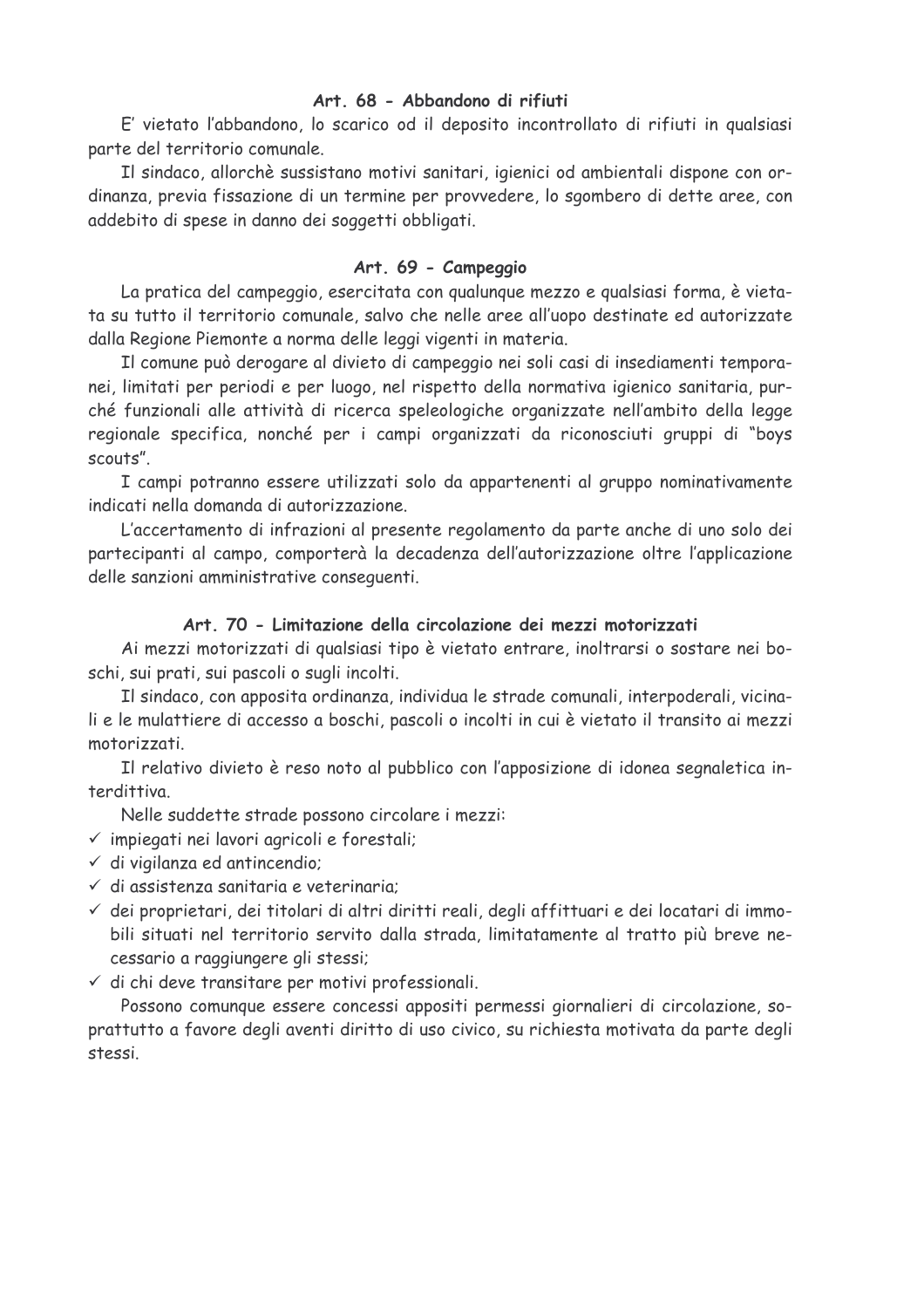#### CAPO DECIMO

## SICUREZZA E QUIETE PUBBLICA

## Art.71 - Utilizzo dei beni agrari

I terreni possono essere usati per quelle colture e quegli allevamenti di bestiame ritenute più utili, purché detta attività non costituisca pericolo o danno per i confinanti e siano osservate le norme di legge e regolamentari dettate per speciali colture.

Quando si renda necessario tutelare la quiete e la sicurezza pubblica, il sindaco può imporre con ordinanze opportune modalità e limiti negli allevamenti del bestiame, nelle colture e nell'utilizzo dei mezzi agricoli e, in caso di inadempienza, la cessazione dell'attività secondo le modalità previste nel presente regolamento.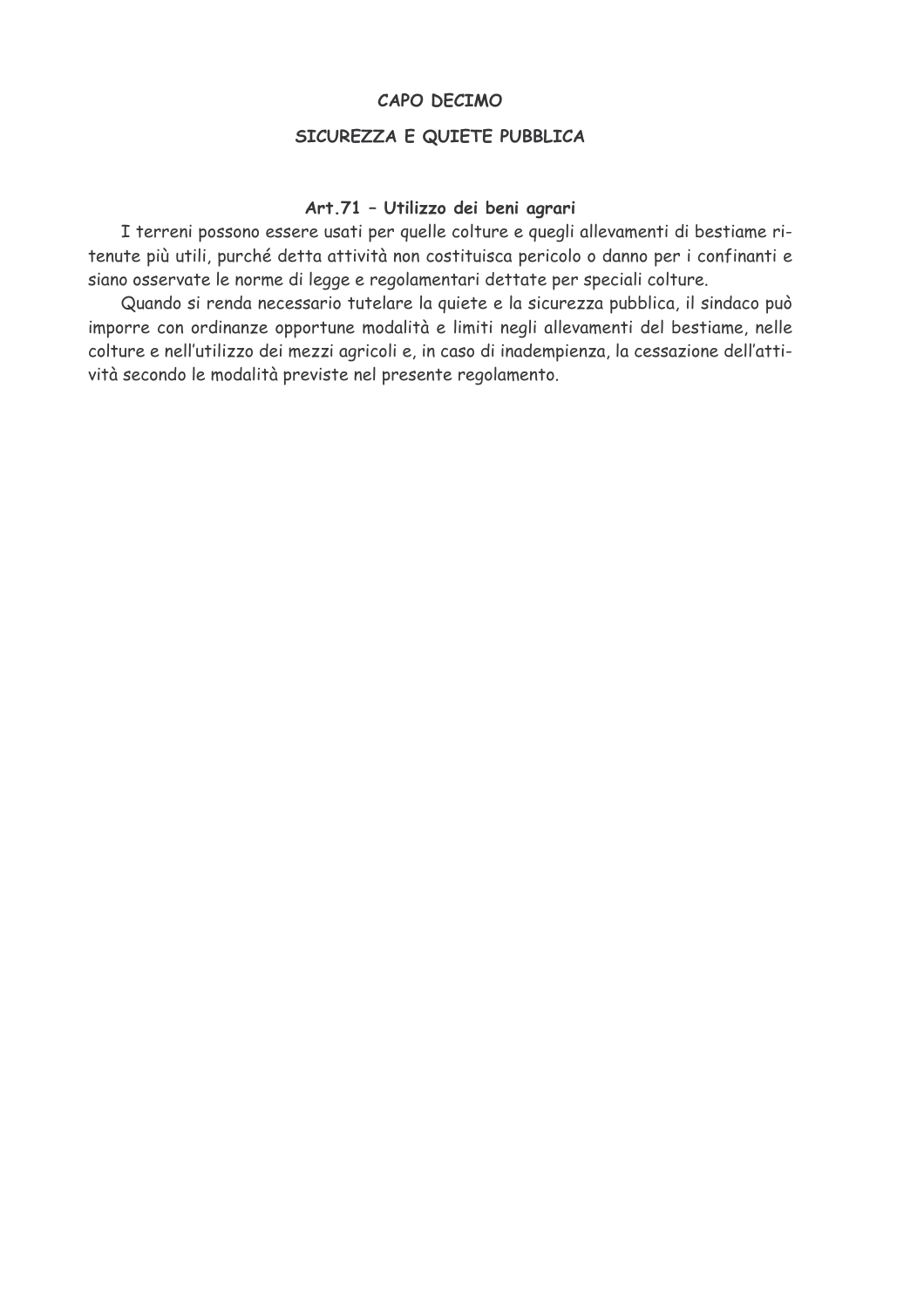#### CAPO UNDICESIMO

## CASE COLONICHE, RURALI E LORO ACCESSORI, RICOVERI PER ANIMALI

## Art. 72 - Normativa di rinvio

Per la disciplina edilizia del presente capo si rinvia ai piani territoriali, al Regolamento Edilizio, alle normative del piano regolatore generale comunale ed alle leggi vigenti in materia.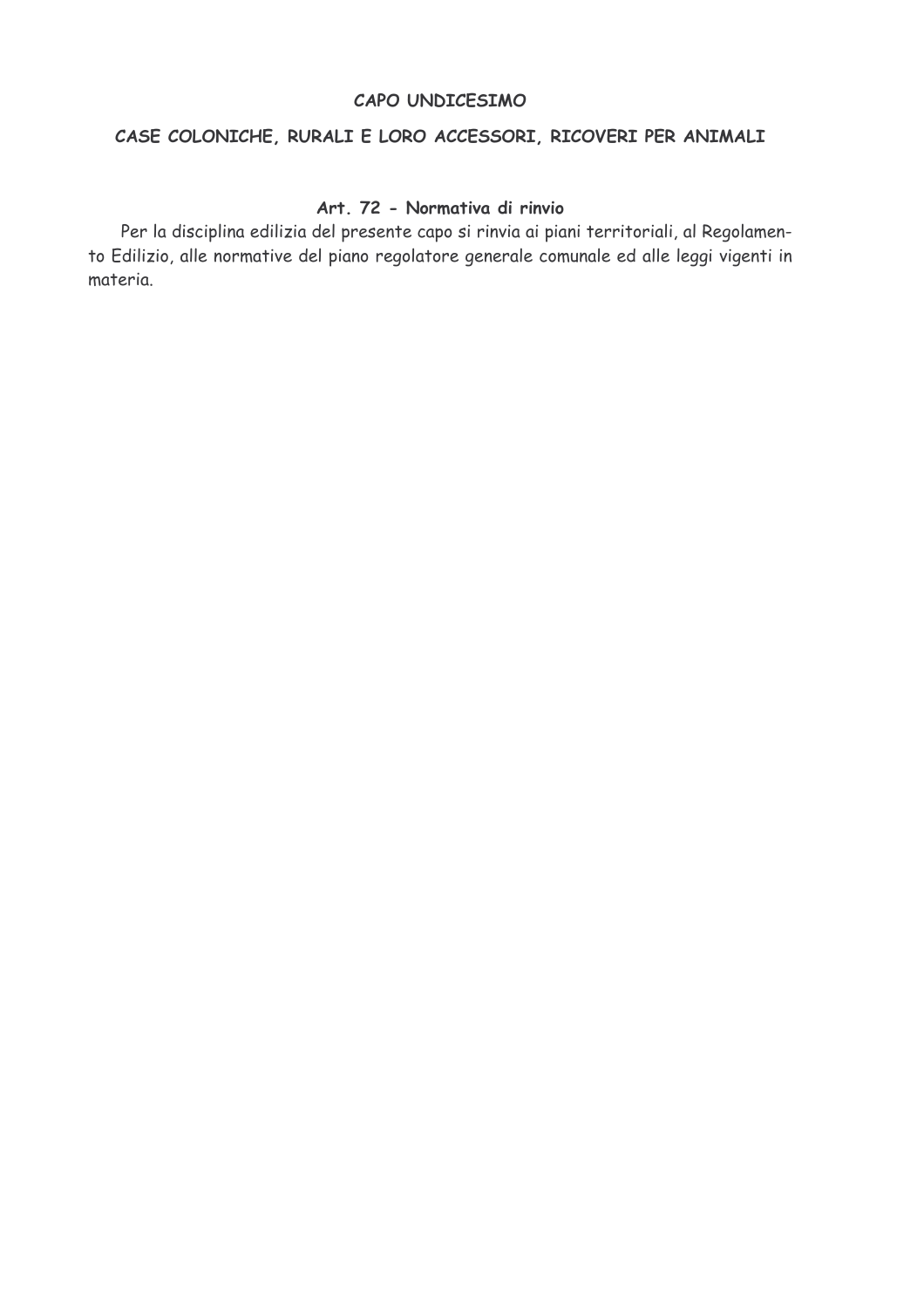#### CAPO DODICESIMO

## ACCERTAMENTO DELLE VIOLAZIONI **SANZIONI**

#### Art. 73 - Ordinanze per l'osservanza delle disposizioni regolamentari

Al fine di rendere operative le disposizioni contenute nel presente regolamento, l'autorità comunale competente può emanare specifiche ordinanze in rapporto ai casi concreti, ivi compresa, quando ricorrano gli estremi di legge, l'esecuzione d'ufficio a spese degli interessati.

In caso di mancato pagamento dopo l'emissione dell'ordinanza ingiunzione farà seguito la procedura coattiva.

## Art. 74 - Accertamento delle violazioni

Le trasgressioni alle norme del presente regolamento sono accertate dalla polizia municipale, se esistente, e dagli ufficiali ed agenti di polizia giudiziaria, nonché da altro personale del comune addetto alla custodia, vigilanza e conservazione del patrimonio comunale.

#### Art. 75 - Sanzioni

Salvo diversa disposizione di legge, per le violazioni delle disposizioni del presente regolamento si applica la sanzione amministrativa pecuniaria da venticinque a cinquecento euro.

Alle medesime sanzioni pecuniarie è soggetto chiunque non ottemperi alle ordinanze emanate dall'autorità comunale competente in esecuzione dei disposti del presente regolamento

Le sanzioni amministrative pecuniarie previste dai commi precedenti sono cumulabili.

Quando il fatto non sia previsto come reato dal codice penale, le trasgressioni sono punite con le sanzioni amministrative indicate nei rispettivi articoli, secondo le normative vigenti.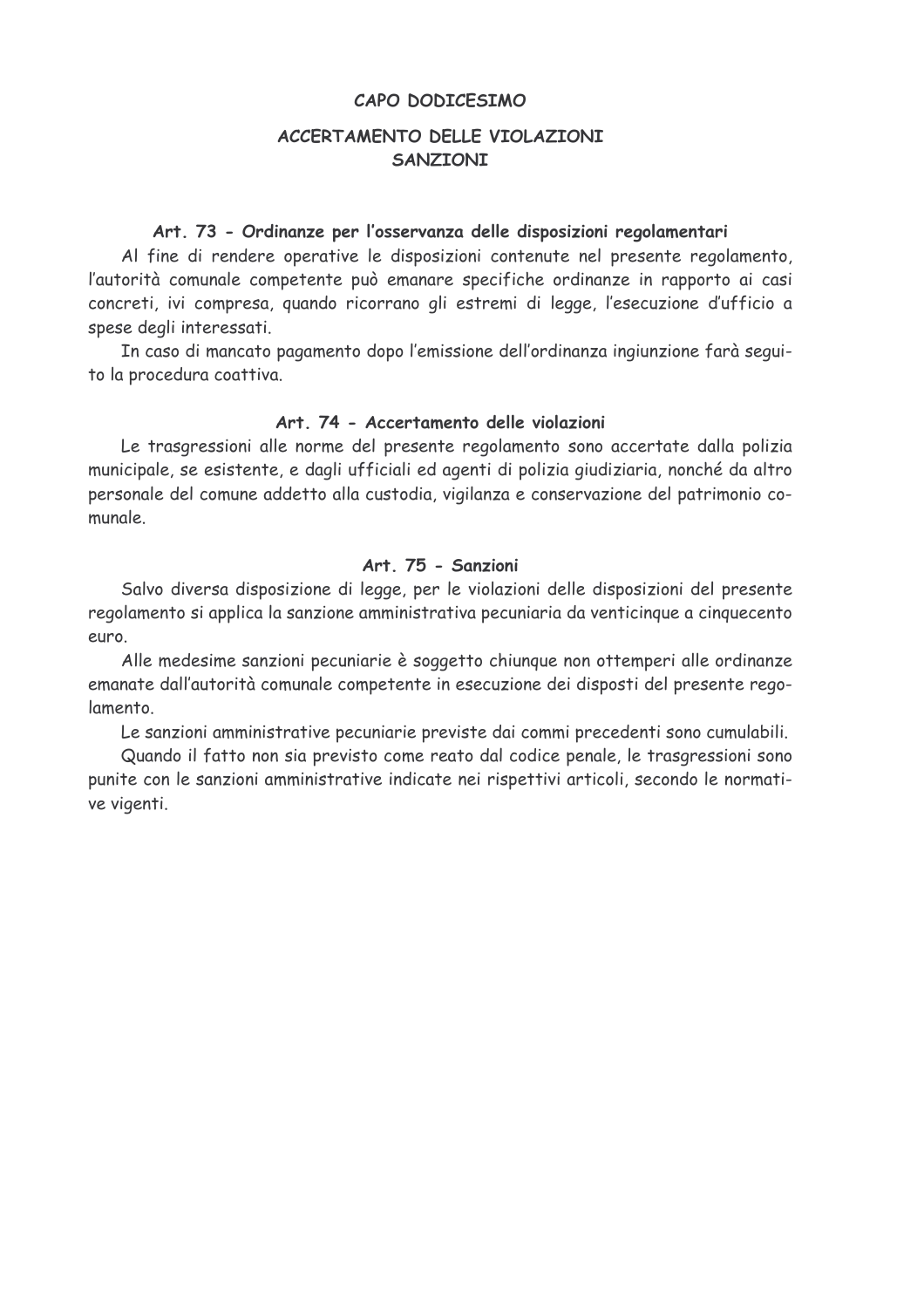## CAPO TREDICESIMO

#### **DISPOSIZIONI FINALI**

#### Art. 76 - Entrata in vigore del regolamento

Il presente regolamento entra in vigore ad esecutività conseguita, a termini di legge, dalla relativa deliberazione di approvazione

Con l'approvazione del presente regolamento sono automaticamente abrogate tutte le disposizioni contenute nei vari regolamenti comunali che siano in contrasto e comunque incompatibili con la presente disciplina.

## Art. 77 - Diffusione del regolamento

Una copia del regolamento deve essere inviata dal sindaco ai consiglieri comunali neoeletti ed ai componenti della commissione comunale consultiva per l'agricoltura, in occasione della notifica della prima convocazione.

Una copia del regolamento è messa a disposizione dei cittadini che ne facciano richiesta.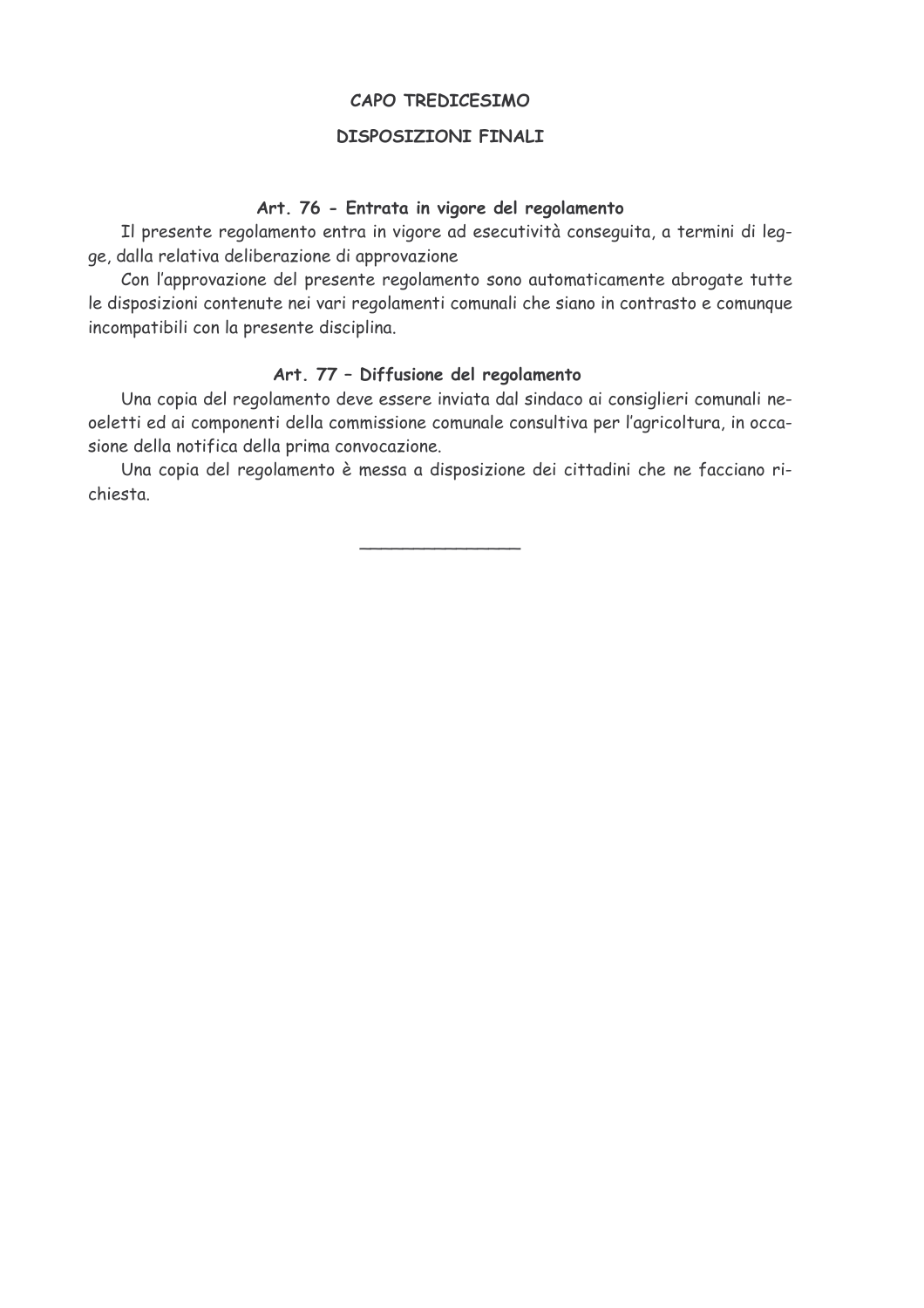## Schema Ordinanza per l'osservanza del regolamento di polizia rurale

Allegato A)

## IL DIRIGENTE

VISTO l'art. ............. del vigente regolamento comunale di polizia rurale;

CONSIDERATA la necessità di eliminare il succitato inconveniente al fine di

VISTI gli artt. 50 e 107 del Testo unico delle leggi sull'ordinamento degli Enti Locali, approvato con D. Lgs. 18.08.2000, n. 267; VISTO l'art. ......... dello Statuto comunale;

## ORDINA

............, di provvedere, entro giorni .............. dalla data di notificazione della presente ordi-

Fa presente che in caso di inottemperanza si procederà ai sensi di legge.

La Polizia Comunale e gli agenti della forza pubblica sono incaricati della esecuzione della presente ordinanza.

Ai sensi degli artt. 3, quarto comma, e 5, terzo comma, della legge 7 agosto 1990, n. 241 e ss.mm.ii avverte: responsabile del procedimento è il Sig. ................ - ufficio ...................; contro la presente ordinanza è ammesso, nel termine di 60 giorni dalla notificazione, ricorso al Tribunale Amministrativo Regionale di ............ (legge 6 dicembre 1971, n. 1034); oppure, in alternativa, ricorso straordinario al Presidente della Repubblica, da proporre entro 120 giorni dalla notificazione (D.P.R. 24 novembre 1971, n. 1199).

Dalla Residenza Municipale, addì ..................

Il Dirigente timbro e firma in originale

<sup>&</sup>lt;sup>1</sup> Dell'Ufficio Tecnico Comunale, dell'Ufficio o Servizio della A.S.L. o dell'Ufficio di Polizia Comunale

<sup>&</sup>lt;sup>2</sup> Indicare quanto risulta e motiva l'emissione dell'ordinanza.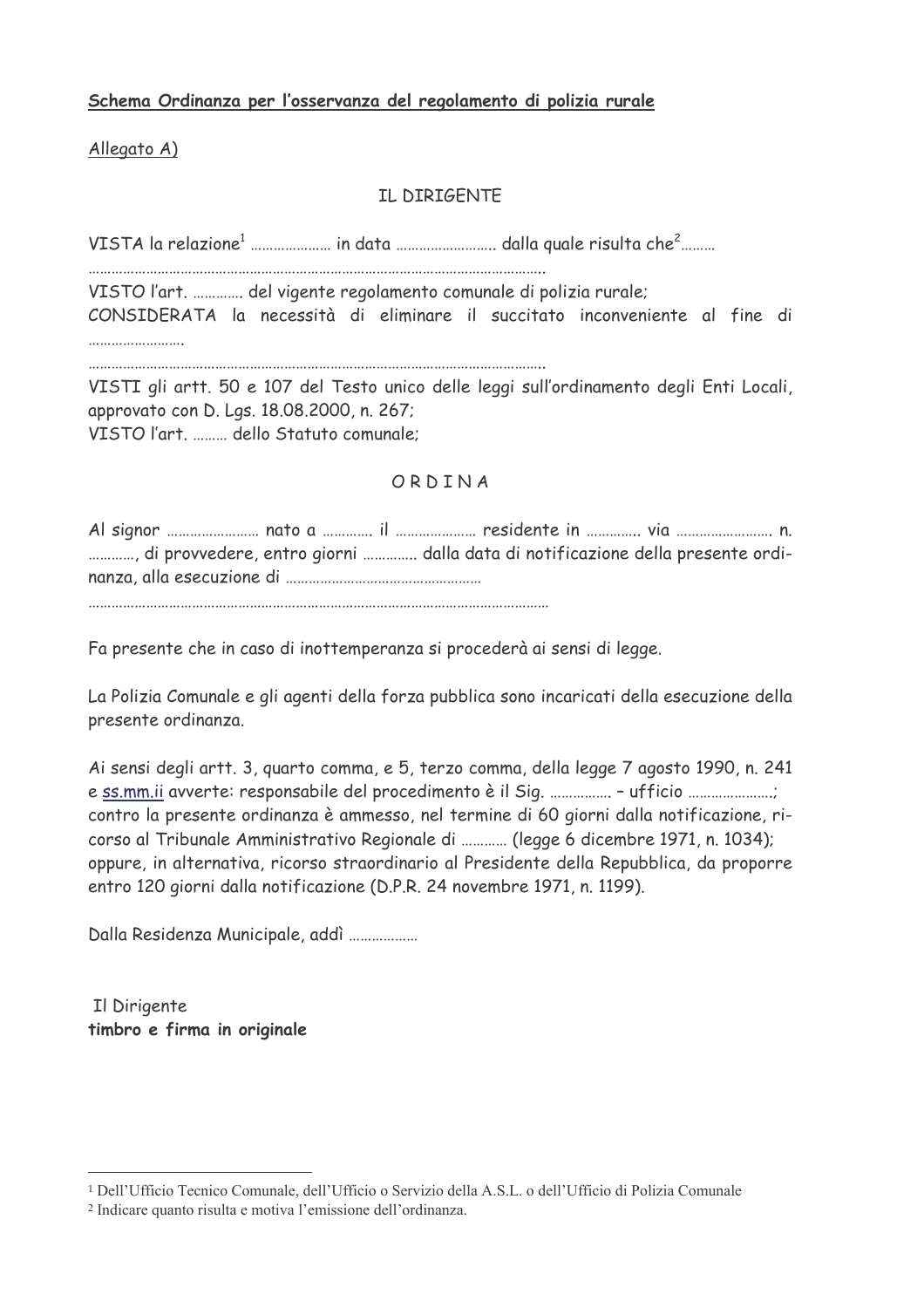# Allegato B) - riferimento all'art. 23

Al Responsabile del Servizio di Polizia Comunale del Comune di ..................

Oggetto: Regolamento di Polizia Rurale - articolo su autorizzazione pascolo

Richiesta di autorizzazione per il pascolo su terreni pubblici o di uso pubbli-CO.

| Ιl | sottoscritto                                                                                                                                                                                                                   |  |              |  |                                         |   | nato               | a |
|----|--------------------------------------------------------------------------------------------------------------------------------------------------------------------------------------------------------------------------------|--|--------------|--|-----------------------------------------|---|--------------------|---|
|    |                                                                                                                                                                                                                                |  | $\mathbf{i}$ |  |                                         | e | residente a        |   |
|    |                                                                                                                                                                                                                                |  |              |  | ___ in qualità di proprietario e / o di |   |                    |   |
|    | del gregge costituito dai seguenti animali:                                                                                                                                                                                    |  |              |  |                                         |   |                    |   |
|    | $n^{\circ}$ .                                                                                                                                                                                                                  |  |              |  |                                         |   |                    |   |
|    | $n^{\circ}$ .                                                                                                                                                                                                                  |  |              |  |                                         |   |                    |   |
|    | $n^{\circ}$ .                                                                                                                                                                                                                  |  |              |  |                                         |   |                    |   |
|    | $n^{\circ}$ .                                                                                                                                                                                                                  |  |              |  |                                         |   |                    |   |
|    |                                                                                                                                                                                                                                |  |              |  |                                         |   |                    |   |
|    | $n^{\circ}$ .                                                                                                                                                                                                                  |  |              |  |                                         |   |                    |   |
|    | chiede al Responsabile del Servizio di Polizia Comunale del Comune di                                                                                                                                                          |  |              |  |                                         |   |                    |   |
|    | l'autorizzazione ad effettuare il pascolo dei sopraelencati animali nei terreni pubblici o                                                                                                                                     |  |              |  |                                         |   |                    |   |
|    | di uso pubblico contraddistinti al:                                                                                                                                                                                            |  |              |  |                                         |   |                    |   |
|    | Foglio ______ mappale __________________ -                                                                                                                                                                                     |  |              |  |                                         |   |                    |   |
|    | Foglio _______ mappale __________________ -                                                                                                                                                                                    |  |              |  |                                         |   |                    |   |
|    | Foglio _______ mappale __________________ -                                                                                                                                                                                    |  |              |  |                                         |   |                    |   |
|    |                                                                                                                                                                                                                                |  |              |  |                                         |   | sino alla data del |   |
|    | and the contract of the contract of the contract of the contract of the contract of the contract of the contract of the contract of the contract of the contract of the contract of the contract of the contract of the contra |  |              |  |                                         |   |                    |   |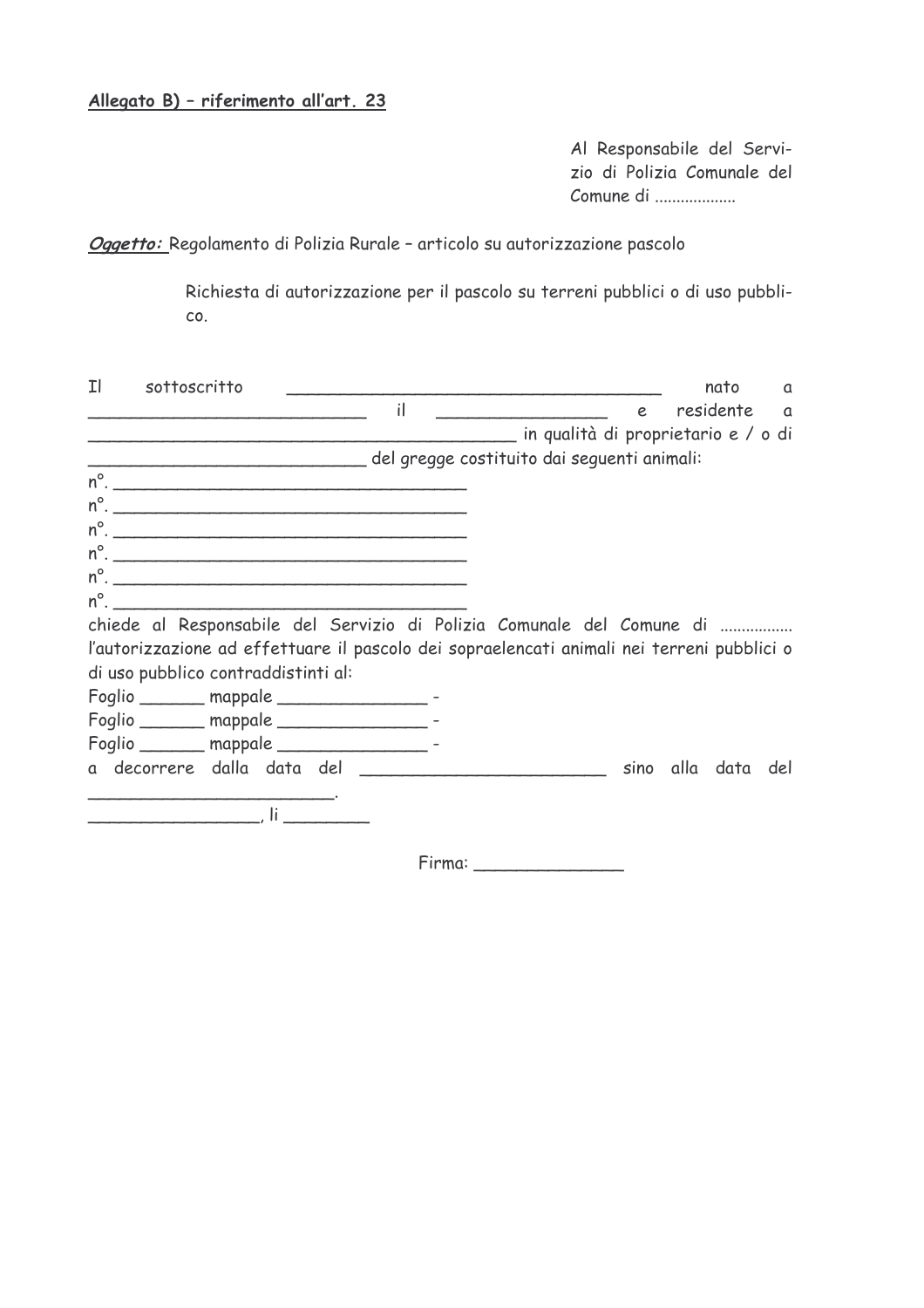# Allegato C) - riferimento all'art. 23

Oggetto: Regolamento di Polizia Rurale - articolo ........ Autorizzazione per il pascolo su terreni privati

| Ιl  |                          | sottoscritto     |  |                                              |               |                                                                  |   | nato           | a        |
|-----|--------------------------|------------------|--|----------------------------------------------|---------------|------------------------------------------------------------------|---|----------------|----------|
|     |                          |                  |  | $\mathsf{il}$                                |               |                                                                  | e | residente a    |          |
|     |                          |                  |  |                                              |               |                                                                  |   |                |          |
|     |                          |                  |  |                                              |               | conduttore di terreni agricoli in Comune di  contraddistinti al: |   |                |          |
|     |                          |                  |  | Foglio ________ mappale __________________ - |               |                                                                  |   |                |          |
|     |                          |                  |  | Foglio _______ mappale __________________ -  |               |                                                                  |   |                |          |
|     |                          |                  |  | Foglio _______ mappale _________________ -   |               |                                                                  |   |                |          |
|     |                          |                  |  | <b>AUTORIZZA</b>                             |               |                                                                  |   |                |          |
| con | la                       | presente il Sig. |  |                                              |               |                                                                  |   | nato           | $\alpha$ |
|     |                          |                  |  |                                              | $\mathsf{il}$ | residente                                                        |   |                | a a      |
|     |                          |                  |  |                                              |               | ad effettuare il pascolo del gregge costitui-                    |   |                |          |
|     | to dai seguenti animali: |                  |  |                                              |               |                                                                  |   |                |          |
|     |                          |                  |  |                                              |               |                                                                  |   |                |          |
|     |                          |                  |  | $n^{\circ}$ .                                |               |                                                                  |   |                |          |
|     |                          |                  |  |                                              |               |                                                                  |   |                |          |
|     |                          |                  |  |                                              |               |                                                                  |   |                |          |
|     |                          |                  |  |                                              |               |                                                                  |   |                |          |
|     |                          |                  |  | $n^{\circ}$ .                                |               |                                                                  |   |                |          |
|     |                          |                  |  |                                              |               |                                                                  |   | sino alla data | del      |
|     |                          |                  |  | Firma:                                       |               |                                                                  |   |                |          |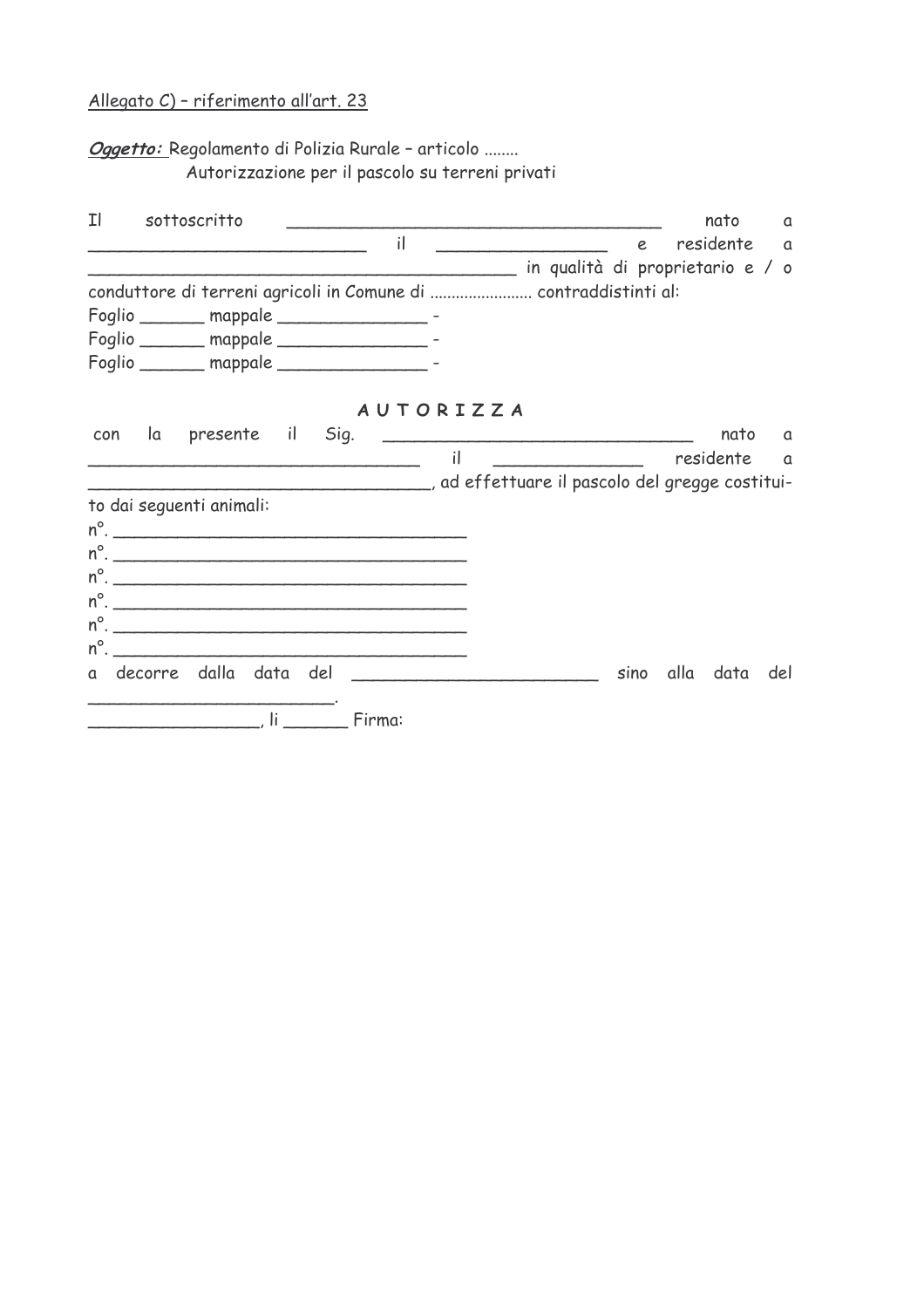# Allegato D) - riferimento all'art. 24

Al Responsabile del Servizio di Polizia Comunale del Comune di..........................

# Oggetto: Regolamento di Polizia Rurale - articolo 24. Denuncia per il pascolo su terreni siti in Comune di

| Ιl | sottoscritto                                |              | nato<br>$\alpha$                                                                                                                                                                                                                        |
|----|---------------------------------------------|--------------|-----------------------------------------------------------------------------------------------------------------------------------------------------------------------------------------------------------------------------------------|
|    |                                             | $\mathbf{i}$ | residente<br>e<br>a                                                                                                                                                                                                                     |
|    |                                             |              | ____ in qualità di proprietario e / o di                                                                                                                                                                                                |
|    |                                             |              | del gregge costituito dai seguenti animali:                                                                                                                                                                                             |
|    | $n^{\circ}$ .                               |              |                                                                                                                                                                                                                                         |
|    |                                             |              |                                                                                                                                                                                                                                         |
|    | $n^{\circ}$ .                               |              |                                                                                                                                                                                                                                         |
|    | $n^{\circ}$ .                               |              |                                                                                                                                                                                                                                         |
|    |                                             |              |                                                                                                                                                                                                                                         |
|    | $n^{\circ}$ .                               |              |                                                                                                                                                                                                                                         |
|    |                                             | (i)          | denuncia al Responsabile del Servizio<br>di Polizia Comunale del Comune<br>di____________che dal<br>attraverserà il territorio comunale per<br>il pascolo dei sopraelencati animali nei<br>terreni come da allegata autorizzazio-<br>ne |
|    | Foglio _______ mappale __________________ - |              |                                                                                                                                                                                                                                         |
|    | Foglio _______ mappale ________________ -   |              |                                                                                                                                                                                                                                         |
|    | Foglio _______ mappale ________________ -   |              |                                                                                                                                                                                                                                         |
|    |                                             |              |                                                                                                                                                                                                                                         |
|    | Firma:                                      |              |                                                                                                                                                                                                                                         |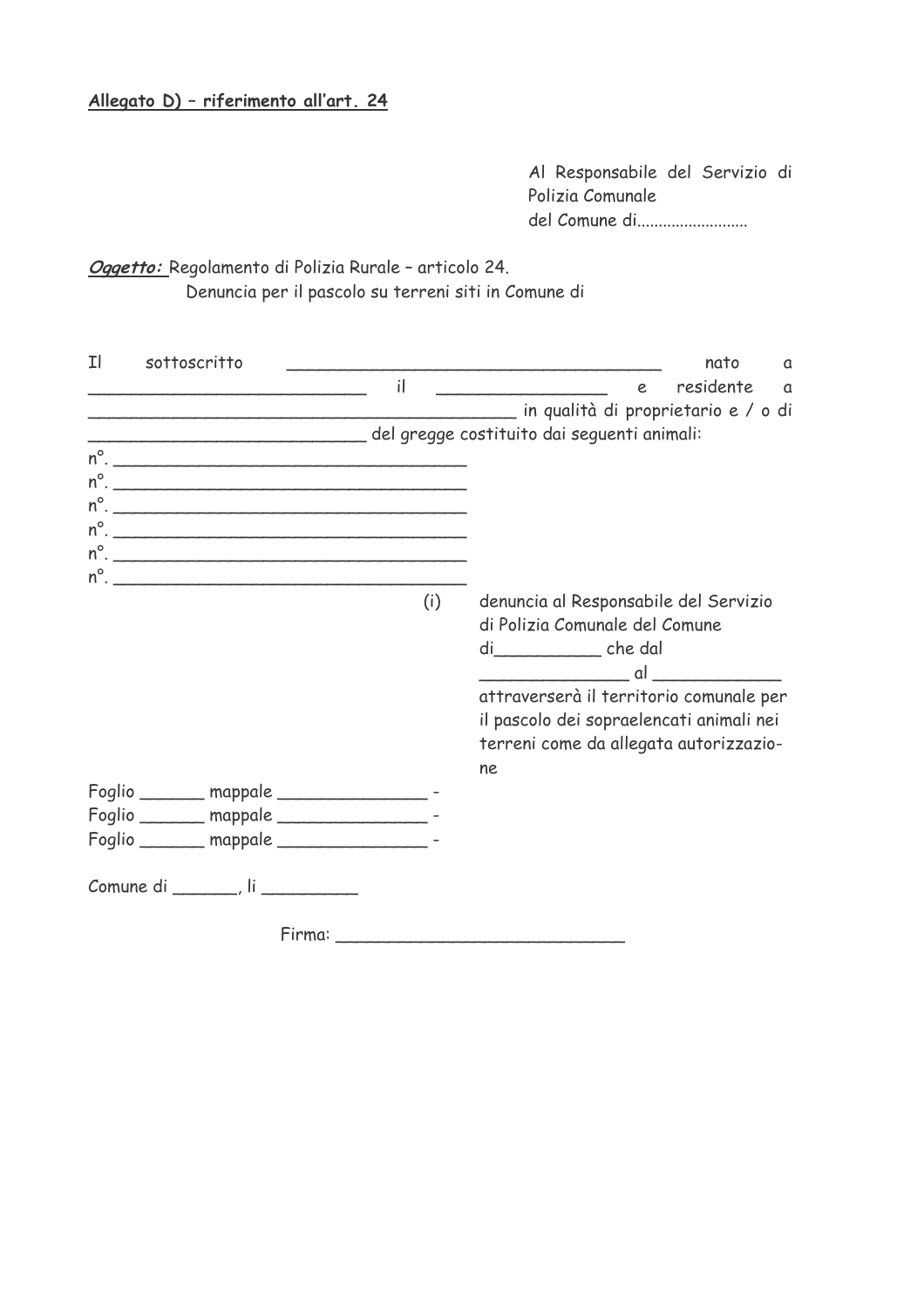# Allegato E) - riferimento all'art. 80

Al Responsabile del servizio di Polizia Comunale del Comune  $di$ 

# Oggetto: Regolamento di Polizia Rurale - articolo n. 80

Richiesta di autorizzazione per estirpazione siepe.

| Ιl | sottoscritto                                                                            |                                                    |  |                                   |   | nato        | $\alpha$ |
|----|-----------------------------------------------------------------------------------------|----------------------------------------------------|--|-----------------------------------|---|-------------|----------|
|    |                                                                                         | $\mathbf i$                                        |  |                                   | e | residente a |          |
|    |                                                                                         |                                                    |  | in qualità di proprietario - con- |   |             |          |
|    | duttore - persona autorizzata dal proprietario o conduttore dei terreni siti nel Comune |                                                    |  |                                   |   |             |          |
|    | di e contraddistinti al:                                                                |                                                    |  |                                   |   |             |          |
|    | Foglio _______ mappale _________________ -                                              |                                                    |  |                                   |   |             |          |
|    | Foglio ______ mappale _________________ -                                               |                                                    |  |                                   |   |             |          |
|    | Foglio ______ mappale ___________________ -                                             |                                                    |  |                                   |   |             |          |
|    | chiede al Responsabile del Servizio di Polizia Comunale Municipale del Comune           |                                                    |  |                                   |   |             |          |
|    | di l'autorizzazione all'estirpazione della siepe campestre / zona boscata sita          |                                                    |  |                                   |   |             |          |
|    | sui terreni sopra indicati.                                                             |                                                    |  |                                   |   |             |          |
|    | A tal fine dichiara che :                                                               |                                                    |  |                                   |   |             |          |
|    | • la siepe medesima è composta dalle seguenti essenze: _________________________        |                                                    |  |                                   |   |             |          |
|    |                                                                                         |                                                    |  |                                   |   |             |          |
|    | la siepe ha una estensione in lunghezza di metri __________ ed una larghezza me-        |                                                    |  |                                   |   |             |          |
|    | dia<br>di                                                                               | metri ____________ per un totale di metri quadrati |  |                                   |   |             |          |
|    |                                                                                         |                                                    |  |                                   |   |             |          |
|    | + l'area suddetta non ricade negli ambiti previsti dalla Legge 08/04/1982 n. 22, e dal- |                                                    |  |                                   |   |             |          |

le leggi regionali in materia e successive modifiche ed integrazioni (classificazione di bosco).

 $\left( \frac{1}{2} \right)$   $\left( \frac{1}{2} \right)$   $\left( \frac{1}{2} \right)$   $\left( \frac{1}{2} \right)$   $\left( \frac{1}{2} \right)$   $\left( \frac{1}{2} \right)$   $\left( \frac{1}{2} \right)$   $\left( \frac{1}{2} \right)$   $\left( \frac{1}{2} \right)$   $\left( \frac{1}{2} \right)$   $\left( \frac{1}{2} \right)$   $\left( \frac{1}{2} \right)$   $\left( \frac{1}{2} \right)$   $\left( \frac{1}{2} \right$ 

firma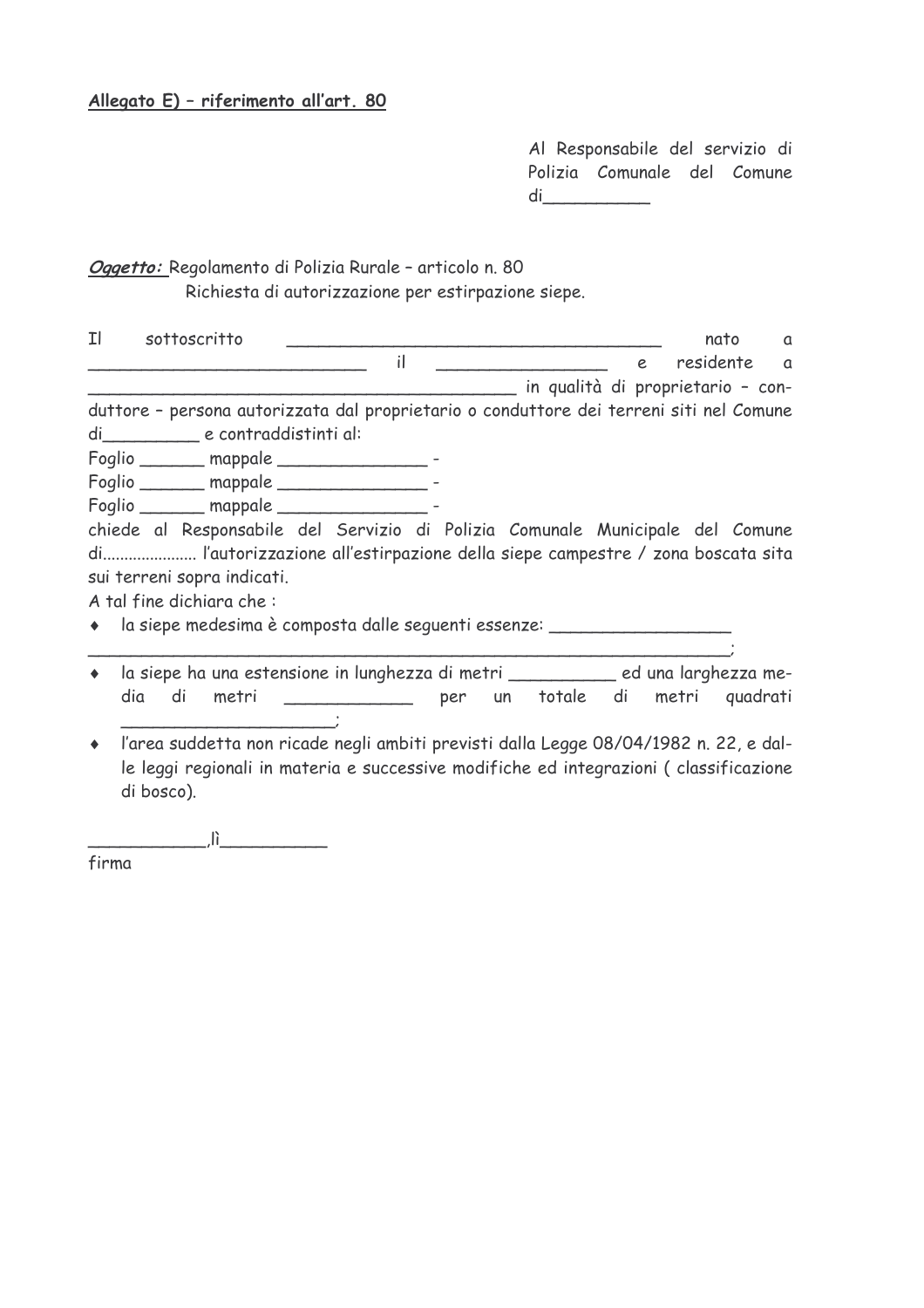Modello tipo ordinanza ingiunzione per pagamento sanzione in violazione disposizione regolamento

## Allegato F)

## COMUNE DI .....

Prot n

## IL RESPONSABILE INCARICATO

In esecuzione e visto il verbale di sanzione amministrativa n. del redatto da ......... - nell'ambito delle funzioni di controllo in materia di controllo si sensi della legislazione vigente, nell'ambito delle verifiche successive al controllo iniziato in data nell'ambito di

Preso atto che l'Ente accertatore, nel corso degli accertamenti ispettivi ha constatato che:

Preso altresì atto che tali fatti costituiscono violazione dell'Art - del pres per la quale è prevista una sanzione amministrativa pecuniaria compresa fra un minimo di Euro 25 (Euro venticingue/00) ed un massimo di Euro 500 (Euro cinquecento/00);

Tenuto conto che ai sensi e per gli effetti dell'Art.14 della L.24.11.1981 l'illecito amministrativo, come sopra accertato, non è stato immediatamente contestato al trasgressore perchè si è proceduto a seguito di atti di accertamento ai sensi dell'Art.13 della stessa Legge;

Ritenuto pertanto che il soggetto TRASGRESSORE è il

- Sig. \_\_\_\_\_\_\_\_\_\_\_, in qualità di \_\_\_\_\_\_\_\_\_\_\_\_, nato\_\_\_\_\_\_\_\_\_\_\_ il \_\_\_\_\_\_\_\_, residente in the state of the state of the state of the state of the state of the state of the state of the state

In esecuzione e visti gli atti del procedimento;

Vista la memoria difensiva ed il verbale di audizione e ritenute non accoglibili le difese in essa svolte in quanto

Ritenuta pertanto la sussistenza della violazione accertata;

Ritenuto di emettere ordinanza-ingiunzione con sanzione amministrativa pecuniaria nella misura del minimo previsto dalla legge;

Visto il D.Lgs.267/00e ss.mm.iii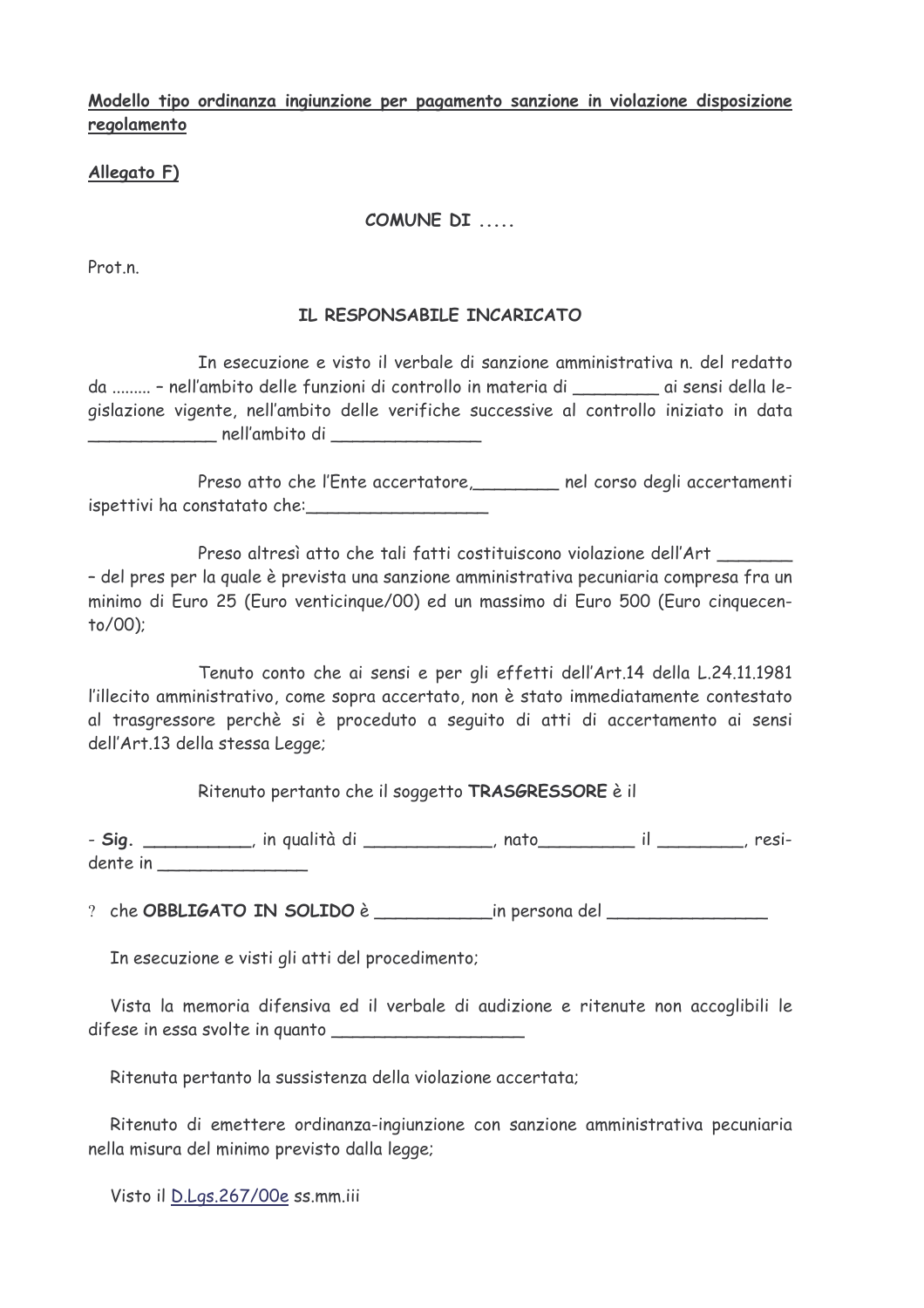Visto l'Art.18 della Legge 689/81;

## ORDINA ED INGIUNGE

## IN SOLIDO TRA LORO:

al soggetto TRASGRESSORE, Sig. \_\_\_\_\_\_\_\_, in qualità di \_\_\_\_\_\_\_\_\_

all'OBBLIGATO IN SOLIDO, \_\_\_\_\_\_\_, in persona del Sig\_\_\_\_\_, il pagamento della somma di Euro \_\_\_\_\_\_\_\_\_\_\_\_\_\_\_, pari al \_\_\_\_\_\_ di legge, oltre Euro 15 (quindici) per spese postali, per un totale complessivo di Euro \_\_\_\_\_\_\_ (\_\_\_\_\_) per la violazione dell'Art. \_\_\_- del regolamento di polizia rurale del Comune di \_\_\_\_\_\_, da effettuarsi nel termine di giorni 30 (trenta) dalla notificazione della presente ordinanza;

Avverte che l'ordinanza di ingiunzione costituisce titolo esecutivo, a norma dell'art, 18 della Legge 24.11.1981 n. 689, e che il pagamento dovrà essere eseguito mediante versamento sul c/c bancario n. \_\_\_\_\_\_\_\_ intestato a " COMUNE DI\_\_\_\_\_\_\_ " presso la citando nella causale il numero della presente ordinanza ed inviando copia dell' effettuato versamento all'Ufficio di Polizia Comunale del Comune di este si con l'avvertimento che il versamento potrà essere effettuato recandosi presso qualsiasi sportello della Cassa di Risparmio di Asti (fatta eccezione per quello sopra indicato) o tramite bonifico bancario presso altri Istituto di Credito.

E' facoltà dell'interessato richiedere il pagamento rateale a norma dell'art. 26 della L. 689/81.

Avverte, altresì, che a norma dell'art, 22 della L. 689/81e ss.mm.ii, avverso la presente potrà essere proposta opposizione avanti al Giudice competente ai sensi del D.Lgs. n. 507 del 30.12.99 ed in particolare degli Artt. 97 e 98 che si riportano integralmente;

Art. 97:"Opposizione all'ordinanza ingiunzione": 1) L'Art.22 della Legge 24.11.1981, n.689 è così modificato: a) nel 1º comma le parole "davanti al Giudice del luogo in cui è stata commessa la violazione", sono sostituite dalle sequenti: "davanti al Giudice del luogo in cui è stata commessa la violazione individuato a norma dell'Art.22 bis"; b) nel 4° e nel 7° comma la parola "Pretore" è sostituita dalla parola "Giudice";

Art.98: "Competenza per il giudizio di opposizione all'ordinanza ingiunzione" 1) Dopo l'Art.22 della Legge 24.11.1981, n.689 è inserito il seguente: "Art.22-bis (competenza per il giudizio di opposizione) - Salvo quanto previsto dai commi seguenti, l'opposizione di cui all'art. 22 si propone davanti al Giudice di Pace. L'opposizione si propone davanti al Tribunale quando la sanzione è stata applicata per una violazione concernente disposizioni in materia:

a) tutela del lavoro, di igiene sui luoghi di lavoro e di prevenzione degli infortuni sul lavoro:

b) di previdenza e assistenza obbligatoria;

c) urbanistica ed edilizia;

d) di tutela dell'ambiente dall'inguinamento, della flora, della fauna e delle aree protette;

e) di igiene degli alimenti e delle bevande;

f) di Società e di intermediari finanziari;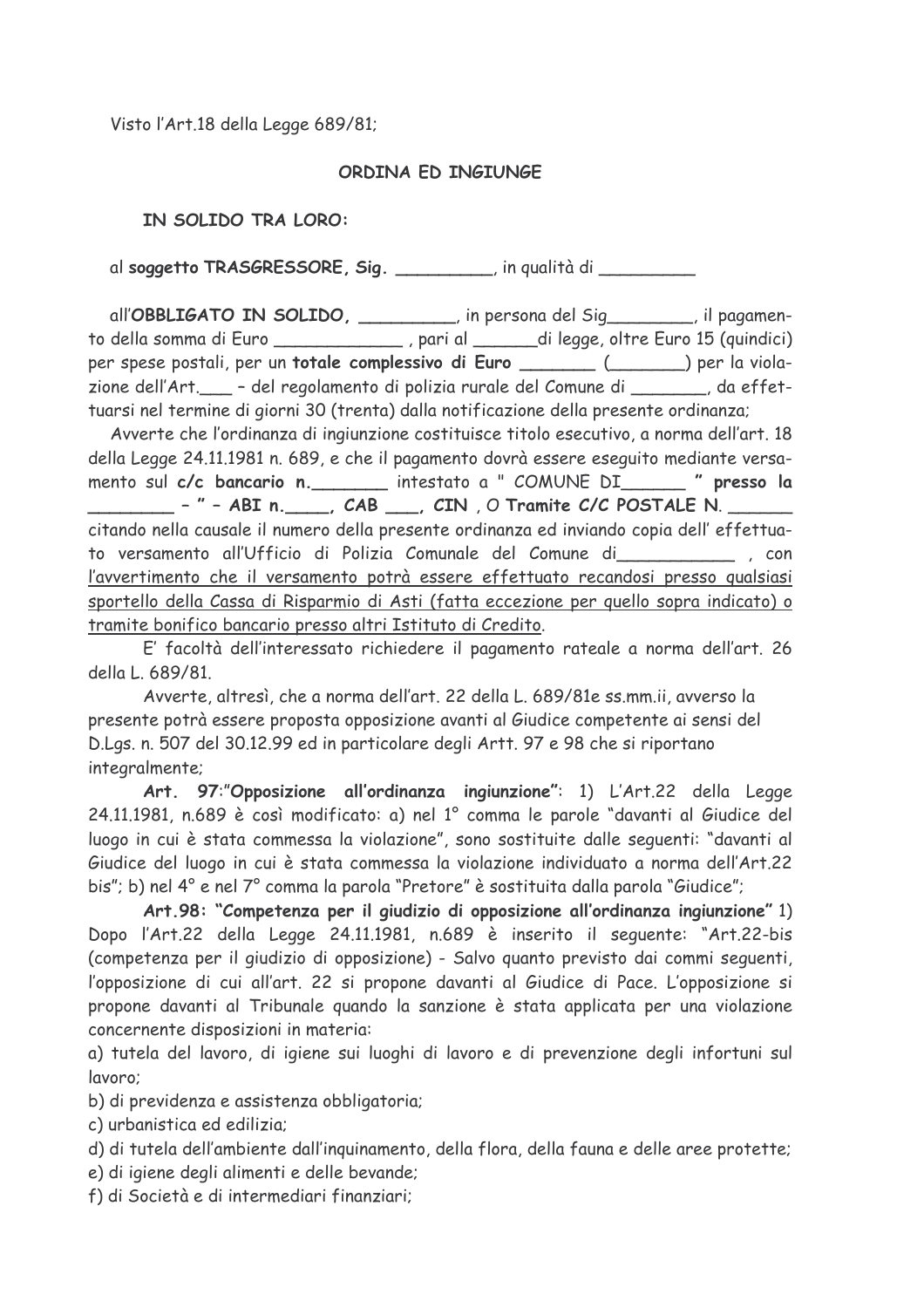g) tributaria e valutaria.

L'opposizione si propone altresì davanti al Tribunale:

a) se per la violazione è prevista una sanzione pecuniaria superiore nel massimo a Euro 15.493.71;

b) quando, essendo la violazione punita con sanzione pecuniaria proporzionale senza previsione di un limite massimo, è stata applicata una sanzione superiore a Euro 15.493.71:

c) quando è stata applicata una sanzione diversa da quella pecuniaria, solo congiunta a quest'ultima, fatta eccezione per le violazioni previste dal R.D. 21.12.1933, n.1736, dalla Legge 15,12,1990, n.386 e dal D.Lgs 30,04,1992, n.285, Restano salve le competenze stabilite da diverse disposizioni di legge".

Il termine per proporre opposizione resta di 30 (trenta) giorni dalla notifica del presente provvedimento; si avverte che l'opposizione non sospende l'esecuzione del provvedimento salvo che il Giudice competente non disponga altrimenti, pertanto, decorsi i termini di legge, si provvederà all'esecuzione forzata ai sensi dell'art. 27 della  $1.689/81$ 

Comune di il

IL RESPONSABILE INCARICATO

timbro e firma

## RELATA DI NOTIFICA

|                                            | Io sottoscritto Ufficiale Giudiziario addetto all'Ufficio Unico Notifiche presso il  |        |
|--------------------------------------------|--------------------------------------------------------------------------------------|--------|
| Tribunale di Asti, ad istanza dell'Ufficio | del Comune di _______, ho                                                            |        |
| notificato l'avanti estesa ordinanza a:    |                                                                                      |        |
| Sig. _______________, in qualità di        | residente in                                                                         | $SDE-$ |
|                                            | dendola in plico raccomandato ai sensi di legge tramite il Servizio Postale di Asti. |        |

in persona \_\_\_\_\_\_\_, con sede in \_\_\_\_\_\_\_\_\_\_\_\_ - spedendola in plico raccomandato ai sensi di legge tramite il Servizio Postale di Asti.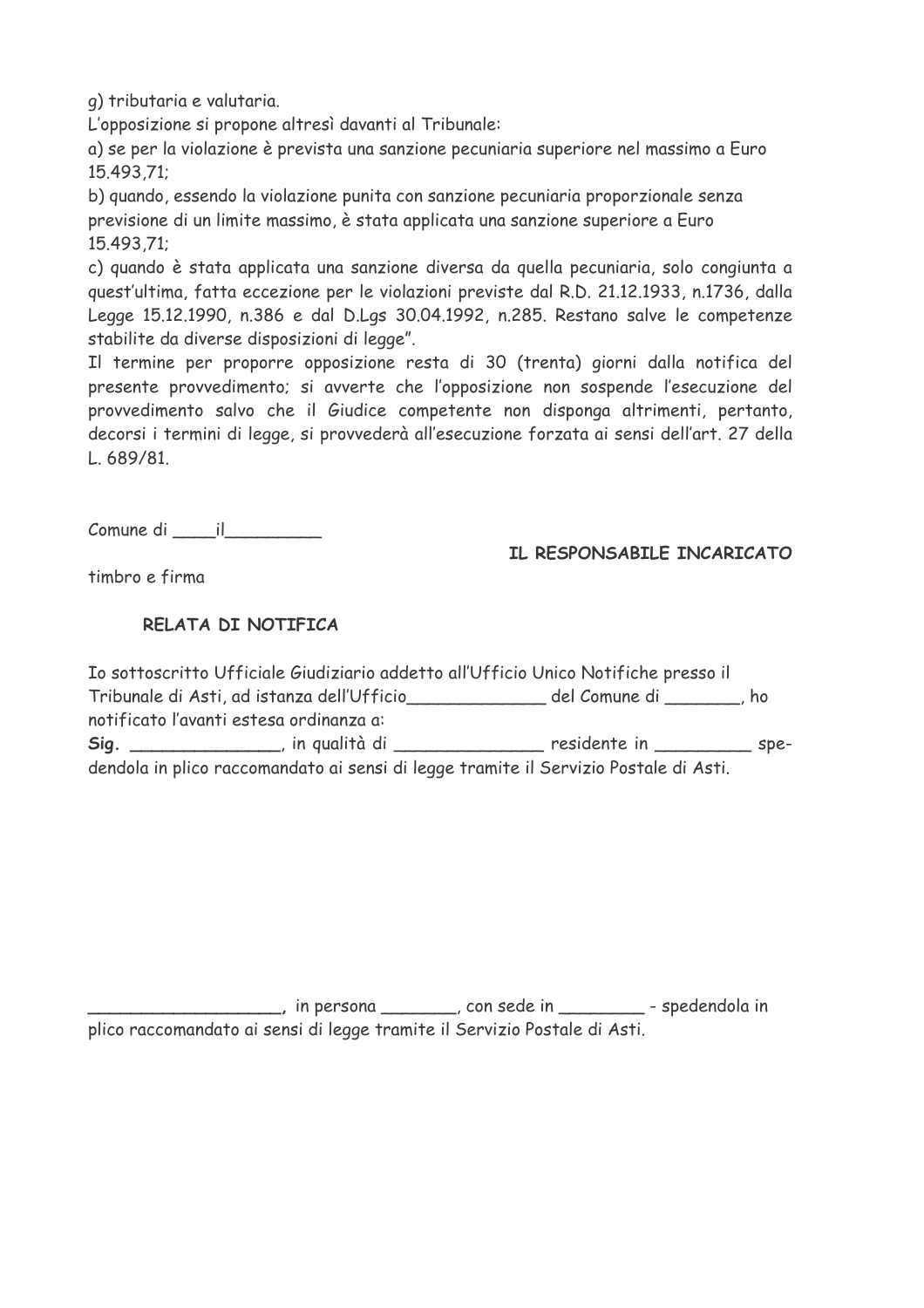## Modello tipo per ordinanza contro attività rumorose Allegato  $G$ )

POLIZIA MUNICIPALE COMUNE DI

ATTIVITA' RUMOROSE A CARATTERE TEMPORANEO

## IL SINDACO

Premesso che nel territorio di questo Comune e precisamente

nella zona agricola sono stati installati CANNONI AD ONDE URTO PER LA DIFESA ANTIGRANDINE al fine di consentire un'adequata protezione delle colture;

Considerato che durante l'utilizzo nelle ore notturne, viene disturbata la quiete pubblica dei cittadini residenti nelle zone dove sono installati i cannoni:

Preso atto che in data la Commissione Comunale Agricoltura ha espresso all'unanimità parere favorevole affinché venga emessa ordinanza di limitazione rumore nelle ore notturne dei cannoni ad onde d'urto;

Vista la precedente ordinanza n. del (allegato h modello)

Visto l'impegno dei proprietari suddetti e delle associazioni di categoria a verificare l'entità delle immissioni sonore provocate dai cannoni e di trasmettere i risultati delle verifiche al Comune, nonché di adottare idonei presidi finalizzati a limitare le immissioni acustiche:

Considerata la possibilità di usufruire di sistemi telematici (Internet) di previsione meteorologica atti a consentire interventi mirati dei predetti cannoni antigrandine a fronte di seri rischi di eventi atmosferici calamitosi;

Visto l'art. 9 della Legge 447 del 26/10/1995 "Legge guadro sull'inguinamento acustico" che attribuisce al Sindaco, per necessità di tutela della salute pubblica il potere di ordinare il ricorso temporaneo a speciali forme di contenimento od abbattimento delle emissioni sonore;

Visto l'art. 9 della Legge Regionale 20/10/2000 n. 52;

Viste le disposizioni di leggi vigenti;

#### **ORDINA**

è vietato durante la stagione estiva dal 19/05/\_\_\_\_\_\_\_ e sino al 30/09/ l'uso dei cannoni ad onde d'urto per la difesa antigrandine nell'orario compreso tra le ore 22.00 e le ore 6.00. salvo a fronte di eccezionali circostanze meteorologiche che rendano altamente probabile ed incombente il rischio di caduta grandine

#### **AVVEDTE**

che contro la presente ordinanza è ammesso il ricorso nel termine di 60 giorni dalla notificazione ai proprietari dei cannoni antigrandine, al Tribunale Amministrativo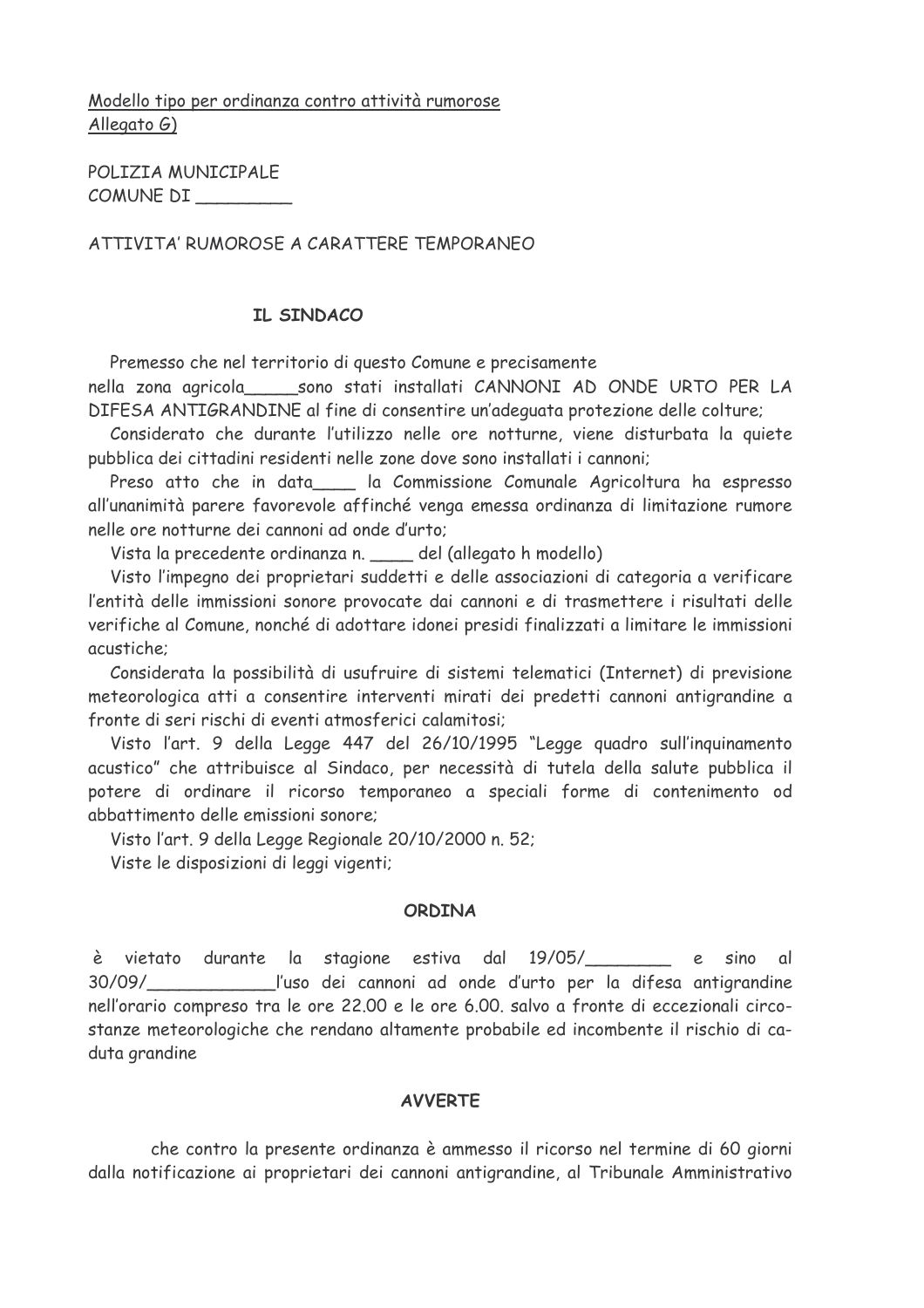del Piemonte, oppure in via alternativa, il ricorso straordinario al Presidente della Repubblica, da proporre entro 120 giorni dalla notificazione

timbro